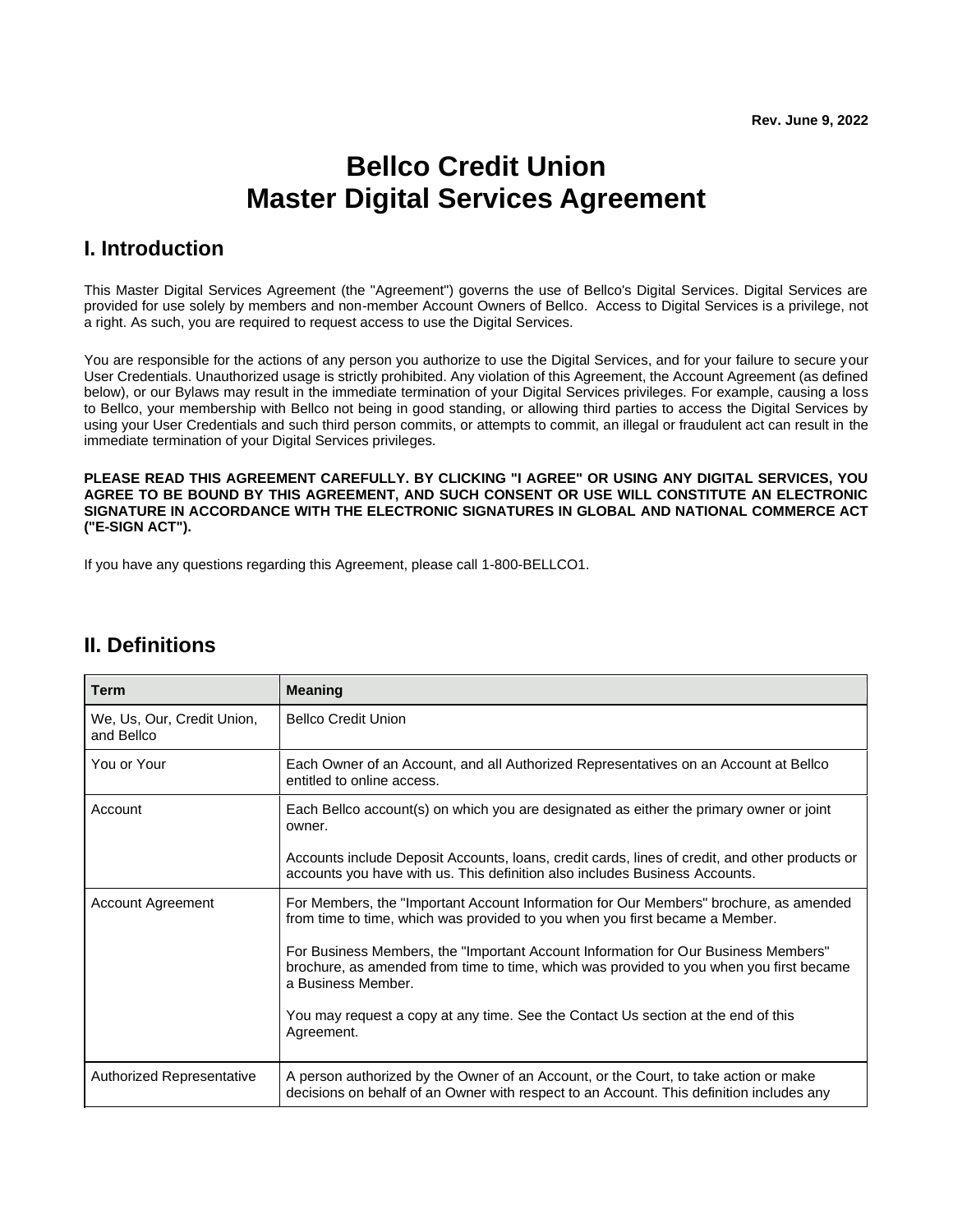|                                         | person who may (i) manage or administer an Account, (ii) authorize another person to<br>access an Account, or (iii) be an Authorized User.                                                                                                                                                                                                                                                                                                                                                                                                                                                                                                                                                                                                                                                                                             |
|-----------------------------------------|----------------------------------------------------------------------------------------------------------------------------------------------------------------------------------------------------------------------------------------------------------------------------------------------------------------------------------------------------------------------------------------------------------------------------------------------------------------------------------------------------------------------------------------------------------------------------------------------------------------------------------------------------------------------------------------------------------------------------------------------------------------------------------------------------------------------------------------|
| <b>Authorized User</b>                  | A person who has your actual or apparent authority to transact business on your Account(s)<br>through the Digital Services, whether or not that person has signed the signature card or<br>other documentation for your Account(s). We may continue to recognize an Authorized<br>User's authority until we receive and have a reasonable time to act upon your written<br>modification or revocation of it.                                                                                                                                                                                                                                                                                                                                                                                                                           |
| Automated Phone Banking                 | Automated Phone Banking gives you 24/7 access to your Accounts. By just following a few<br>automated voice prompts, you can check you balance, transfer funds and more. All you<br>need to use Automated Phone Banking is a six digit PIN. If you do not remember your PIN,<br>please stop in to one of our branch locations or call 303-689-7800 (1-800-BELLCO1 outside<br>metro Denver).                                                                                                                                                                                                                                                                                                                                                                                                                                             |
| <b>Business Account</b>                 | An Account owned by a Business Member.                                                                                                                                                                                                                                                                                                                                                                                                                                                                                                                                                                                                                                                                                                                                                                                                 |
| <b>Business Day</b>                     | Every day is a Business Day except Saturdays, Sundays, and federal banking holidays.                                                                                                                                                                                                                                                                                                                                                                                                                                                                                                                                                                                                                                                                                                                                                   |
| <b>Business Member</b>                  | Any person or entity other than a Member with an Account.                                                                                                                                                                                                                                                                                                                                                                                                                                                                                                                                                                                                                                                                                                                                                                              |
| <b>Consumer or Member</b>               | A natural person (i.e., not a business or other entity) with an Account used primarily for<br>personal, family or household purposes.                                                                                                                                                                                                                                                                                                                                                                                                                                                                                                                                                                                                                                                                                                  |
| <b>Deposit Accounts</b>                 | Accounts that are strictly used for deposits, and include Deposit Accounts owned by<br>Business Members. These include savings accounts, checking accounts, and money market<br>accounts. These Accounts do not include loans of any kind.                                                                                                                                                                                                                                                                                                                                                                                                                                                                                                                                                                                             |
| <b>Digital Services</b>                 | The term Digital Services includes:<br>Each product or service you may access or enroll in through the Website, including<br>the Mobile Banking Service. Please note, that not every product or service made<br>available through the Digital Services may be available through the Mobile Banking<br>Service.<br>Actions you take, and instructions you give us, through the Website about opening<br>٠<br>or maintaining Accounts.<br>The term Digital Services does not include an Account.<br>Digital Services includes an Electronic Funds Transfer service and you are protected by the<br>Electronic Funds Transfer Act (EFTA) and the Consumer Financial Protection Bureau's (or<br>CFPB's) Regulation E. You are subject to the terms and conditions related to electronic<br>services as described in the Account Agreement. |
| Eligible Account                        | An Account eligible for Digital Services.                                                                                                                                                                                                                                                                                                                                                                                                                                                                                                                                                                                                                                                                                                                                                                                              |
| Fee Schedule                            | The schedule of fees Bellco can charge on your Accounts based on services you request or<br>activity on your Account. The Fee Schedule is found in our Truth in Savings disclosure, a<br>copy of which can be found online at https://www.bellco.org.                                                                                                                                                                                                                                                                                                                                                                                                                                                                                                                                                                                  |
| <b>Financial Management</b><br>Software | Quicken®, QuickBooks®, Turbo Tax®, and other software we may identify on the Website.                                                                                                                                                                                                                                                                                                                                                                                                                                                                                                                                                                                                                                                                                                                                                  |
| Master User                             | The individual assigned by the Business Member to administer user access to its Business<br>Accounts.                                                                                                                                                                                                                                                                                                                                                                                                                                                                                                                                                                                                                                                                                                                                  |
| Member Account                          | An Account owned by a Member.                                                                                                                                                                                                                                                                                                                                                                                                                                                                                                                                                                                                                                                                                                                                                                                                          |
| <b>Mobile Banking Service</b>           | Each of the products and services you may access through the Service using a Mobile<br>Device. These products and services may be accessed through browser, apps, and text<br>banking, for example. Not all Accounts are accessible through the Mobile Banking Service.                                                                                                                                                                                                                                                                                                                                                                                                                                                                                                                                                                |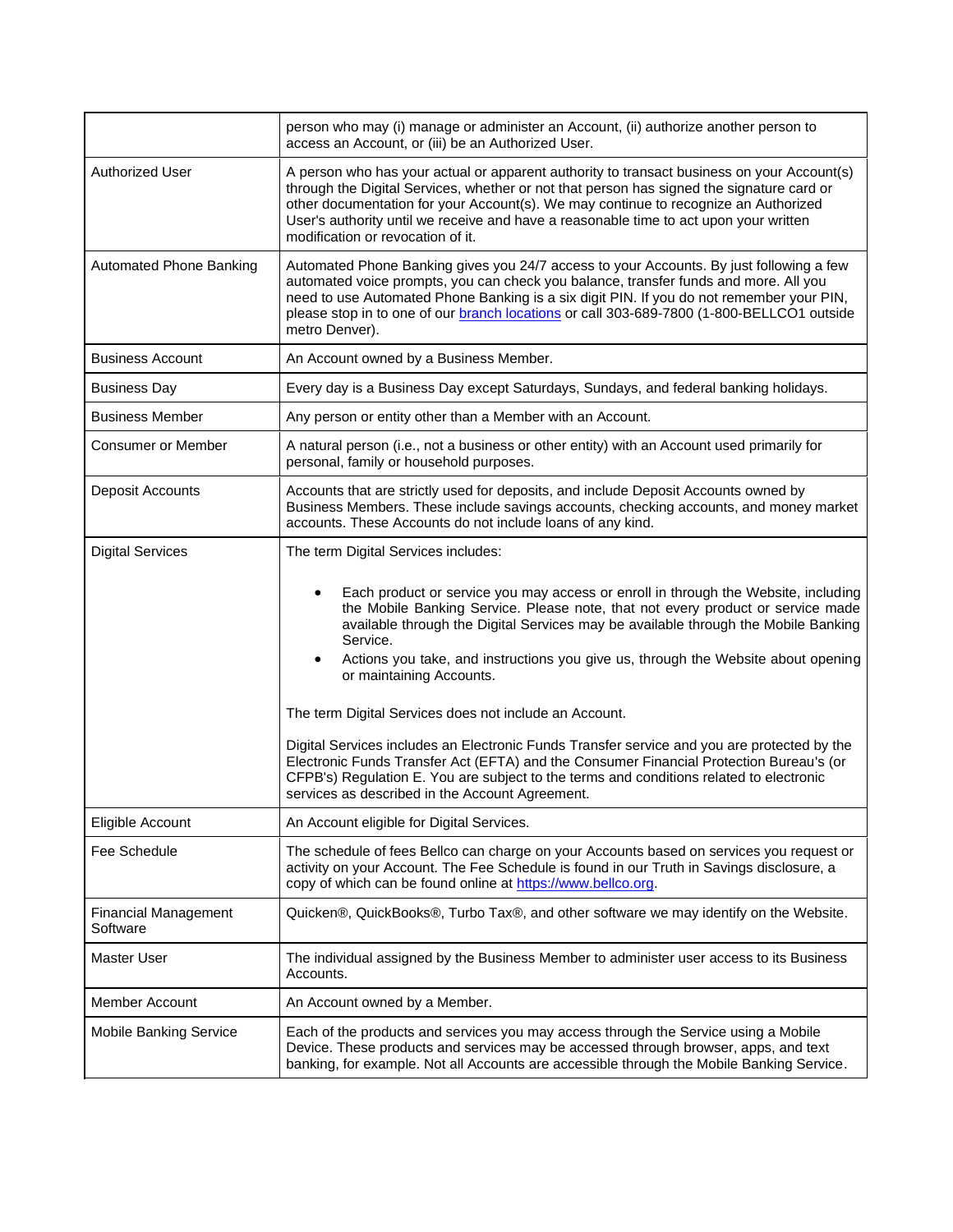| <b>Mobile Device</b>         | A cell phone, smartphone, tablet, or any other handheld or wearable communication device<br>satisfying the hardware and software requirements we specify.                                                                                                                                                                                                                                                                                                                                                                                                                                 |
|------------------------------|-------------------------------------------------------------------------------------------------------------------------------------------------------------------------------------------------------------------------------------------------------------------------------------------------------------------------------------------------------------------------------------------------------------------------------------------------------------------------------------------------------------------------------------------------------------------------------------------|
| <b>Online Access Process</b> | The term Online Access Process includes:<br>The terms under which you're allowed to access and use the Service via the Website.<br>The process used to access the Service (including required security procedures) via<br>the Website.<br>Our right to change, suspend or terminate all or part of the Service, this Agreement,<br>or your access to the Service.                                                                                                                                                                                                                         |
| Owner                        | Anyone who owns an Eligible Account as indicated in our records. For purposes of this<br>Agreement, Owner shall also include any Authorized Representative of an Owner.                                                                                                                                                                                                                                                                                                                                                                                                                   |
| Sub-user                     | An Authorized User assigned by a Master User to access the Digital Services for a Business<br>Member.                                                                                                                                                                                                                                                                                                                                                                                                                                                                                     |
| Services                     | All Bellco Online, Bellco Business Online, or Bellco Mobile online services, plus all the<br>Eligible Accounts and Digital Services you can access via the Website after entering into this<br>Agreement.                                                                                                                                                                                                                                                                                                                                                                                 |
| <b>User Credentials</b>      | Any your username, password or personal identification number (PIN) that we assign to you<br>or you select that is used to access your Accounts and the Digital Services.                                                                                                                                                                                                                                                                                                                                                                                                                 |
| Website                      | The term Website includes:<br>All Bellco Online, Bellco Business Online, and Bellco Mobile online services websites<br>$\bullet$<br>and all other web pages maintained by us and accessible through bellco.org, or<br>through Bellco Mobile downloadable applications for the Mobile Banking Service.<br>Any other website or web pages you can access only after you, or a person for whom<br>$\bullet$<br>you're acting as an Authorized Representative, enter into this Agreement.<br>Website does not include any website with its own separate agreement governing online<br>access. |

# **III. General Digital Services Terms**

### **A. Hardware and Software Requirements**

If we approve your request to use Digital Services, your hardware (e.g., personal computer, mobile device, or tablet) must be able to access your Accounts through the Website. You are responsible for the installation, maintenance, and operation of any software or hardware necessary to access Digital Services. Bellco will not be responsible for any errors or failures caused by or related to (a) the method by which you access the Internet (e.g., telephone service), (b) any issues with the Internet outside of our control, or (c) for any issues related to your hardware or software. For the current minimum hardware and software requirements, see Addendum A to this Agreement.

### **B. Online Access Process and User Credential Protection**

Access is via the Internet using your User Credentials. **IF YOU ACCESS THE DIGITAL SERVICES USING YOUR MOBILE DEVICE, YOUR CARRIER MAY CHARGE YOU FOR ACCESSING THE INTERNET.** When you login for the first time, you may change your password. You can also change your password any time via the Website. Changing your password in Digital Services has no effect on the PIN you use for Automated Phone Banking, ATMs, or point-of-sale devices. If you are locked out of Digital Services, please visit one of our convenient [branch locations](https://www.bellco.org/bellco-branches-and-atms.aspx) or contact us as described below.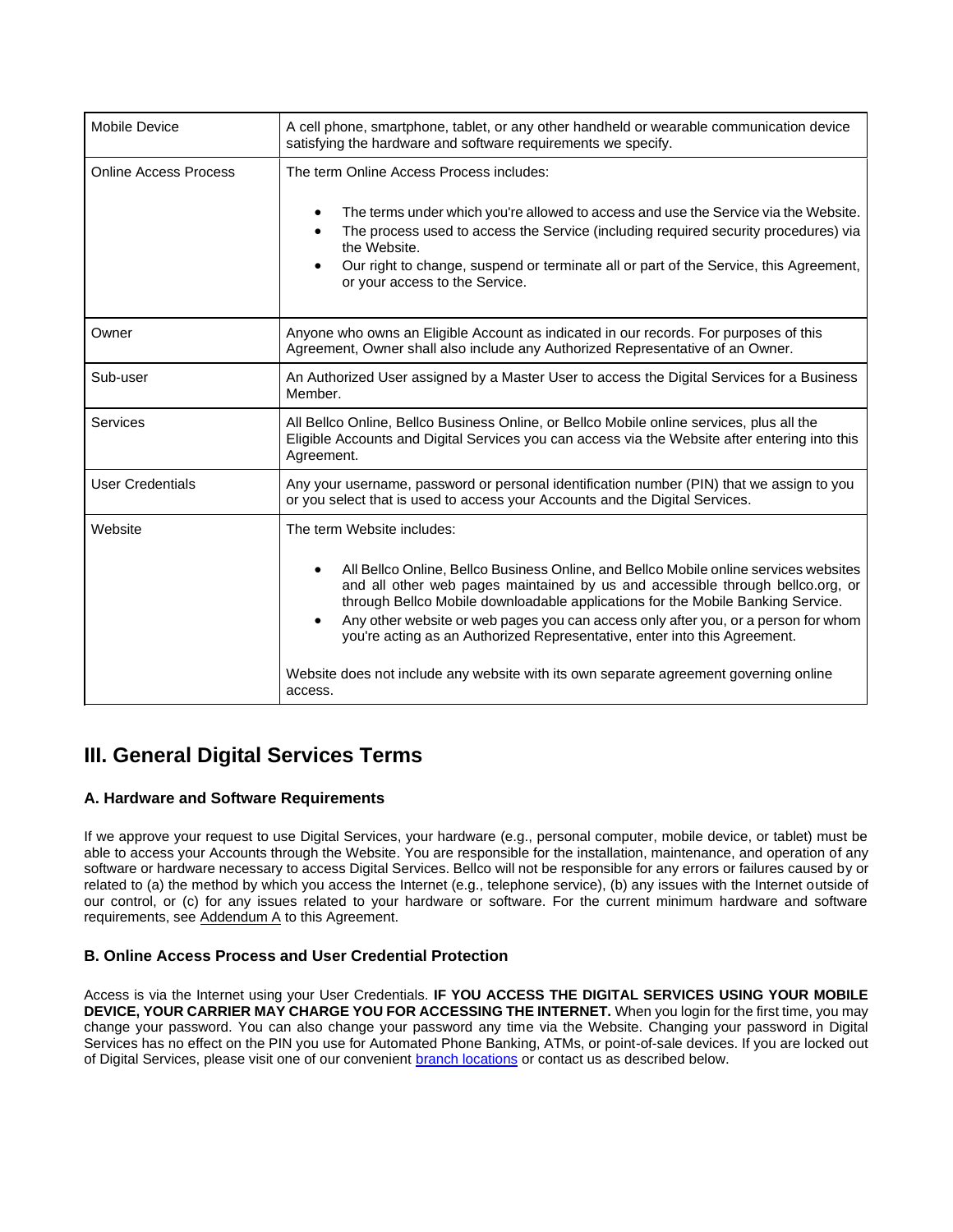We identify you by your unique User Credentials or any other reasonable means we deem necessary, including the possible use of challenge questions or multi-factor authentication. Any person who gains access to Digital Services through the use of your User Credentials will be considered an Authorized User. Transactions initiated by any Authorized User will be considered as having been authorized by you. Moreover, any use of your User Credentials shall constitute your legal permission and electronic signature to perform the transaction(s) requested, as permitted by the E-SIGN Act.

You agree that: (1) each of your Authorized Representatives will be acting as your agent and will be bound by this Agreement and any separate agreement governing the Eligible Account; (2) we may rely and act on the instructions of any Authorized Representative; (3) all transactions that an Authorized Representative performs on an Eligible Account or Digital Services, including those you did not want or intend, are transactions authorized by you, and you are solely responsible for those transactions; (4) you are solely responsible for supervising all of your Authorized Representatives and monitoring the actions they take on your behalf; (5) you will be responsible for ensuring each Authorized User maintains the confidentiality of his or her username, password or other login identification; (5) each Authorized User will access and use each Eligible Account and Digital Services, in accordance with the authority given to the Authorized User by the delegating Owner or Authorized Representative; and (6) each time the Authorized User accesses, views or transacts on an Eligible Account or Digital Services, you represent and warrant to us that the delegating Owner authorizes the Authorized User's action.

If we get conflicting instructions, or if we believe that an Eligible Account's security or our security may be at risk as a result of an Authorized User, we may at our sole discretion end the Authorized User's access to the Digital Services, or an Eligible Account.

For Business Members and Business Accounts, the Master User has the authority to create Sub-users. We can rely on the authority granted by a Master User in order to provide Digital Services to such Sub-users. It is the responsibility of the Master User to administer and maintain the Authorized Users of a Business Account. A Business Member must notify us of a change in Master Users. Only one Master User can be assigned to a Business Member, and the Master User will administer all of the Business Accounts of such Business Member.

### **C. Availability**

Digital Services is generally accessible seven days a week, twenty-four hours a day. However, we do not guarantee that the Digital Services will be available when you attempt to use it. If we schedule downtime for maintenance, we will endeavor to post a notice on the Digital Services login screen. We will attempt to post notices in case of unscheduled downtime as well, but circumstances may prevent such notice. We cannot predict when the system will be unavailable due to conditions beyond our control, such as power outages, system failures, fires, floods, natural disasters, and cyber-attacks. In any case, you agree that we are not liable for any damages you suffer due to the system being unavailable.

### **D. Digital Services Alerts**

By accepting this Agreement, you consent to receive Digital Services Alerts and recognize that Digital Services Alerts are provided as a courtesy only. **You agree that we are not responsible for any losses you sustain or fees you incur due to your reliance on the Alerts.** Digital Services Alerts are not provided as a real-time mechanism to aid you in maintaining your account or your account balances. Any fees incurred as a result of solely relying upon these alerts are the responsibility of the Account Owner. You agree to receive Digital Services Alerts using the contact method(s) you select in Digital Services (e.g., mobile phone, email, etc.). You have the option of discontinuing any alerts you create for yourself. You will still receive alerts from the system as part of our system protocols and notices.

### **E. Protecting Your Account**

Protect Your User Credentials - The User Credentials used to gain access to Digital Services should be kept confidential; this includes any access methods used by you, such as fingerprints or facial recognition. For your protection, we recommend that you change your password regularly. It is recommended that you memorize this password and do not write it down. You are responsible for keeping all of your personal information, including your password, account numbers, and other account data, confidential. Any person that uses your User Credentials to access the Digital Services will be considered an Authorized User.

### **F. Notification of Unauthorized Transactions**

If you believe your User Credentials have been compromised, you agree to notify us immediately. You also agree to notify us immediately if you suspect someone has accessed your Account without permission, if you suspect someone may access your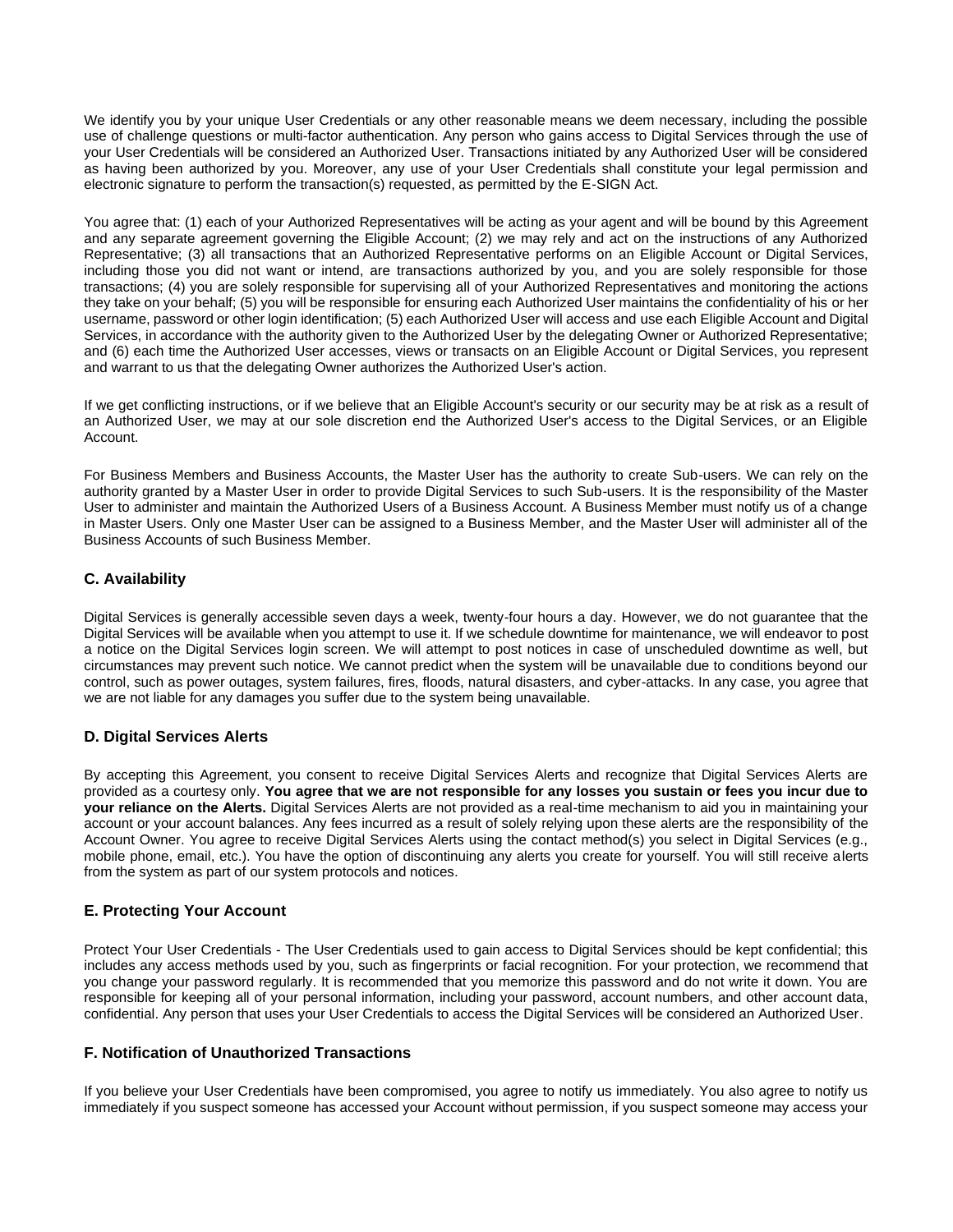Account without your permission, or if you suspect any type of fraudulent activity on your Account. The timing of your notice may impact the amount of your liability to Bellco. Please refer to your Account Agreement for more details.

### **G. Transactions**

Transactions performed via Digital Services will be reflected on your periodic statement. You agree to review your periodic statements on a regular basis and promptly notify us of any unauthorized transactions or errors you discover. Transactions initiated by an Authorized User will be considered as having been authorized by you.

Refer to your Account Agreement for limits of liability and notifications requirements related to any unauthorized transactions or errors in your periodic statement.

### **H. Linked Accounts (Jointly Owned Accounts)**

If you are a joint owner on an Account and that jointly-owned Account is activated for Digital Services, you will see it along with your primary account in your Digital Services session.

You are responsible for any action taken or transfer performed on linked accounts initiated by you or any Authorized User.

For Business Accounts, if multiple Business Accounts are linked together, any Authorized User of these Accounts may transact and view information on these Accounts. If Business Accounts are linked to Member Accounts, any Authorized User may also transact and view information on both the Business Accounts and the Member Accounts as authorized by the Master User. Therefore, it is your responsibility to manager to whom you give access, and which accounts are linked together.

### **I. Fees**

You agree to pay all fees and charges as described in this Agreement, on our website, in the Account Agreement or in our Fee Schedule. You authorize us to withdraw said fees or charges from any of your Accounts. As stated in the Account Agreement, the Fee Schedule may change at any time

### **J. Account Access Monthly Fee**

At this time, there is no monthly fee for Account access through Digital Services. If we impose a fee in the future, we will notify you of such fee in advance. We may notify you by any method permitted to us, including posting the notice on the login screen for Digital Services. Your continued use of the Digital Services after we have posted such notice will be considered your consent to the fee.

### **K. Other Fees**

Other fees and charges may be applied to your Account. Such fees may include, but are not limited to, stop payment fees, photocopy fees, research fees, etc., as described in the Account Agreement or in the Fee Schedule.

### **L. Liability**

Our liability is explained in this Agreement and in the Account Agreement. You agree that we will not be responsible for any actions taken or transactions initiated by an Authorized User, and that we may rely on any instructions and information provided through the Digital Services by you or any Authorized User. You agree that we are not liable for any losses you sustain or fees incurred based on your reliance on Digital Services Alerts, and you acknowledge that access to Digital Services is not guaranteed.

If we suspect, in our sole and absolute discretion, fraudulent or improper activity, we will not be obligated to honor, in whole or in part, any transaction or instruction that you or an Authorized User initiates using Digital Services. We may also suspend your Digital Services privileges while we investigate any suspected fraudulent or improper activity.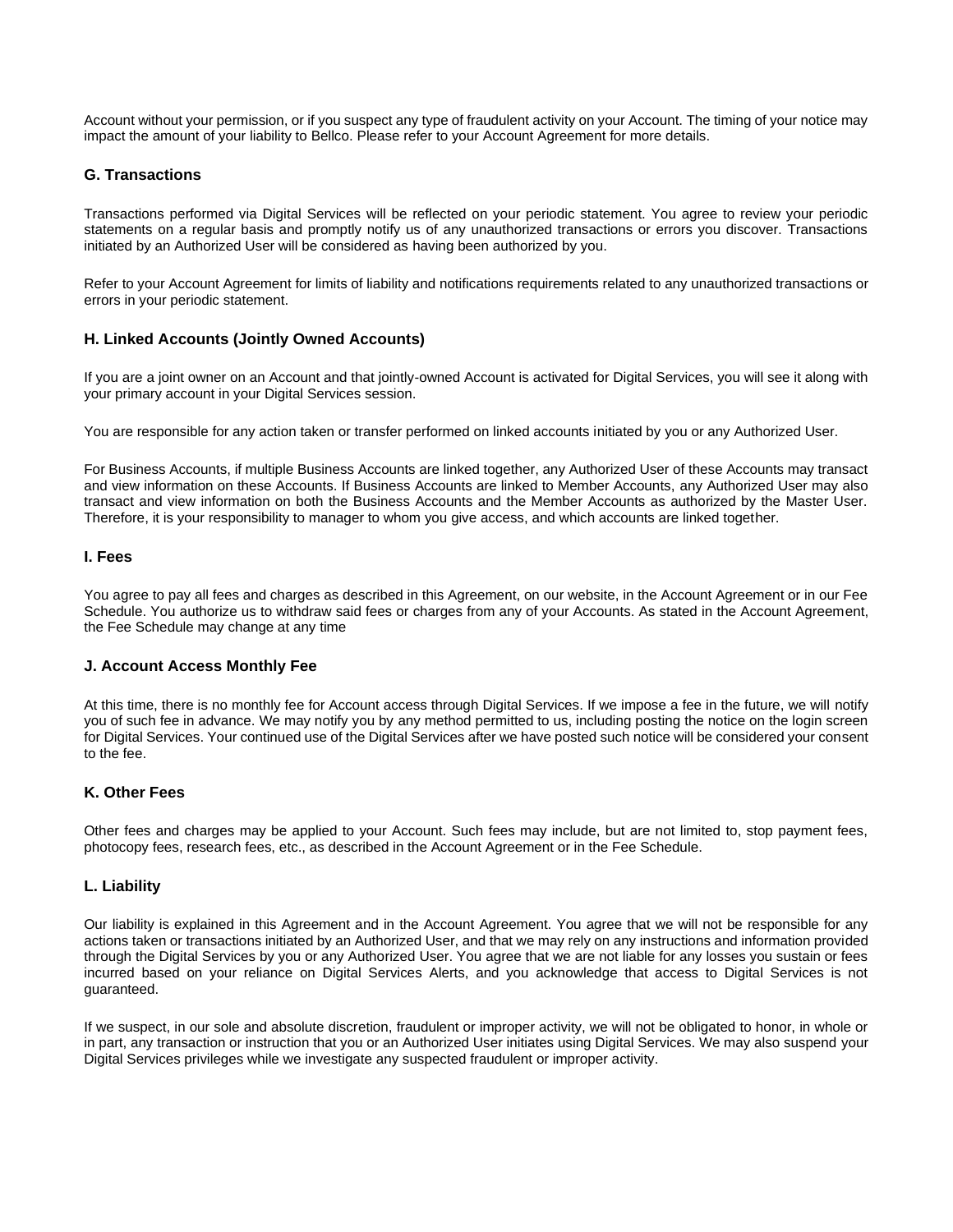You agree that Bellco, its officers, directors, shareholders, parents, subsidiaries, affiliates, agents, licensors, or third-party service providers are not liable for any consequential damages, indirect damages, incidental damages, special damages, or punitive damages, even if these damages occur in an action under contract, or for negligence or any other theory, arising out of, or in connection with, this Agreement, your use of the Digital Services (including any Authorized User), or the unavailability of the Digital Services.

### **M. Indemnification**

Except to the extent that we are liable under the terms of this Agreement or an agreement that otherwise governs your Account (e.g., the Account Agreement), you agree to indemnify and hold us, our directors, officers, employees, and agents harmless from all loss, liability, claims, demands, judgments, and expenses arising out of or in any way connected with your Account(s), the use of Digital Services, or any service provided through Digital Services (e.g., the Bill Payment Service), by you or an Authorized User.

### **N. Termination**

Use of the Digital Services is a privilege, and not a right. We may terminate this Agreement and/or your access to Digital Services, in whole or in part, at any time and for any reason. Your membership with Bellco must be in good standing at all times. We may withhold access privileges to you should your membership standing change, including your default on any loans to us or the overdrawing of your accounts.

Upon your termination of this Agreement or your membership with Bellco, all access to your Account via Digital Services will be deactivated.

If you agreed to receive eStatements, you are responsible for retrieving any archived eStatements before terminating access. If you terminate this Agreement and fail to print out your eStatements, Bellco will provide you, upon your request, with printed copies for a fee.

### **O. Changes**

We may change the terms of this Agreement from time to time. Changes will be made in accordance to the laws, rules, and regulations governing our operation. Your continued use of the Digital Services after we have notified you of any such changes will be considered your consent to such changes. If you do not agree with our changes, you are free to discontinue using the Digital Services.

Annually, or at other times we deem necessary, we will require you to reaffirm this Agreement. Use of the Digital Services at any time is your consent to the terms and conditions included in the current version of this Agreement.

The current version of this document will be available on our website at [https://www.bellco.org.](https://www.bellco.org/)

### **P. Privacy**

For Members, please refer to Bellco's Privacy Notice for information about what information we gather, and with whom we share your information. The current version of the Privacy Notice is available on our website at [https://www.bellco.org.](https://www.bellco.org/) For Business Members, please refer to your Account Agreement for information regarding privacy and the sharing of information with third parties.

Please review Addendum D for Bellco's Online Privacy Policy.

### **IV. Digital Services Functionality**

We continually add, modify, and eliminate functionality of the Digital Services. These changes are determined by our needs and the needs of the Digital Services users. You agree that we may add, modify, or eliminate the functionality provided through Digital Services at any time and without advance notice to you. Your only remedy for the addition, modification or elimination of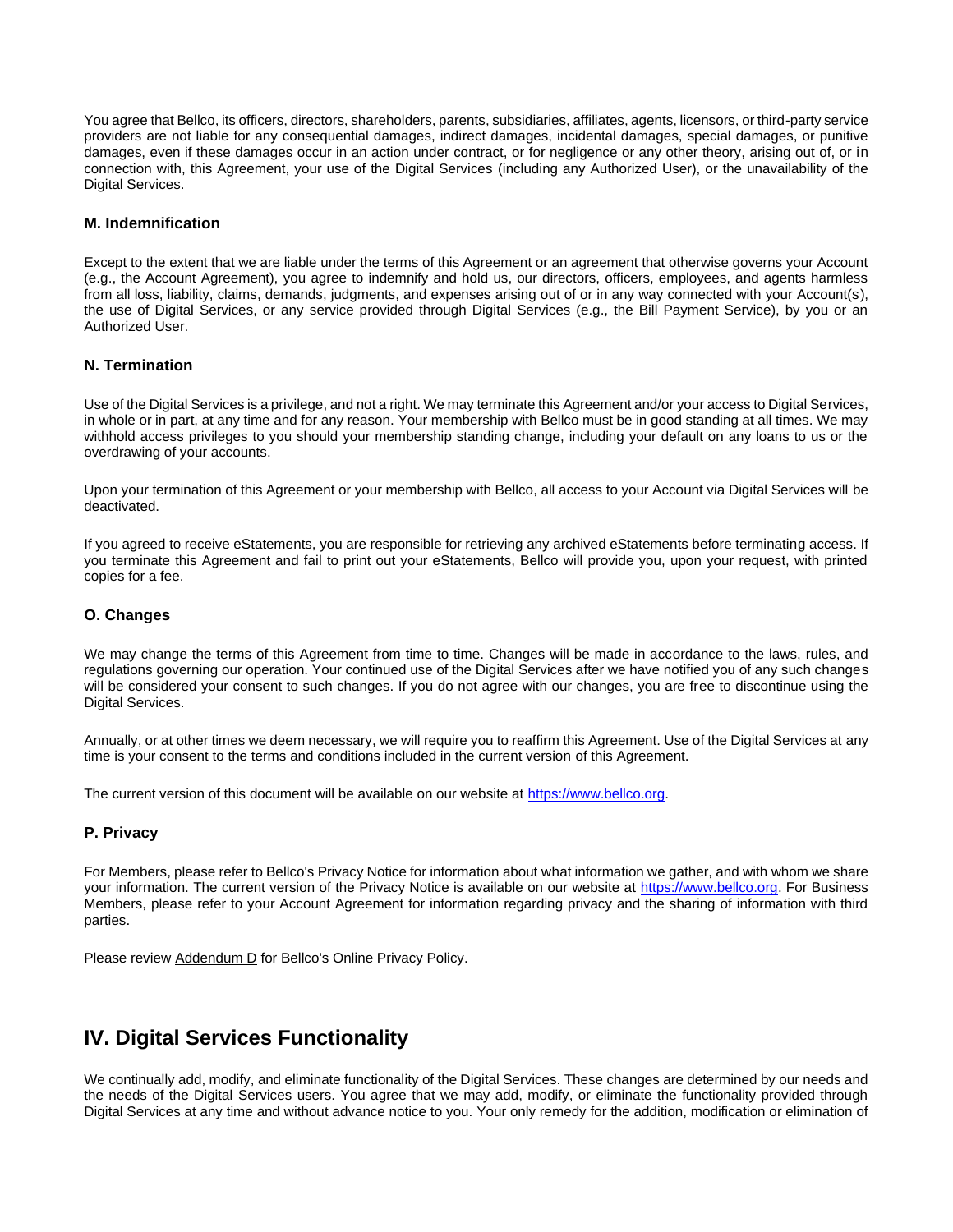any functionality is to cease using Digital Services. We will not be liable in any way for the addition, modification or elimination of any functionality in Digital Services.

### **A. eStatements, Tax Forms and Other Disclosures**

Bellco provides an electronic version of your periodic statement accessible through Digital Services in addition to printed statements that you may receive in the mail. If you have access to Digital Services, the eStatements associated with your Accounts are available automatically. For Members, if you want to stop receiving paper statements by mail, you may make this selection when accessing your online accounts. For Business Member, the Master User, or any Sub-user with authority, can select to only receive eStatements. If, after you discontinue receiving paper statements, you would like to receive paper statements in the future, the Authorized User with such authority can make that selection when accessing the online accounts as well.

We maintain at least six months of eStatements online. To guarantee long-term storage of your eStatements, please download or print your eStatements on a regular basis.

Bellco will also make your tax forms available through Digital Services, as well as other notices and disclosures you agree to receive using Digital Services.

### **B. Bill Payment**

Please refer to the Terms and Condition of the Bill Pay Service in Addendum B below. This service is managed by an outside vendor, and the Terms and Conditions in the addendum control.

### **C. Mobile Banking**

Mobile Banking refers generally to any service allowing an existing Bellco member to access and view any account(s) linked to their Authorized User profile from a cell phone or handheld device (collectively, "mobile device"). The Mobile Banking service allows you to view balances and track recent account activity for your account(s) from your mobile device and receive alerts for which you have subscribed. From time to time, Bellco may develop additional Mobile Banking services. As such services are developed, you will have the opportunity to add them to your Mobile Banking service, provided you have compatible wireless hardware and software.

Mobile Banking is provided to you by Bellco Credit Union. You agree that when you use Mobile Banking services, you will remain subject to the terms and conditions of all existing agreements with us. You may be required to agree to additional terms and conditions on the Bellco mobile banking application installed on your mobile device (the "Bellco App"). If there are any conflicts between the terms and conditions contained herein and those contained in the Bellco App, the terms and conditions in the Bellco App will prevail.

You acknowledge that certain wireless service providers and/or wireless carriers may assess fees, limitations, and/or restrictions that might impact your use of Mobile Banking (for example, your mobile service carrier or provider may impose data usage or text charges for your use of or interaction with Mobile Banking, including downloading the software, receiving or sending data, or other use of your wireless device when using the software or other products and services provided by Mobile Banking). You expressly agree that you are responsible for all such fees, limitations, and restrictions, and that we may contact you via your wireless device for any purpose concerning your accounts at Bellco, including account servicing and collection purposes.

Bellco may at any time request the following from you in relation to your mobile or Digital Services activities: implementation of alternative risk control mechanisms, or contact authorities when suspicious account activity or member security-related events occur.

Access to and use of Mobile Banking is subject to all applicable federal, state, and local laws and regulations. Unauthorized use of Mobile Banking or information accessed via the Mobile Banking service is strictly prohibited. We may discontinue your use of Mobile Banking at any time

Touch ID™ and Fingerprint Sign In Authentication are optional authentication methods offered by Bellco to access Mobile Banking. You can turn this feature on or off by checking or un-checking the "Enable Touch ID" or "Enable Fingerprint Sign In" check box on the Settings screen. Fingerprints are stored on your device only. Bellco never sees your fingerprint information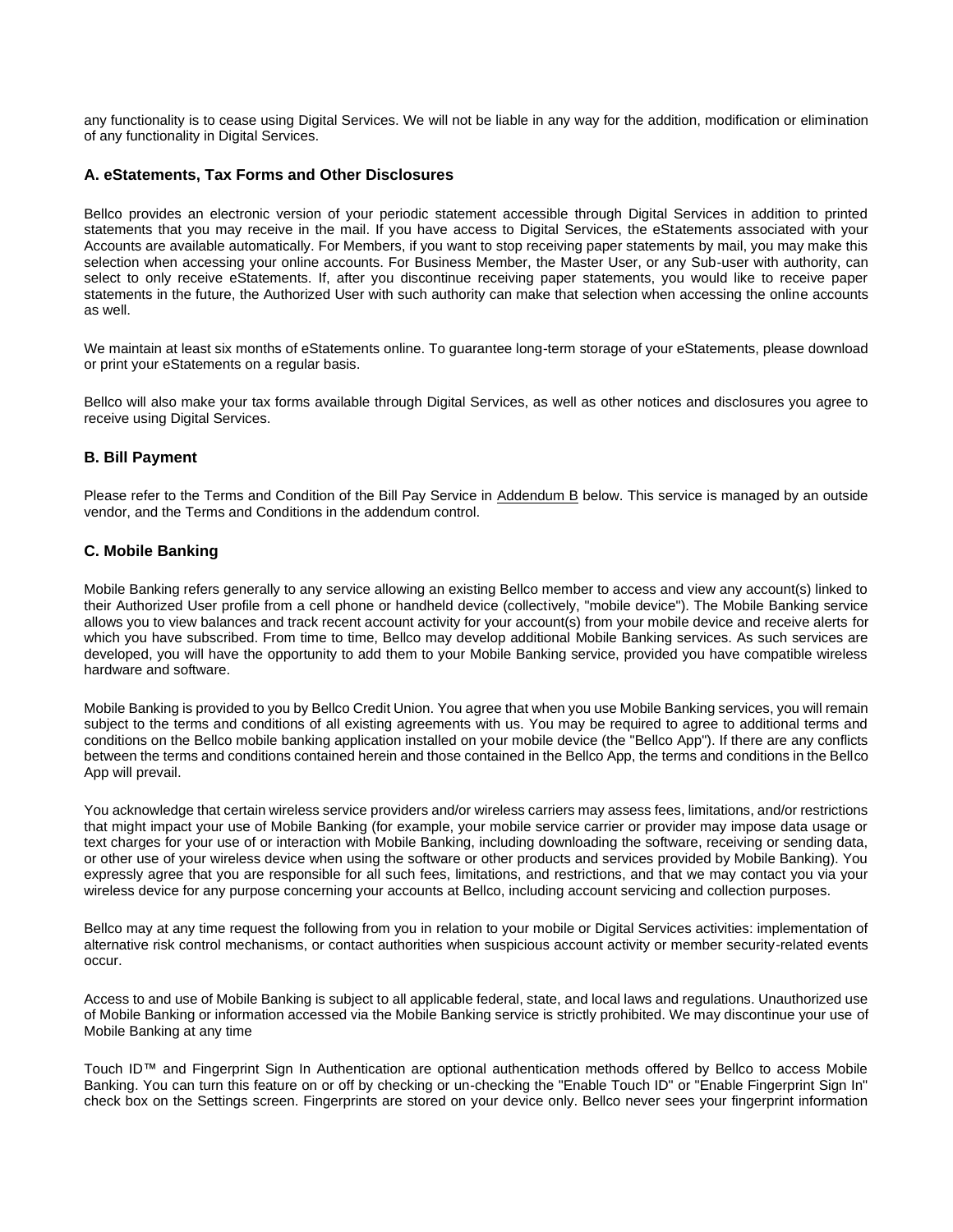and does not store this fingerprint information. You acknowledge that by enabling Touch ID or Fingerprint Sign In, anyone who has a fingerprint stored on your device will have access to your personal and payment account information on Mobile Banking. Bellco reserves the right to suspend or disable this feature at any time. Touch ID and Fingerprint Sign In can only be associated with one Mobile Banking User ID at a time on a device. If you believe someone has gained unauthorized access to your account or your password has been stolen, contact us immediately. As technology progresses, Bellco may offer other access methods for Mobile Banking (e.g., facial recognition). You agree that you will control how individuals access your mobile device and gain access to Mobile Baking. Anyone that accesses Mobile Banking using your access method will be considered an Authorized User.

You represent that you are the legal owner or Authorized User of the account and other financial information, which may be accessed via Mobile Banking. You represent and agree that all information you provide us in connection with Mobile Banking is accurate, current, and complete, and that you have the right to provide such information to us for the purpose of operating Mobile Banking services. You agree not to misrepresent your identity or your account information. You agree to keep your account information confidential, up-to-date, and accurate.

Touch ID™ is a Trademark of Apple, Inc.

### **D. My Deposit**

Please refer to the Terms and Condition of the My Deposit Service in Addendum C below. This service is managed by an outside vendor, and the Terms and Conditions in the addendum control.

### **E. Internal Funds Transfers**

You will be allowed to transfer funds between your Bellco Deposit Accounts.

### **F. Other Banking Services**

Bellco will also offer other banking services through its Digital Services. For example, Members will be able to do the following through Digital Services:

- View account and transactional information on your Accounts
- Open accounts
- Order a debit card
- Provide us with travel notifications
- Renew Certificates of Deposit
- Request a wire transfer
- Send us messages
- Setup a budget

For Business Members, Digital Services will also provide additional functionality, such as:

- Administration of Authorized Users and Roles
- Request Account Sweep Transfers
- Update Contact Information

As with all Digital Services, you agree that we can rely on any instructions provided or requests made through the Digital Services by Authorized Users and we are not liable for any actions taken in accordance with these instructions or requests.

### **G. Credit Card Services**

For Members, if you have a Bellco consumer credit card account, you will be able to see account and transactional information related to your credit card. This information does not take the place of the periodic statement we provide you. You should still review your periodic statement regularly, and notify us of any unauthorized transactions or other issues you may discover on your periodic statements. You will also be able to request a Balance Transfer or Cash Advance from your credit card account,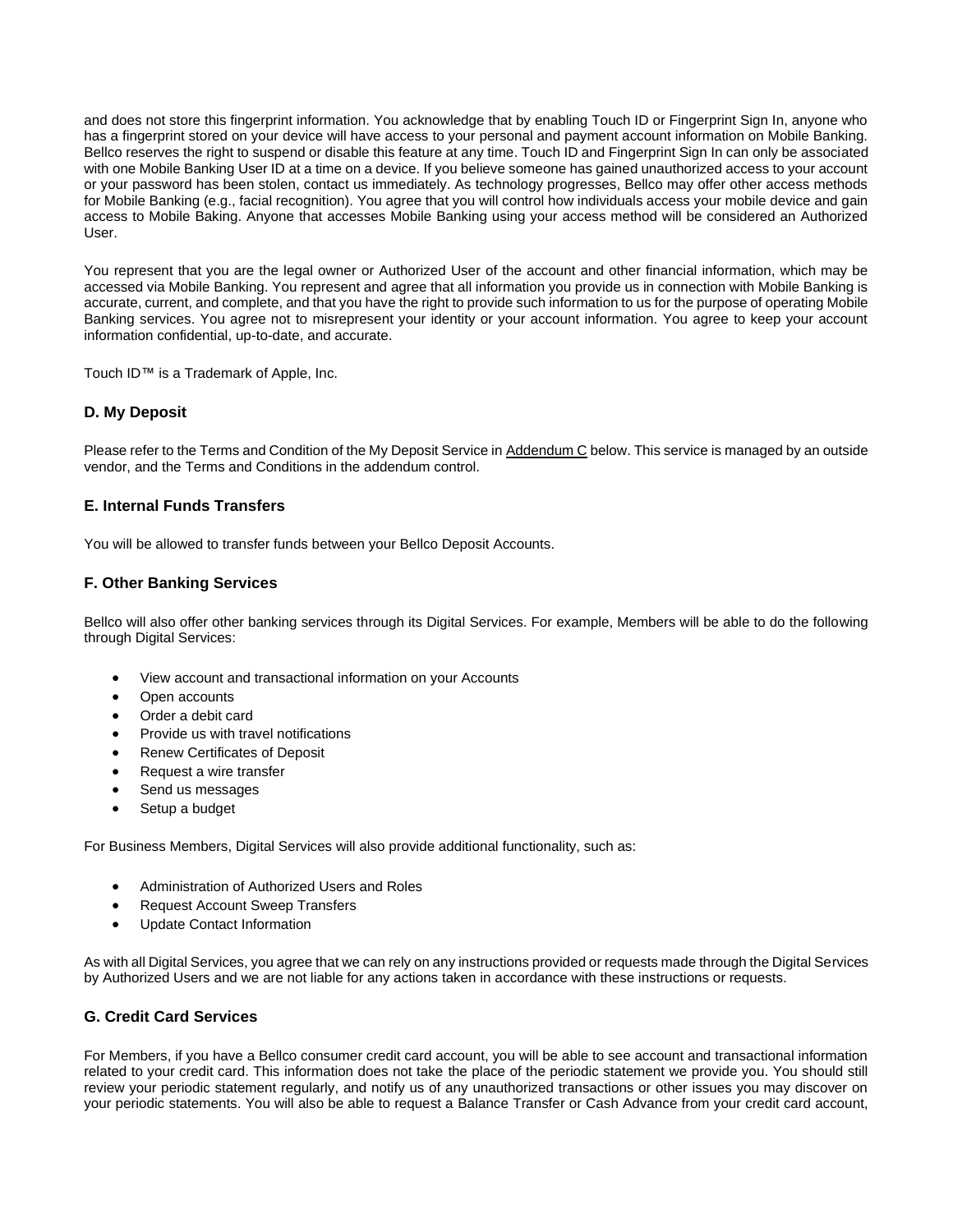and such Cash Advance will be deposited into one of your Bellco transactional Accounts. Any fees related to your credit card account, including any fees for a Balance Transfer or Cash Advance, will apply to the transactions conducted through Digital Services.

### **H. Zelle and Other Payment Services**

Please refer to the Terms and Condition of the Zelle and Other Payment Services in Addendum E below. This service is managed by an outside vendor, and the Terms and Conditions in the addendum control.

### **I. Other Third Party Services**

The Digital Services may allow you to access services being provided outside of the Website. These services are managed by third parties. Please refer to the terms and condition of those services for additional information. **YOU AGREE THAT BELLCO IS NOT LIABLE FOR ANY SERVICES BEING PROVIDED BY THIRD PARTIES OUTSIDE OF THIS WEBSITE, AND YOU WILL LOOK SOLELY TO THOSE THIRD PARTY SERVICE PROVIDERS WITH REGARDS TO ANY ISSUES YOU MAY HAVE WITH THOSE SERVICES.**

### **V. Miscellaneous Terms**

### **A. Applicable Law**

This Agreement will be governed by and interpreted in accordance with federal law and regulation, and to the extent there is no applicable federal law or regulation, by the laws of the State of Colorado regardless of your location. You agree that you are accessing services located in Colorado.

### **B. Relationship between Agreements**

The terms of this Agreement (including all of the addendums to this Agreement) are in addition to and supplement all other agreements, terms, conditions, disclosures and fee schedules provided to you separately for your Accounts; which continue to govern any service, product or term not covered in this Agreement. If there is any conflicting information between the terms in this Agreement and your Account Agreement, the terms of the Account Agreement will apply. If there is any conflicting information between the terms in this Agreement and any addendum, the terms of the addendum will apply.

### **C. Disclaimer of Warranties**

To the fullest extent permitted by law, we make no warranties of any kind regarding the Digital Services, either express or implied, including, but not limited to, implied warranties of merchantability or fitness for a particular purpose, availability, or noninfringement.

We do not warrant that the Digital Service will be uninterrupted or error free, that defects will be corrected, or that the Digital Service are free of viruses or other harmful components.

### **D. Intellectual Property and Other Proprietary Rights**

Other than your personal account information, all content included or available on Digital Services is the property of Bellco and/or third parties, and is protected by federal copyright laws and international treaties in addition to other state and federal intellectual property laws (collectively, the "Site Materials").

The trademarks, logos, and service marks displayed on Digital Services (collectively, the "Trademarks") are the registered and unregistered trademarks of Bellco, or third parties. You may not use, copy, alter, modify, or change these Trademarks or copy, display, distribute, transfer, link to, reproduce, license, frame, alter, create derivative works of, or republish all or any portion of the Site Materials for any commercial or public purpose. Bellco does not grant (by implication or otherwise) any license or right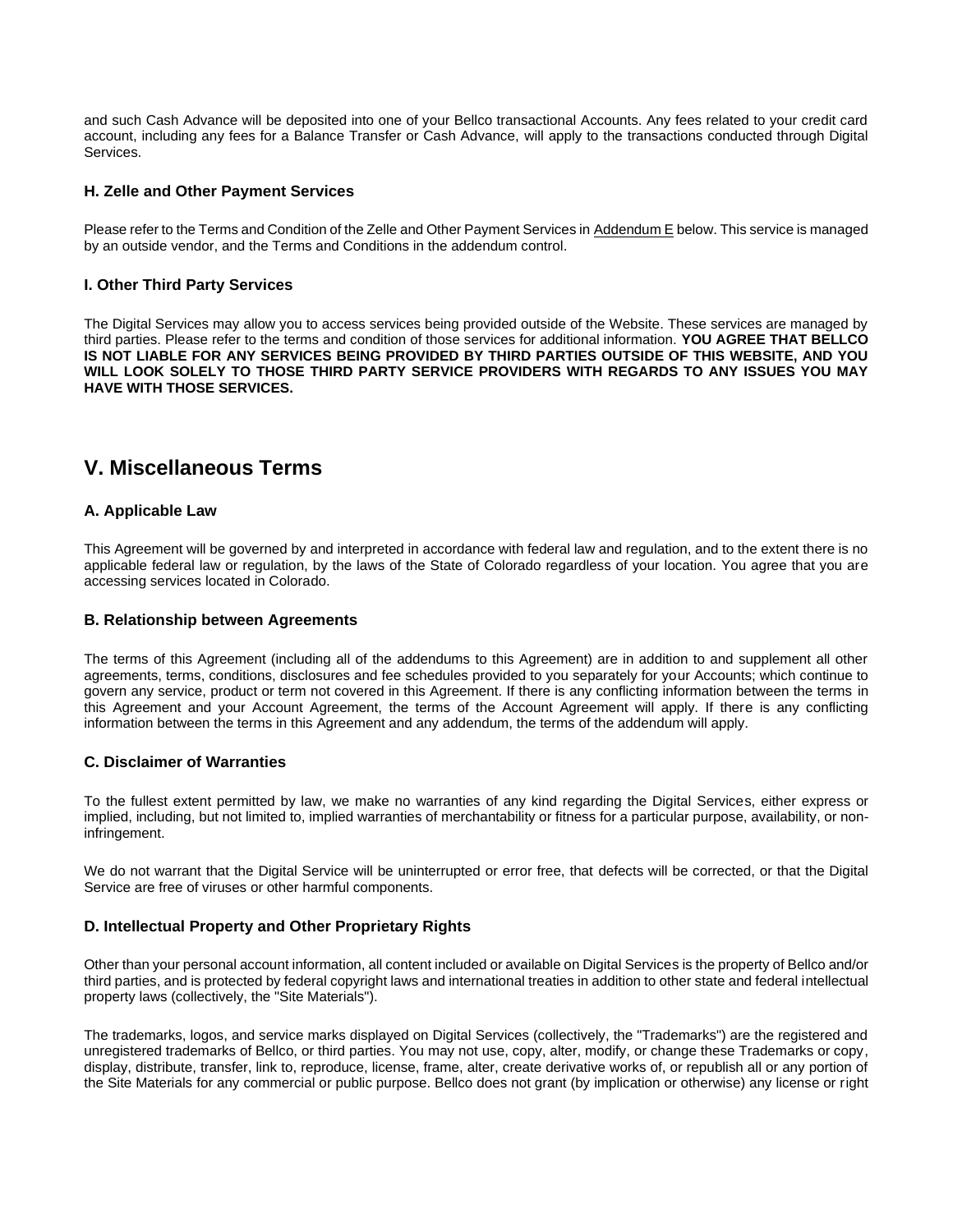to use any Trademarks or Site Materials without the express written permission of Bellco, or the third party that has rights to such Trademarks or Site Materials.

# **VI. Contact Us**

### **A. Phone**

You may contact us by phone by calling 1-800-BELLCO1 or (303) 689-7800 during business hours

### **B. General Mail**

You may contact us by mail at the following address:

Bellco Credit Union PO Box 6611 Greenwood Village, CO 80155-6611

### **C. Update Personal Information**

In the event you plan to move or perhaps your contact information has changed, you can easily update your information through one of the following convenient methods:

- 1. **Online Using Digital Services:** For Members only, simply login to Digital Services and select the "Settings" option from the profile menu. Select the "Contact" tab. Update your information accordingly and follow verification steps. For Business Members, you must access the "Update your Contact Information" widget to submit a request to change your information.
- 2. **Contact Us Directly:** Call us toll free at 1-800-BELLCO1 during business hours. You will be asked a number of questions for security reasons and verification purposes.
- 3. Visit any one of our convenient **branch locations**.

### **Addendum A**

### **Minimum Hardware and Software Requirements**

### **Hardware:**

Any computer with access to the Internet - Additional hardware and software may be needed for specialized products (e.g., remote check scanning)

### **Software:**

The versions listed below for the following browsers are supported:

- Google Chrome: Latest 2 versions
- Firefox: Latest 2 versions
- Internet Explorer: v11 (limited support)
- Microsoft Edge: Latest 2 versions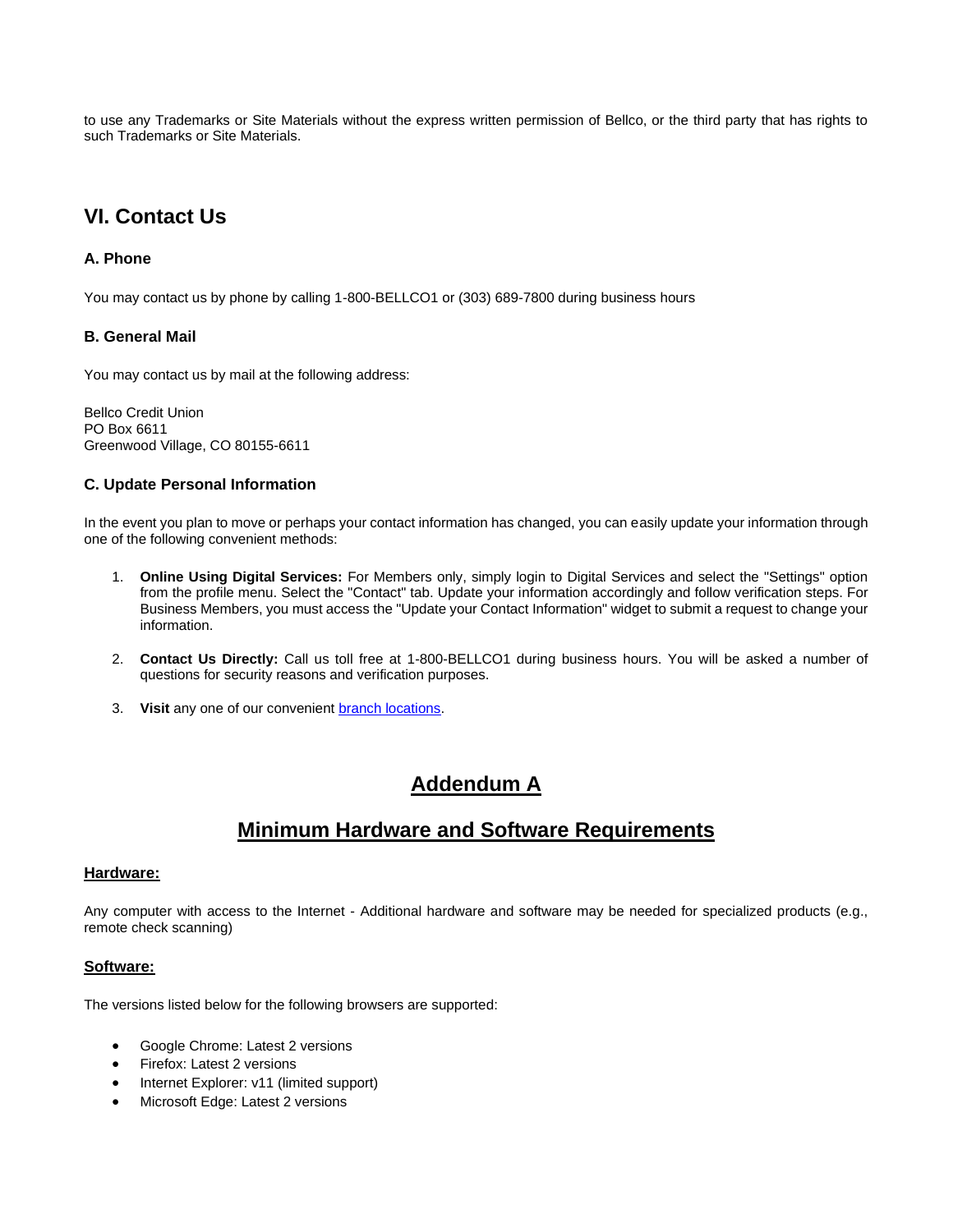- Safari: Last 2 major versions
- IOS: Last 2 major versions
- Android: v5.0 and above.

### **Supported Devices:**

The following operating systems (including mobile devices and tablets) are supported:

- Windows: versions that are still supported by Microsoft and support a browser listed above.
- OSX: versions that are still supported by Apple and support a browser listed above.
- Android: v5.0 and above
- IOS: The last 2 major releases

## **Addendum B**

### **BELLCO CREDIT UNION TELEPHONE AND INTERNET BILL PAYMENT EFT AGREEMENT FOR CONSUMER/BUSINESS ACCOUNTS**

This agreement is subject to the terms of the Master Digital Services Agreement (the "Master Agreement"), and any terms not defined herein will have the same meaning as in the Master Agreement, including the term Fee Schedule. In this agreement the words "you" and "your" mean the member(s) of the Credit Union. The words "us", "we", "Bellco", and "our" mean Bellco Credit Union. The word "Vendor" means the company we contract with to provide the telephone and internet bill paying services. The words "Service" and "Services" mean the on-line bill paying service offered by Bellco and serviced by the Vendor.

- 1. **PURPOSE OF THIS AGREEMENT:** This agreement governs your use of certain electronic transfer services which we make available to you and defines your and our responsibilities with respect to electronic funds transfers. You understand that the agreements and rules and regulations applicable to your Savings, Checking, Line of Credit accounts and any other account remain in effect and continue to be applicable except as specifically modified by this agreement.
- 2. **APPLICATION OF THIS AGREEMENT:** This agreement applies to the electronic funds transfer described below. Generally, an electronic funds transfer is a transfer of funds, other than by check or other paper instrument, which is performed through use of a telephone, a computer, magnetic tape or other electronic means. The electronic funds transfers which are covered by this agreement are payments from your checking account to third parties, which you initiate using a touch-tone telephone or a computer. These payments will be transferred from your checking account. This service may also utilize checks if the third party payee does not have a relationship with the Vendor in order to transmit funds electronically.
- 3. **LIMITATIONS ON SERVICE:** You may use the Service to make payments from your checking account to any third party on your authorized list. Bellco may from time to time limit the total number or amount of transactions you may perform on your account. Please contact us for a list of such limits. You may make payments up to the amount of the actual balance in your checking account, or the limits prescribed by us. If you have a line of credit or deposit account designated as an overdraft draw account, you can make additional payments up to the amount of your available line of credit or account balance, as applicable, and subject to any established limits. You may not use the Service to: make payments in an amount that exceeds your single transaction and daily limits; request any payment if you know or are informed that the Service is malfunctioning or not operating; request a payment from your checking account if the payment would overdraw the account or, if the account is maintained in connection with an unsecured line of credit or deposit account designated as an overdraft draw account, would exceed the credit limit of that line or account balance, as applicable. If you attempt to make a payment for which you have insufficient funds, you may be charged an NSF fee as outlined in the Fee Schedule.
- 4. **TIMING OF PAYMENTS; APPLICATION OF PAYMENTS:** Payments which you initiate by using the Service will normally be debited from your account on the date the payment is sent to the payee, and not the date the payment is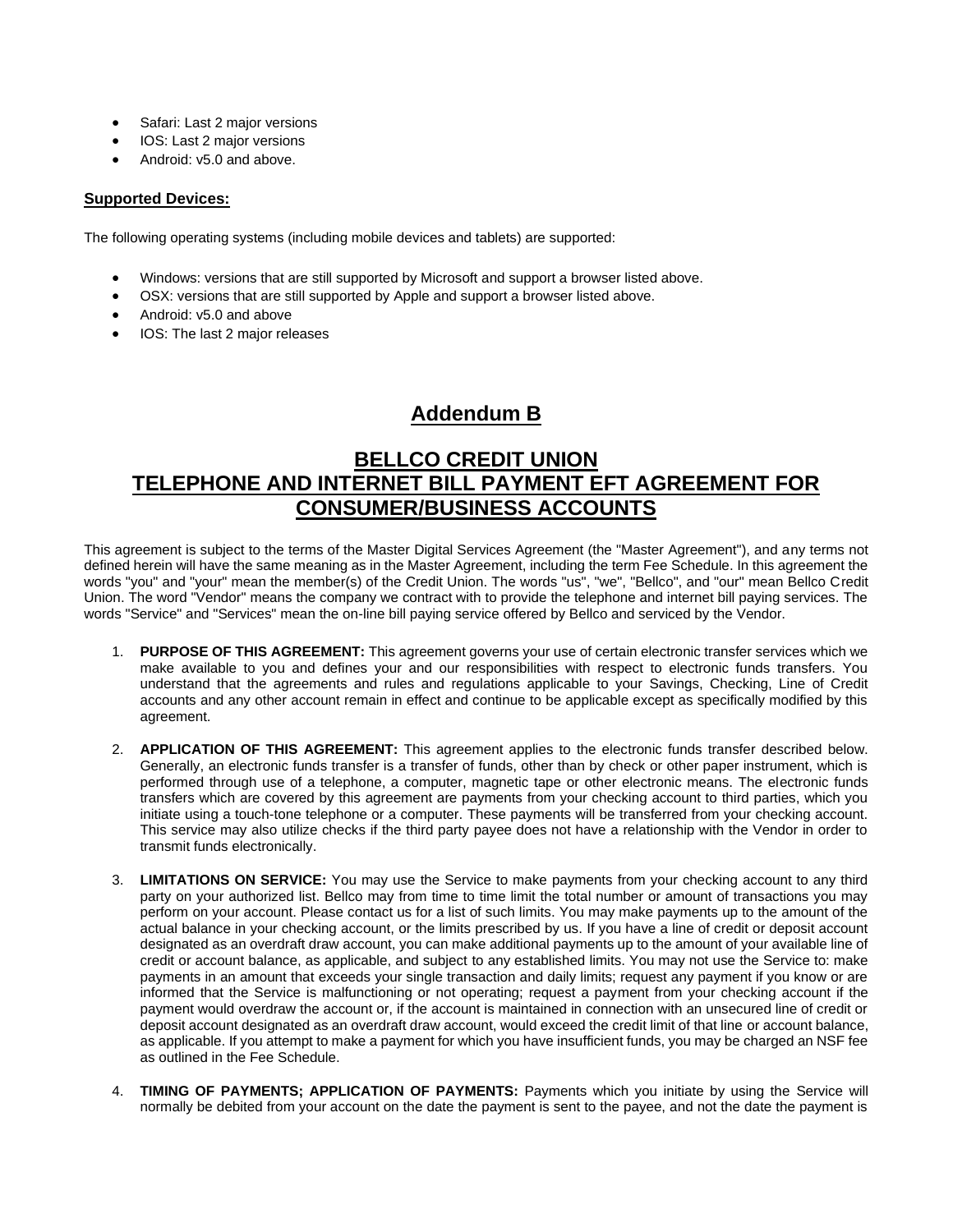negotiated by the payee. Payments to third parties will normally be received by the payee 1 - 3 business days after you send the payment. However, allowance for mail delays must be made for any third party whom the bill payment Vendor is not able to pay electronically, and sends a check. In general, payments to third parties will be made in about the same length of time that it would take if you were to mail a check directly to them. Neither Bellco nor the bill payment Vendor guarantee the time any payment you initiate will be credited to your account with a third party. Any late payment penalties such as interest, late charges, etc. are your responsibility. Multiple payment requests scheduled to be sent on the same day will be processed in a random order, until no more funds are available in your account(s) or insufficient funds are available to make the remaining payments scheduled for that day.

- 5. **INFORMATION DISCLOSURE:** We will disclose information to third parties about your account or the transactions you make: (a) Where it is necessary for completing transactions, or (b) in order to verify the existence and condition of your account for a third party, such as a credit bureau or merchant, or (c) in order to comply with government agency or court orders, subpoenas and other legal documents, or (d) in order to offer you additional products or services, or (e) if you give us your permission.
- 6. **PERIODIC STATEMENTS; ALERTS:** You will receive a monthly statement of account covering each account which may be accessed by an electronic funds transfer. You will receive an alert via email when your payment request is processed or rejected. In order to receive these alerts, you must maintain a valid email account at all times, and provide us with that account address.
- 7. **YOUR RIGHT TO STOP A PAYMENT AND HOW TO DO SO:** If you have used the Service to make a payment, you may be able to stop the payment. A stop payment fee will be assessed for all stop payments. We also consider any stale dated checks to be a stop payment; therefore a stop payment fee will also be assessed for stale dated checks. Please refer to the Fee Schedule for the amount of the fee. You can stop a pending payment over the Internet by going to the pending payment screen, selecting the payment to be stopped and selecting Delete Payment at least 24 hours prior to when the payment is scheduled to be sent (if the payment is scheduled to go out in less than 24 hours, you should call Bellco). In general payments made by an electronic transfer of funds, once issued, cannot be stopped. If the payment has been sent out to the third party, you can attempt to stop the payment over the phone. Call Bellco at 303-689-7800 or 1-800-BELLCO1 (235-5261). You can then speak to a telephone representative who will attempt to stop the payment as long as you have not exceeded acceptable time limits. You will be required to provide your name, account number, the payee, and the confirmation code of the transaction you would like to stop. If the payment has already been processed, you may still ask the bill payment Vendor to try to stop the payment and you will be charged a stop payment fee. There is no guarantee that the payment will be stopped at this point. Neither Bellco nor the bill payment Vendor will be responsible for any losses or claims that arise from our attempt to comply with your stop payment request.
- 8. **LOST OR STOLEN ACCOUNT ID OR SECURITY CODE, OR UNAUTHORIZED TRANSACTIONS:** If you believe that someone has learned your account information and has transferred or may transfer money from your account without your permission, call us at:

Member Services (M-F, 8-5) 303-689-7800 1-800-BELLCO1 (235-5261)

or write us at:

Bellco Credit Union P.O. Box 6611 Greenwood Village, CO 80155-6611

- 9. **UNAUTHORIZED TRANSACTIONS:** Tell us AT ONCE if you believe your account information has been lost, stolen or discovered by an unauthorized person. Telephoning is the best way of keeping your possible losses down.
- 10. **IN CASE OF ERRORS OR QUESTIONS ABOUT YOUR ELECTRONIC TRANSFERS:** In case of errors or questions about any bill payment service transaction or other electronic transfer initiated from your deposit account(s) under the Services, contact us immediately. Please call: (303) 689-7800 or 1-800-BELLCO1, fax us at (303) 680-7942 or send a message via the Answer Center by clicking on the "Send a Message" graphic in the left navigation of Bellco Online Banking. We must hear from you no later than 60 days after we sent the FIRST statement on which the problem or error appeared.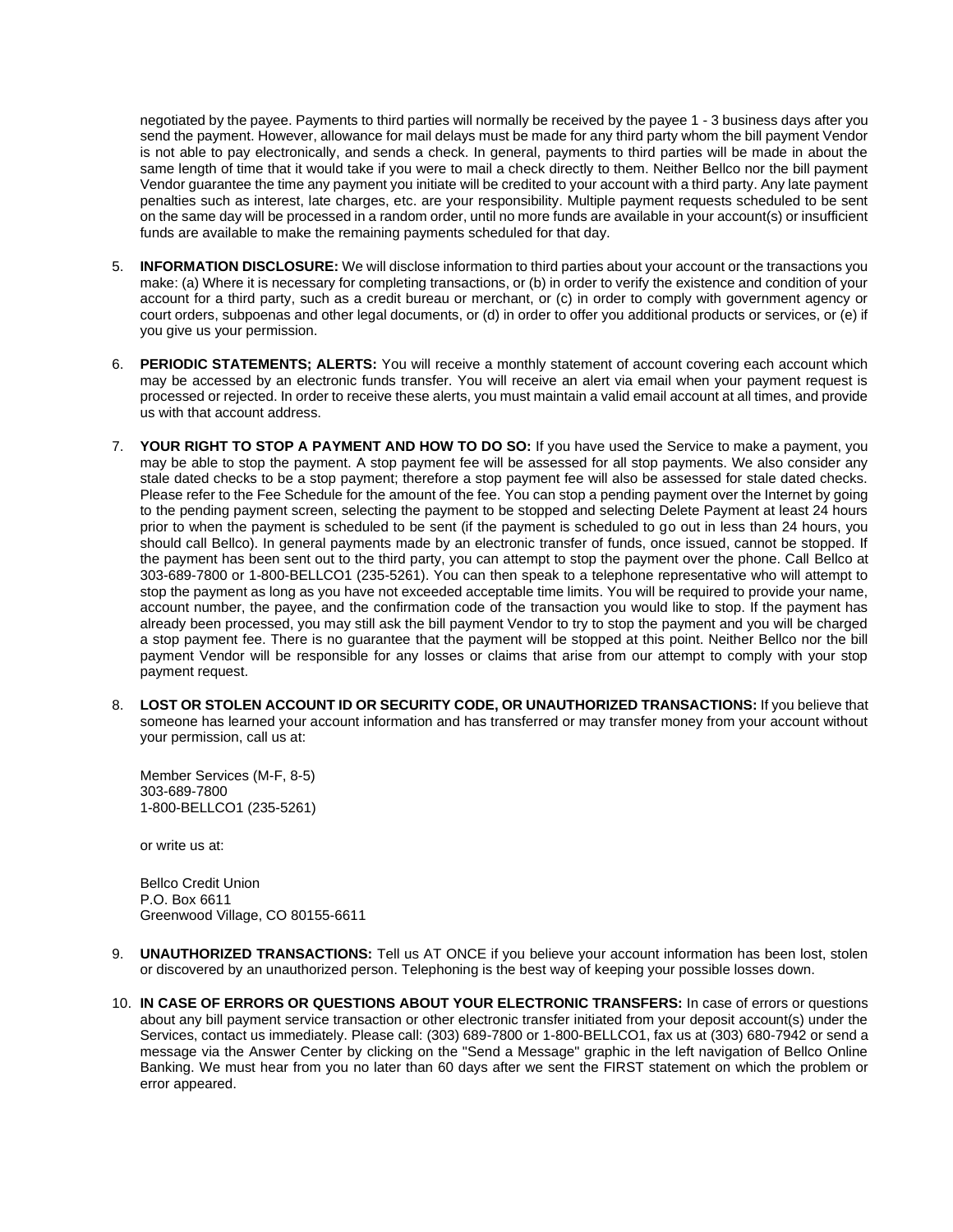- 1. Tell us your name and account number.
- 2. Describe the error or the transaction you are unsure about, and explain as clearly as you can why you believe it is an error or why you need more information.
- 3. Tell us the dollar amount of the suspected error.

If you tell us orally, we may require that you send us your complaint or question in writing within 10 business days. For consumer accounts only, if we ask you to put your complaint or question in writing and we do not receive it within 10 days, we may not provide you with provisional credit. Business accounts will not receive provisional credit while we investigate your alleged error.

- 11. **BUSINESS DAY DISCLOSURE:** Our business days are Monday through Friday 8:00 A.M. to 5:00 P.M., Mountain Time, excluding holidays. Please note that the date stamp in all audit records for bill pay data reflect Central Time unless otherwise noted.
- 12. **LIMITATION OF OUR LIABILITY FOR FAILURE TO COMPLETE TRANSACTIONS:** We will not be liable for transactions not properly completed on time or for the correct amount as a result of but not limited to the following reasons:
	- 1. if, through no fault of ours, you do not have funds available in your account to make the transfer;
	- 2. circumstances beyond our control (such as fire or flood) prevent the transaction, despite reasonable precautions that we have taken;
	- 3. your account is frozen because of a court order or similar reason;
	- 4. the transaction would exceed your Line of Credit or balance of your deposit overdraft draw account, as applicable; or
	- 5. your login credentials have been reported lost or stolen and we have blocked the account.
- 13. **FAILED OR RETURNED TRANSACTIONS:** In using the Service, you are requesting the Service to make payments for you from your account. If we are unable to complete the transaction for any reason associated with your account (for example, you provide us with an incorrect account number or address), the transaction will not be completed, and the item will be returned. In some instances, you will receive a return notice from the Service. In cases of returned items, you agree that you will pay any fees assessed by Bellco for processing the returned item. Please refer to the Fee Schedule for the amount of the return item fee.

By enrolling for and using the Service, you agree that Bellco has the right to collect funds from all of your deposit accounts to recover funds for all payments that have been requested to be paid by you and your authorized user; this includes accounts on which you are the primary owner, as well as accounts on which you are the joint owner.

14. **TERMINATION OR AMENDMENT:** We may terminate your right to make electronic funds transfers at any time or amend the terms of this agreement or cancel this agreement or the electronic funds transfer services. Amendments to this agreement will be effective when indicated and will be posted in our offices and/or communicated to you as agreed.

If your bill payment account is inactive for a period of 60 consecutive days, it will be automatically deactivate. Upon deactivation or termination of the bill payment service, all online bill payment history and configuration information will be destroyed for your protection. If you choose to activate or reactivate your bill payment account, you will be solely responsible for setting up payees.

Upon your termination of this agreement or your membership with Bellco, all access to your bill payment account will be deactivated. Any pending bill payments will be cancelled. Bill payments that have been processed prior to termination will still be sent to your payee, and you are obligated to provide us with sufficient funds to cover such payments.

15. **FEES AND CHARGES:** Fees may be assessed for certain services or situations, as mentioned herein. Please refer to the Fee Schedule for the amount of these fees. For example, in accordance with paragraph 13 of this agreement, in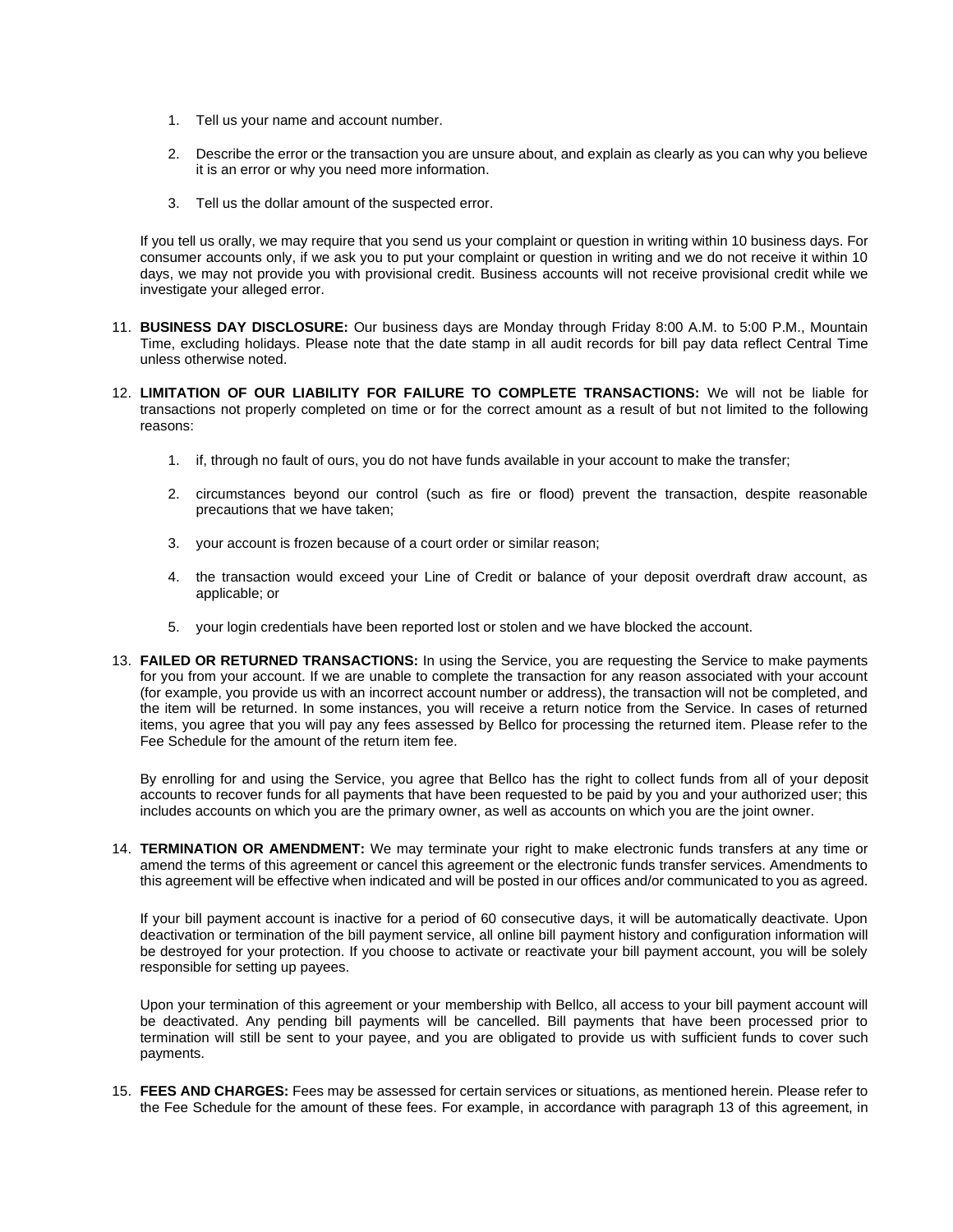some instances, there is a fee for returned items. As another example, in accordance with paragraph 7, in some instances, there is a fee for stop payments or stale dated checks. We reserve the right to increase these charges and institute other charges in the future.

- 16. **AGREEMENT CONTROLS:** Both you and we will be bound by this agreement. If there is a conflict between this agreement and something said by one of our employees, you agree that this agreement controls.
- 17. **PERMISSIBLE USE:** Bellco may from time to time limit permissible Electronic Funds Transfers (EFT's). In any case, EFT's may only be used for transactions permitted by law. You agree that illegal use of EFT's will be deemed an action of default and/or breach of contract and such service and/or other related services may be terminated at the discretion of Bellco. You further agree, should you or any Authorized User, conduct illegal activity through the use of an EFT, to waive the right to sue Bellco for such illegal activity or, activity directly or indirectly related to it. You also agree to indemnify and hold Bellco harmless from any suits or other legal action or liability, directly or indirectly, resulting from such illegal activity.
- 18. **APPLICABLE LAW:** Except as governed by federal law, this agreement shall be construed and governed in accordance with the laws of the State of Colorado. Neither your failure nor our failure to enforce at any time or for any period of time any provision of this Agreement shall be construed as a waiver of such provisions, or your right or our right thereafter to enforce each and every such provision.
- 19. **COPY RECEIVED:** You acknowledge that you have the right to download a copy of this agreement at any time, or request a copy from us. If received online: You may print a copy of this agreement for your records or you can receive a printed copy by calling us at telephone 1-800-BELLCO1 (235-5261) or write us at P.O. Box 6611, Greenwood Village, CO 50155-6611. You may also retain a copy of this agreement by saving it to a file on your personal computer. In order to save and view this agreement, you will need software that will allow you to copy it into a format that you can keep. To print this agreement you will need a printer and to save it you will need a storage device such as a disk drive or tape drive. It is your responsibility to maintain the necessary hardware and software that will enable you to print or save this agreement for your records. You hereby consent to receiving this agreement electronically.
- 20. **ACCEPTANCE: Your use of this Service constitutes your acceptance of the terms and conditions of this agreement.**

# **Addendum C**

### **BELLCO CREDIT UNION CO-OP MY DEPOSIT SERVICE TERMS AND CONDITIONS FOR CONSUMER/BUSINESS ACCOUNTS**

This agreement is subject to the terms of the Master Digital Services Agreement (the "Master Agreement"), and any terms not defined herein will have the same meaning as in the Master Agreement. "You," "Your," "User," and other similar terms refer to the Person enrolling in the Service and anyone else authorized by that Person to exercise control over the deposit of checks to that member's account(s) held at a Financial Institution through the Service. "Service" refers to the CO-OP My Deposit Service. "Person" refers to an individual, sole-proprietorship, corporation, limited liability company, limited partnership, general partnership or other legal entity. Where the context indicates a reference to the operator of the Service, the term "Service" also means CO-OP Financial Services and third parties providing the Service. "We" means CO-OP Financial Services and third parties providing the Service. "Financial Institution" means Bellco Credit Union. By using the Service or clicking the electronic "acceptance" of the Digital Services Agreement, you and any joint owners on your accounts connected to the Service and authorized users, jointly and severally, agree to these Terms and any changes hereto.

1. **GENERAL:** The CO-OP My Deposit Service ("Service") is a remote check deposit and clearing service whereby you can log on to the CO-OP My Deposit website by clicking on a link located at your Financial Institution's website and, by using a device of your choice that will satisfactorily acquire check images ("Device"), scan paper checks to create a check image that is sent electronically to your Financial Institution for deposit to your account. Once the check images have been successfully received and processed, the funds from the checks electronically deposited will be available for withdrawal by you as provided in your Financial Institution's Funds Availability Policy. Funds deposited using this method will not be available until the funds are actually received by the Financial Institution. If the Financial Institution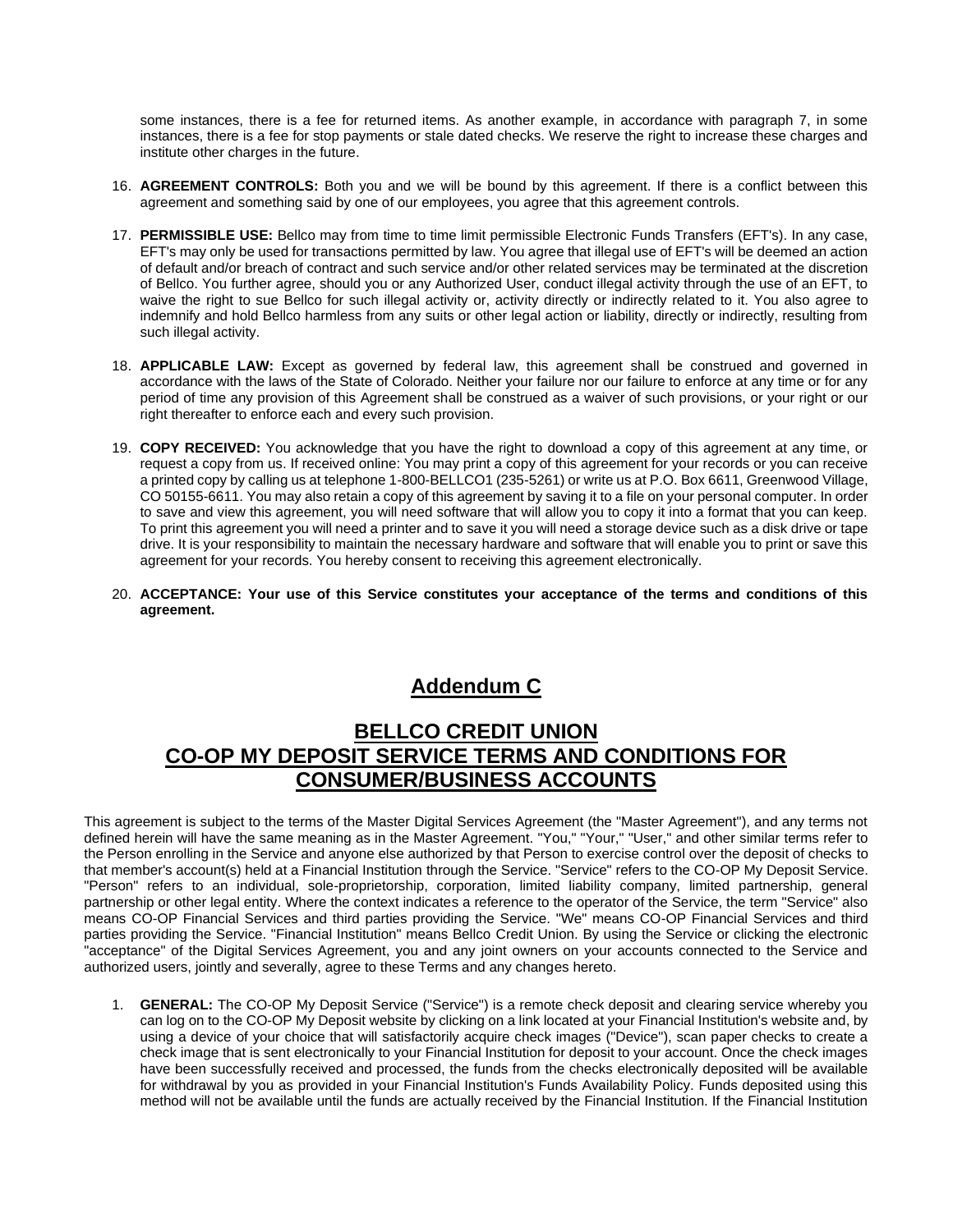provides you with provisional credit, the Financial Institution shall have the right to withdraw any provisional credit provided for which they did not receive final funds.

- 2. **PROCEDURE TO USE THE SERVICE:** You can enroll in the Service by completing the following steps: (a) Accept these Terms by accepting the terms of the Master Agreement; (b) At the enrollment page enter your name as it appears on the account(s) to be linked to the Service, the accurate account number(s) for these accounts; and (c) one accurate email address. You will receive an email from the Service with a confirmation code if your enrollment is approved. All enrollments are subject to your Financial Institution's approval. Upon receiving a confirmation code, you can log in at the website by entering the confirmation code, your name, and other identifying information requested. Upon verifying accuracy, you will be asked to establish a password and take other security steps. To make a deposit, you must enter your account number/member number and password, and follow the deposit processing procedures given.
- 3. **OWNERSHIP:** CO-OP Financial Services is the owner or licensee of all right, title and interest in and to the CO-OP My Deposit Service and the proprietary technology used to operate the Service including, but not limited to, any accompanying User documentation, and all subsequent copies, updates or versions of the Service and documentation, regardless of the media or form in which they may exist. You may not use the Service unless you have first accepted these Terms.
- 4. **LICENSE AND TERMINATION:** Subject to these Terms and payment of any applicable fees for using the Service as disclosed by your Financial Institution in its fee schedule, you are hereby granted a personal, nonexclusive, nontransferable license to access and use the Service in accordance with these Terms for the sole purpose of enabling you to use and conduct authorized transactions through the Service. All rights not expressly granted to you by these Terms are hereby reserved by CO-OP Financial Services. Nothing in this license will entitle you to receive hard-copy documentation, technical support, telephone assistance, or updates to the Service. This license and your access to the Service may be terminated at any time, for any reason or for no reason, by you or the Service or your Financial Institution upon written notice. Notwithstanding any such notice of termination, this agreement shall remain effective in respect of any transaction occurring prior to such termination. Upon any termination of this agreement, (i) You will immediately cease using the Service and, as applicable, you will instruct your employees to immediately cease using this service, and (ii) You shall promptly remit all unpaid monies due under these Terms. Access to the Service that is not paid for or otherwise not permitted is in strict violation of these Terms. The Service is not required to give you advance notice of termination of the license. Your access to the Service may be terminated if you do not use the Service for a reasonable period of time. If you provide the Service with notice of termination, termination may be effective immediately or when the Service has a reasonable opportunity to act on your notice. Unless prohibited by law, you will be responsible for all transactions conducted using the Service under your username and password or other authenticating information until your access to the Service has been effectively terminated.
- 5. **MODIFICATION OF SERVICE AND TERMS:** The Service and these Terms may be modified, changed or discontinued at any time without prior notice. You agree that continued use of the Service constitutes your agreement to the change or modification.
- 6. **USER'S WARRANTIES:** In using the Service you warrant that (a) you are at least 18 years of age and if you represent or are employed by a Person that you are authorized by that Person to use the Service and access that Person's accounts; (b) you will provide when you enroll, and maintain by updates as you use the Service, accurate, current and complete information about yourself and, if requested, all other authorized users of the Service; (c) you will only enroll for the Service for yourself and not for any other person; (d) unless approved otherwise by the Financial Institution, accounts linked to the Service are consumer accounts used for consumer purposes only and not business purposes; (e) you will not reproduce, decompile, reverse engineer, disassemble to derive the source code of, modify, unbundle, make verbal or media translations or create derivative works of the Service. If you provide inaccurate, incomplete or untruthful information or the Service reasonably suspects the information you have provided is inaccurate, incomplete or untruthful your Services may be suspended or terminated without notice at the Service's discretion. In addition with each check image transmitted you warrant that (a) only cash items drawn on financial institutions within the United States, excluding its territories, are being deposited; (b) no foreign items are being deposited; (c) you are not depositing a check that has previously been deposited whether via the Service or at an ATM or at another location and no duplicate files or items are being deposited; (d) the original check will not be deposited; (e) all items are made payable to you, all signatures on each check are authentic and authorized and that each check has not been altered; (f) each check image being deposited is an accurate representation of all information on the front and back of the original check at the time the original check was converted to a check image and the check image contains all endorsements from the original check; (g) each check image being deposited contains a record of all MICR line information required for a Substitute Check and otherwise satisfies all of the requirements of Check 21 and Regulation CC for the creation and/or transferring of a Substitute Check (as defined in Regulation CC) created from that check image; (h) you have complied with all rules, regulations and laws concerning the deposit; (i) your Financial Institution and the Service will not sustain a loss as a result of your deposit of a check image; (j) you are not using the Service as a conduit for money laundering or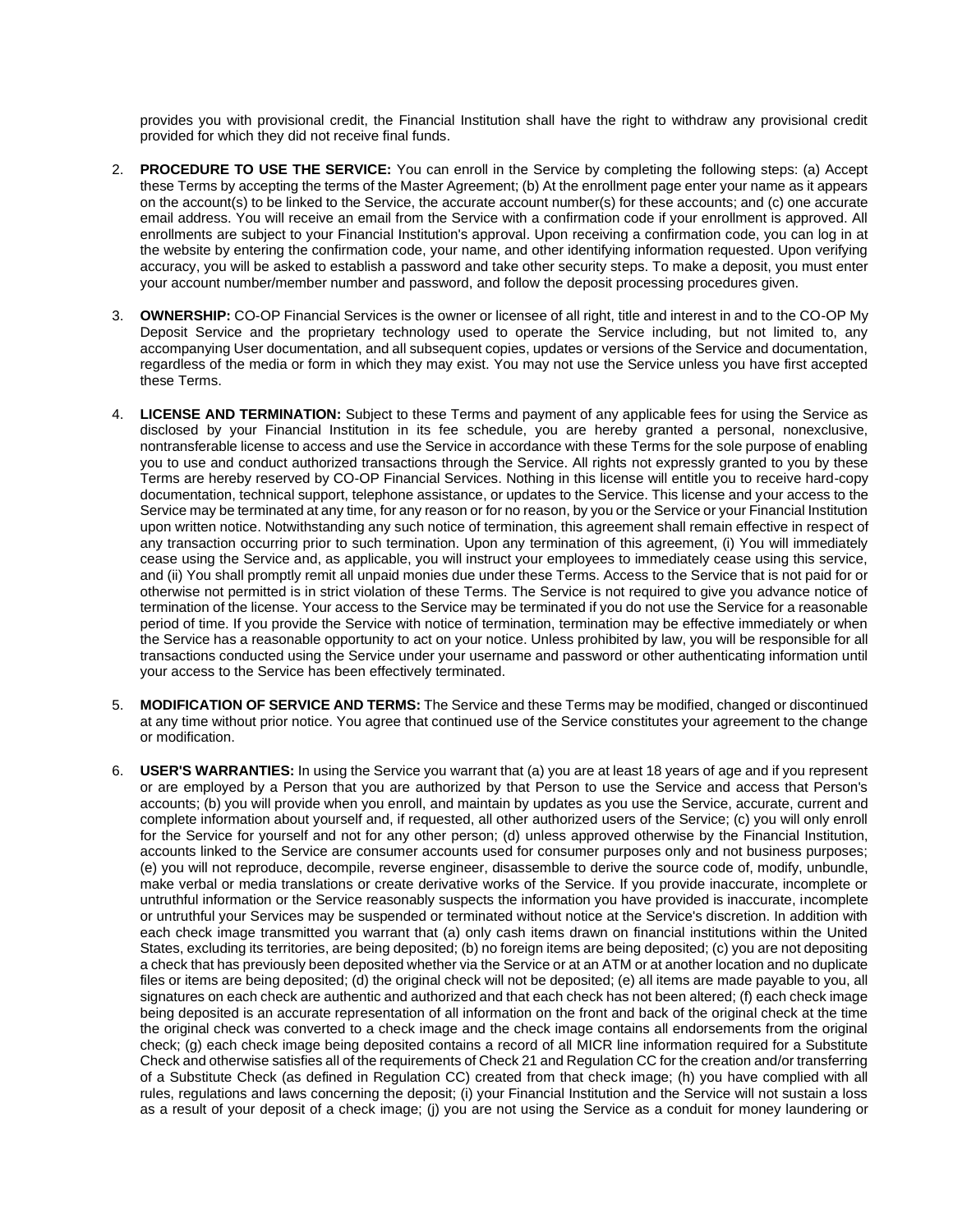other illicit purposes; (k) there is no pending or outstanding order or judgment and there is no law or regulation that would prohibit the deposit or the transaction relating to the deposit; (l) you are not a national of a designated blocked country or "Specially Designated Nations," "Blocked Entity" or have any other designation or otherwise blocked as defined by the United States Office of Foreign Assets Control.

### 7. **CONDITIONS FOR USING THE SERVICE:**

- a. If your check image cannot be processed your deposit will be rejected. Neither the Service nor your Financial Institution will be responsible for unacceptable or rejected check images. The Service or your Financial Institution may, but is not required, to review the check images deposited and your Financial Institution's or Service's failure to do so shall not serve as a waiver or release of you from any liability hereunder.
- b. When you use the Service to make a deposit, you will print a receipt of the deposit for your records. The receipt is not confirmation that the check image deposit was received and processed or credited to your account. You can confirm that your check image was processed and successfully deposited by checking your account balance or contacting your Financial Institution, or reviewing your statement from your Financial Institution.
- c. You understand and agree that check image acquiring equipment ("Device") is like any other piece of hardware and may become inoperable over time with regular usage and may require maintenance. You are solely responsible for determining whether your Device is operable, its maintenance and replacing your Device at your cost, when it becomes inoperable. You are solely responsible for the cost of the Internet service used to access the Service.
- d. You will cooperate with your Financial Institution should your Financial Institution need assistance in balancing transactions or such items will be placed in suspense pending resolution.
- e. Image quality must conform to all the generally applicable industry standards, such as the industry standard x9.37 image quality requirements, as adopted by the Federal Reserve Bank.
- f. All items deposited must be Conforming Items. Conforming Items are negotiable checks payable in US funds, are not postdated or stale dated, are properly signed, **are properly endorsed with the restrictive endorsement "For Deposit Only at Bellco Credit Union"**, and represent funds due to account holder. Items that are not Conforming Items will not be accepted for deposit. You agree not to deposit third party checks or checks made out to multiple payees (i.e., checks not made out to you as the sole payee).
- g. Your Financial Institution or the Service may reject any check image for any reason in its sole discretion. The Service and your Financial Institution are not liable for and deposits will not be made with respect to (i) images not received, (ii) images that are dropped during transmission or that do not meet the aforementioned image quality standards or that do not scan properly; (iii) alterations made to images after transmission; or (iv) items that are not Conforming Items.
- h. Your Financial Institution, in its sole discretion, may set deposit limits as to the number of check images that may be transmitted during a specified time period and/or the dollar amount of items deposited. Please contact your Financial Institution for a list of such limits. All inquiries about deposit limits as it relates to your account will be directed to your financial institution. The Service has no responsibility concerning limitations on deposits or notice to you about same.
- i. Your Financial Institution may suspend your access to the Service at its discretion and without advance notice to you. If Services are suspended, contact your Financial Institution for assistance. Your access to the Service may be immediately suspended at any time without notice to you if the Service or your Financial Institution believes fraudulent activity is or has occurred or that you have violated or are in violation of any law or these Terms or that suspension is necessary in order to protect the Service or your Financial Institution from harm or compromise of integrity, security, reputation, or operation.
- j. The Service or your Financial Institution shall determine, in its sole discretion, the manner in which items are cleared or presented for payment. You agree to be bound by all clearinghouse agreements, operating circulars, image exchange agreements and other documents to which your Financial Institution is a party that govern check image presentment and clearing.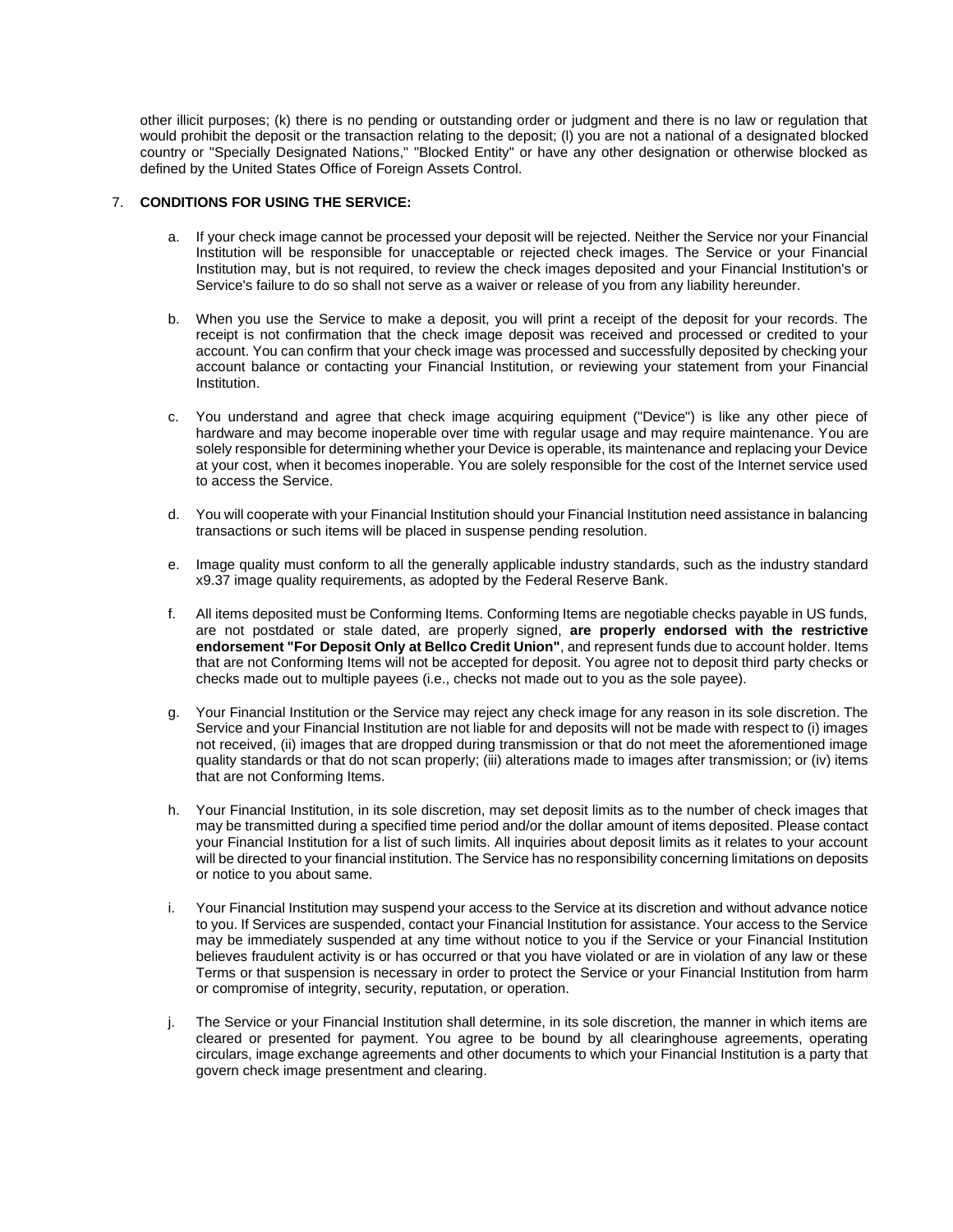- k. You will comply with all federal and state laws, rules and regulations applicable to banking transactions. You will not engage in any conduct that would violate the CO-OP Financial Services' or your Financial Institution's or any third party's rights in the Service.
- l. You will retain the original of each check scanned for a minimum of 60 days.
- m. Originals shall be securely stored prior to shredding. All checks will be destroyed by shredding no later than 90 days after scanning.
- n. Any returned items, such as an item dishonored, will be an image of the original check or a substitute check. Fees for returned items are stated in your Financial Institution's fee schedule which has been previously provided to you and by using the Service you acknowledge receipt of the most current fee schedule from your Financial Institution.
- o. In the event the Service is inoperable, or you are unable to access the Service, or your use of the Service has been suspended or terminated, you agree to take the original checks to a designated depository or an office of your Financial Institution to physically deposit the checks.
- p. You agree to notify your Financial Institution of any errors, omissions, or interruptions in, or delay or unavailability of the Service.
- q. Neither the Service nor your Financial Institution will be liable for any delays in the transmission of check images or resulting from any failure in or inoperability of the Service.
- r. You agree that the aggregate amount of any items which are deposited more than once will be debited from your account and to the extent funds in your account are insufficient to cover such amount, any balance shall be debited from any other deposit accounts you have at your Financial Institution in its sole discretion.
- s. You assume all liability to the drawer of any item imaged using the Service or liability arising from the Financial Institution's printing of any Substitute Check from those images.
- t. You, and not the Financial Institution or the Service, performs the function of converting an original check to a Substitute Check so you are responsible, to the extent permitted by law, for all warranties and indemnifications set forth in Check 21 applying to any Reconverting Financial Institution and Truncating Financial Institution, as such terms are defined by Check 21, including, without limitation, the obligation to only convert an original check that allows for the creation of a Substitute Check that clearly and accurately represents the information on the front and back of the original check. Your Financial Institution, the Service or its agents may, but shall have no obligation, to screen items or Substitute Checks for legal compliance.
- u. You are responsible for your own activities and all activities of your authorized users including your employees, agents and representatives in connection with their use of the Service.
- v. If you do not use the Service for six consecutive months, you will be required to accept these Terms prior to using the Service. In addition, you may be required at any time to confirm your acceptance of these Terms prior to using the Service.
- 8. **ADDITIONAL TERMS APPLICABLE TO BUSINESS ACCOUNTS:** If you are using the Service to deposit items into a business account, you agree to notify Financial Institution of the following: (a) any change in a representation or statement made or furnished by you or on your behalf in your application; (b) if a material change occurs in your ownership or organizational structure (acknowledging that any change in ownership will be deemed material when ownership is closely held); (c) you liquidate or dissolve, or enter into any consolidation merger, partnership, or joint venture; (e) you sell any assets except in the ordinary course of my business as now conducted, or sell, lease, assign or transfer any substantial part of your business or fixed assets or any property or other assets necessary for the continuance of your business as now conducted including, without limitation, the selling of any property or other assets accompanied by the leasing back of the same; (f) you cease doing business, become insolvent, a receiver is appointed for all or any part of your property, you make an assignment for the benefit of creditors, or any proceeding is commenced either by you or against you under any bankruptcy or insolvency laws or any other law or laws relating to debtors; (g) if you are a sole proprietorship, the owner dies; (h) if you are a partnership, any general or managing partner dies; (i) if you are a corporation, any principal officer or 10.00% or more of the shareholders die; (j) If you are a limited liability company, any managing member dies; (k) if you are any other form of business entity, (any person(s) directly or indirectly controlling ten percent (10.00%) or more of the ownership interests of such entity dies; (l) If there is any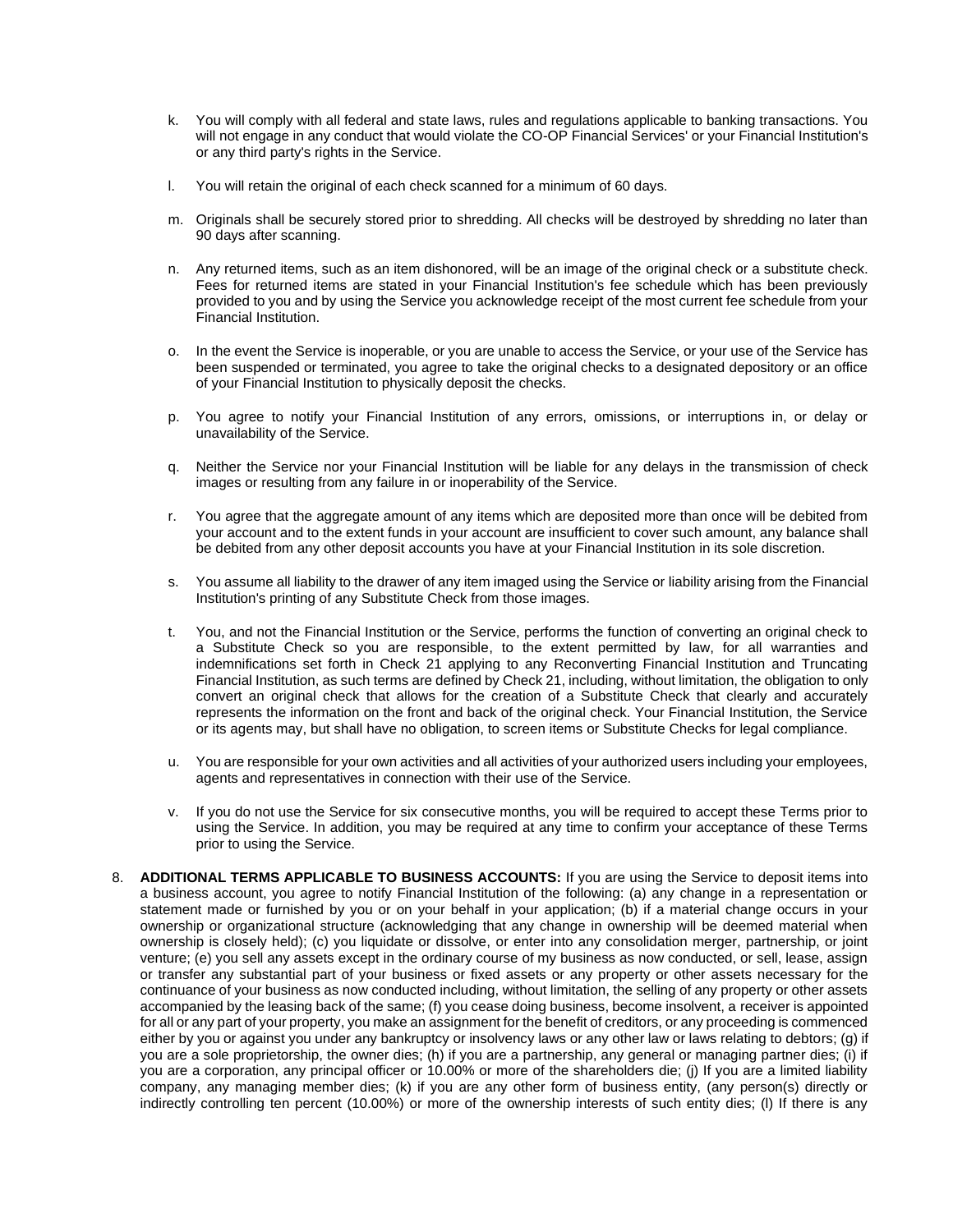change in the authorized signers for any account(s); (m) any creditor tries to take any of your property on or in which Financial Institution has a lien or security interest, including a garnishment of any of your Financial Institution accounts; (n) a judgment or judgments is entered against you that is not satisfied within thirty (30) days or stayed pending appeal; (o) an involuntary lien or liens is attached to any of your assets or property and not satisfied within thirty (30) days or stayed pending appeal; (p) an adverse change occurs in your financial condition or applicable credit histories; or (q) you are in default under any agreement for borrowed money or any other material contract. You agree to provide Financial Institution any financial records reasonably requested to determine my financial status during the term of this agreement.

- 9. **INDEMNITY:** You agree to indemnify CO-OP Financial Services, your Financial Institution and third party services providers for any and all liabilities, costs, losses and damages of any nature, including allocated costs of staff counsel and other attorney fees, that any of them may incur as a result of (a) any action we or your Financial Institution take on one of your transactions or which result directly or indirectly, in whole or in part, from your access to the Service and performance of transactions via the Service; (b) your breach of any of your agreements or warranties; (c) accepting a check image and providing provisional credit to your account based on the check image; (d) willful misconduct, fraud, criminal activity, intentional tort or negligence committed by you or any authorized user or any of your employees or representatives involving use of the Service; and (e) any transmission or instruction, whether or not authorized, acted upon by the Financial Institution, or the Service in good faith. You authorize your Financial Institution to charge your account for the amount of any demand, claim or suit that constitutes a breach of warranty claim under the provisions of the Uniform Commercial Code. Your obligation under this paragraph survives termination of this agreement. Without limiting the generality of the foregoing, we and your Financial Institution are excused from failing to act or delay in acting, and any failure or delay does not constitute a breach of this agreement or otherwise give rise to any liability by us if (i) the failure or delay arises out of legal constraint, interruption of transmission or communication facilities, equipment failure, war, emergency conditions, natural disaster, labor dispute or other causes beyond our or your Financial Institution's control, or (ii) we or your Financial Institution believe its respective action would violate any guideline, rule or regulation of any government authority.
- 10. **YOUR FINANCIAL INSTITUTION'S FUNDS AVAILABILITY POLICY:** Your Financial Institution has provided you with its current Funds Availability Policy. By clicking the electronic "acceptance" on the Digital Services Agreement, you acknowledge and agree that you have received and reviewed your Financial Institution's Funds Availability Policy and by using the Service you accept its terms. You agree that the Service is not responsible for making funds from your deposits available to you and the Service has no liability to you for funds availability from deposits made through the Service.
- 11. **ACCOUNT RECONCILIATION:** You will verify and reconcile any out-of-balance condition and promptly notify your Financial Institution of any errors within the time periods and pursuant to the procedure established by your Financial Institution in your account agreement with your Financial Institution. The Service is not responsible for correcting errors and you agree not to contact the Service concerning errors. If notified within such period, the Financial Institution will correct and resubmit all erroneous files, reports, and other data at the Financial Institution's then standard charges, or at no charge, if the erroneous report or other data resulted from the Financial Institution's error.
- 12. **EXCEPTION ITEMS:** Your Financial Institution may reject any electronic image that your Financial Institution, in its sole discretion, determines to be ineligible for the Service ("Exception Item"). Your Financial Institution will notify you of any Exception Items. You agree that if you wish to attempt to deposit any Exception Item to your account, that you will only do so by depositing the original item on which the Exception Item is based. You agree that even if the Financial Institution does not initially identify an electronic image as an Exception Item, the Substitute Check created by the Financial Institution therefrom may be returned to your Financial Institution because, among other reasons, the electronic image is deemed illegible by a paying financial institution. Financial Institution's failure to identify an Exception Item shall not preclude or limit your obligation to your Financial Institution.
- 13. **RETENTION OF CHECK IMAGES:** Your Financial Institution will retain Substitute Checks for seven (7) years.
- 14. **SERVICE AVAILABILITY:** Neither the Service nor your Financial Institution shall be liable to you for any loss or damage you suffer due to an interruption in the Service or resulting from the act or omission of any third party, or from any other cause not reasonably within the control of the Service or your Financial Institution.
- 15. **THIRD PARTY LINKS:** The Service may contain links to third party services and web sites. The Service makes no representations or warranties concerning third party services or web sites and you access and use those services and web sites at your own risk.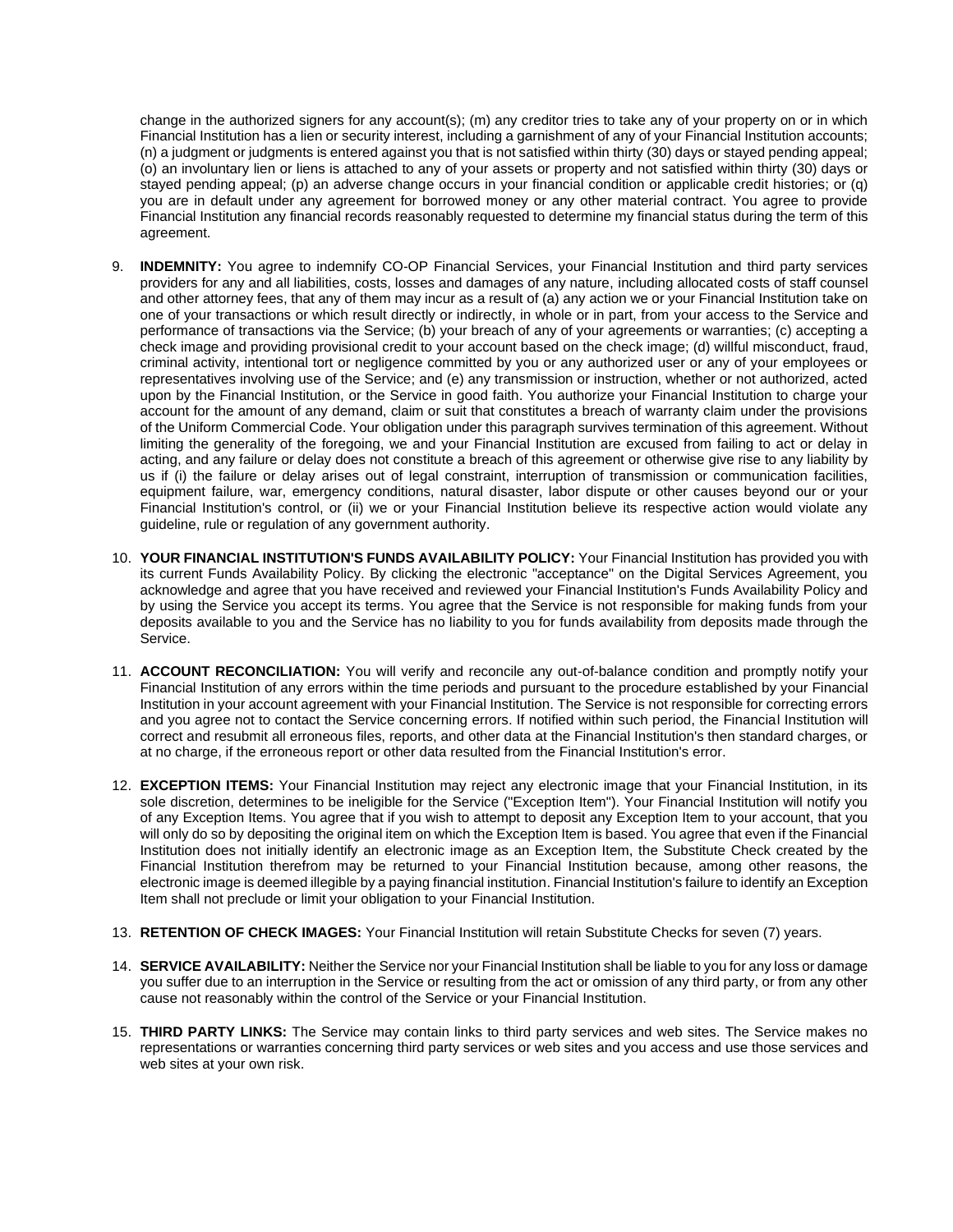- 16. **CONFIDENTIALITY:** You will exercise due care in preserving the confidentiality of any user identification, password or other authentication method required to use the Service and you agree to prevent the use of the Service by unauthorized persons. You assume full responsibility for the consequence of any missing or unauthorized use of or access to the Service or disclosure of any confidential information or instructions by you or an authorized user.
- 17. **SERVICE RESPONSIBILITIES AND LIMIT OF LIABILITY:** In providing the Service, we shall be entitled to rely solely on the information, representations, and warranties provided by you in these Terms, and we shall not be responsible for the accuracy or completeness thereof. We shall only be responsible for providing the Services as stated herein and we shall only be liable for our own negligence or willful misconduct, subject to the following limit. Our liability for our own negligence or willful misconduct is limited to direct money damages actually incurred by you in an amount not exceeding the amount of the transaction; provided, however, that under no circumstances will you be permitted a double-recovery from the Service, your Financial Institution or any third party for your damages.
- 18. **DISCLAIMER OF WARRANTIES:** YOU EXPRESSLY ACKNOWLEDGE AND AGREE THAT YOUR USE OF THE SERVICE IS AT YOUR SOLE RISK AND THAT THE ENTIRE RISK AS TO SATISFACTORY QUALITY, PERFORMANCE AND EFFORT IN USING THE SERVICE IS WITH YOU. YOU ACKNOWLEDGE AND AGREE THAT THE SERVICE IS PROVIDED ON AN "AS IS" AND "AS AVAILABLE" BASIS. EXCEPT AS MAY OTHERWISE BE EXPRESSLY STATED IN THESE TERMS, NEITHER THE SERVICE NOR THE ANY THIRD PARTY SERVICE PROVIDER NOR YOUR FINANCIAL INSTITUTION IS RESPONSIBLE FOR ANY ERRORS OR OMISSIONS IN, OR ANY INFORMATION RESULTING FROM, YOUR USE OF THE SERVICE. NEITHER THE SERVICE NOR ANY THIRD PARTY SERVICE PROVIDER NOR YOUR FINANCIAL INSTITUTION MAKES ANY WARRANTIES AND ALL WARRANTIES ARE EXPRESSLY DISCLAIMED, WHETHER EXPRESS OR IMPLIED, REGARDING THE SERVICE INCLUDING THE WARRANTY OF TITLE AND THE IMPLIED WARRANTIES OF MERCHANTABILITY, FITNESS FOR A PARTICULAR PURPOSE AND NONINFRINGEMENT. WITHOUT LIMITING THE GENERALITY OF THE FOREGOING, THE SERVICE AND YOUR FINANCIAL INSTITUTION UNION DISCLAIM ANY WARRANTIES REGARDING THE OPERATION, PERFORMANCE OR FUNCTIONALITY OF THE SERVICE (INCLUDING, WITHOUT LIMITATION, THAT THE SERVICE WILL OPERATE WITHOUT INTERRUPTION OR BE ERROR FREE). YOU FURTHER ACKNOWLEDGE THAT THERE ARE CERTAIN SECURITY, CORRUPTION, TRANSMISSION ERROR AND ACCESS AVAILABILITY RISKS ASSOCIATED WITH USING OPEN NETWORKS SUCH AS THE INTERNET AND/OR TELECOMMUNICATION LINES OR CIRCUITS AND YOU HEREBY ASSUME ALL RISKS RELATING TO THE FOREGOING. SOME JURISDICTIONS DO NOT ALLOW THE EXCLUSION OF CERTAIN WARRANTIES, SO SOME OF THE ABOVE LIMITATIONS MAY NOT APPLY TO YOU. We shall not be responsible for your acts or omissions in using the Service nor the acts or omissions of any other person or entity, including without limitation, any Federal Reserve financial institution, automated clearing house or transmission, information or communications facility, any receiver, beneficiary, intermediary financial institution or receiving depository financial institution and no such person shall be deemed to be an agent of the Service.
- 19. **DISCLAIMER OF CERTAIN DAMAGES:** IN NO EVENT SHALL THE SERVICE OR YOUR FINANCIAL INSTITUTION OR ANY THIRD PARTY PROCESSOR OR THEIR AGENTS BE LIABLE FOR INDIRECT, SPECIAL, INCIDENTAL, PUNITIVE OR CONSEQUENTIAL LOSS OR DAMAGE OF ANY KIND INCLUDING LOST PROFITS WHETHER OR NOT THEY HAVE BEEN ADVISED OF THE POSSIBILITY OF SUCH LOSS OR DAMAGE. EXCEPT AS OTHERWISE EXPRESSLY STATED IN THESE TERMS, THE SERVICE, AND THIRD PARTY PROCESSORS WILL NOT BE SUBJECT TO ANY LIABILITY TO YOU IN CONNECTION WITH ANY MATTER.

### 20. **LIMIT OF LIABILITY:**

a. Unless your Financial Institution fails to exercise due care in the handling your confidential information, your Financial Institution shall not be liable to you for any loss incurred or damage suffered by you by reason or in consequence of any unauthorized person gaining access to or otherwise making use of the Service. Notwithstanding the foregoing, under no circumstances will the Service, or any third parties, have any liability to you for any loss incurred or damage suffered by you by reason or in consequence of any unauthorized person gaining access to or otherwise making use of the Service. You assume full responsibility for the consequences of any misuse or unauthorized use of or access to the Service or disclosure of any confidential information about you or your instructions by anyone you authorize to use the Service. Unless otherwise expressly stated in these Terms, your Financial Institution shall only be liable for its own negligence or willful misconduct in connection with the subject matter hereof, subject to the following limitation: Your Financial Institution's liability for its negligence or willful misconduct is limited to direct money damages actually incurred by you in an amount not exceeding the amount of the transaction. Your Financial Institution and the Service will not have joint liability to you and each will only be liable for its own negligence or willful misconduct as expressly stated herein.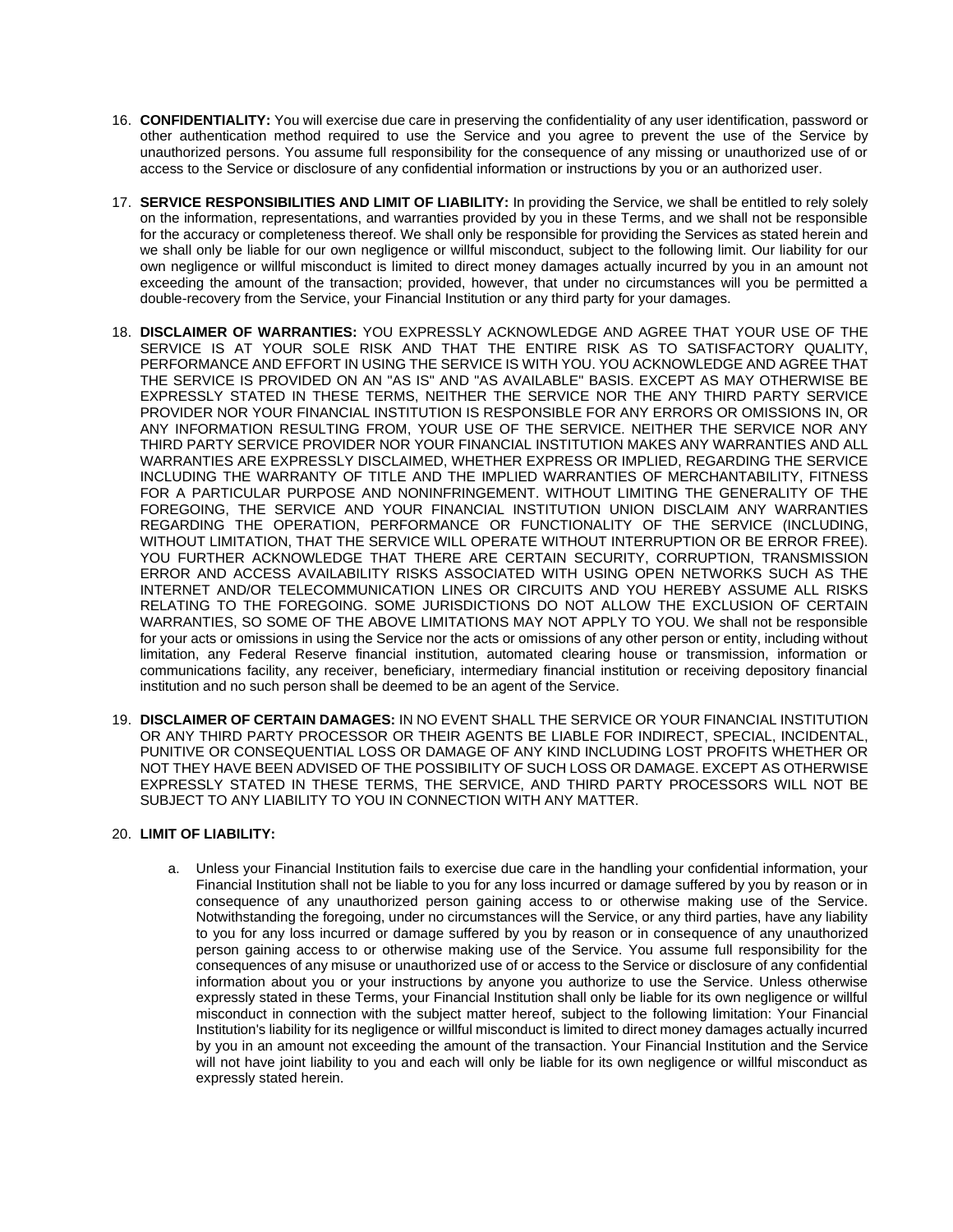- b. Except as specifically provided in these Terms or where the law requires a different standard, you agree that neither we nor any Internet or commercial on-line access or browser provider (such as America Online, CompuServe, Netscape or Microsoft, collectively called "Service Providers") shall be responsible for any loss, property damage or bodily injury, whether caused by the equipment, software, the Financial Institution, or by any service provider or by an agent or subcontractor of any of the foregoing. Nor shall we or a service provider or Financial Institution be responsible for any direct, indirect, special or consequential, economic or other damages arising in any way out of the installation, use or maintenance of the equipment, software, or Internet browser or access software used in connection with the Service. Neither we nor any service provider of the Financial Institution are responsible for any computer viruses. Further, we will only be responsible for acting on instructions sent through the Service which are actually received by us. Except as otherwise stated in these Terms or as required by law, our entire liability and the liability of any service provider and your Financial Institution and your exclusive remedy with respect to the Service is the replacement of any browser or software, if any, provided by us to you. You are solely responsible for the selection, installation, maintenance and operation of your computer, software and connection to an Internet Service Provider.
- 21. **EXPORT RESTRICTIONS:** You understand that access to the Service and your browser software will require encryption capabilities that may be subject to strict export license requirements prior to export from the U.S. The Service does not provide browser software which you must obtain directly from the manufacturer. You agree that you will not download, ship, transfer or export any browser software or other software or technical data for use with the Service or download any service provider's direct product into any country or use same in any manner prohibited by the United States Export Administration Act or the requirements of the Export Administration Regulations (15 CFR Parts 730-774) (the "EAR") or any other regulation, law or Executive Order. In particular, but without limitation, the foregoing may not be exported or re-exported (a) into any U.S. embargoed countries or (b) to anyone on the U.S. Treasury Department's list of Specially Designated Nationals or the U.S. Department of Commerce Denied Person's List or Entity List. By using the Service, you represent and warrant that you are not located in any such country or on any such list. Further, you agree that your and your Users will not use the Service from any country to which the U.S. has embargoed goods. You will advise anyone you authorize to use the Service of these export limitations and be responsible for any violations caused by them. Your obligations under this provision shall remain in effect after termination of this Agreement.
- 22. **INFORMATION WE SEND YOU:** Any information you receive from the Service electronically is provided on a bestefforts basis and is believed to be reliable, but cannot be guaranteed. We are not responsible for any deficiencies in the accuracy, completeness, availability or timeliness of such information, or any investment or other decision you make using this information. Any notice we send you, whether orally, electronically or in writing, is effective when sent to you.
- 23. **MISCELLANEOUS:** These Terms, constitutes the entire agreement between you and the Service and your Financial Institution concerning the subject matter hereof. These Terms will be governed by and construed in accordance with the laws of the state of California, excluding that body of laws pertaining to conflict of laws. If any provision of these Terms is determined by a court of law to be illegal or unenforceable, such provision will be enforced to the maximum extent possible and the other provisions will remain effective and enforceable. All disputes relating to the Service and these Terms are subject to the exclusive jurisdiction of the courts of California and you expressly consent to jurisdiction and venue thereof and therein. This Agreement and all related documentation are and will be in the English language. The application of the United Nations Convention on Contracts for the International Sale of Goods is hereby expressly waived and excluded.
- 24. **FORCE MAJEURE:** Neither the Service nor your Financial Institution nor any third party processor nor their agents shall be responsible for liability, loss, or damage of any kind resulting from any delay in the performance of or failure to perform its responsibilities hereunder due to causes beyond the aforementioned party's reasonable control.
- 25. **ENFORCEMENT:** You agree to be liable to the Service and the Financial Institution for any liability, loss, or expense as provided in this Agreement that the Financial Institution or the Service incurs as a result of any dispute involving your accounts or services. You authorize the Financial Institution to deduct any such liability, loss, or expense from your account without prior notice to you. In the event a party brings a legal action to enforce the Agreement or collect any overdrawn funds on accounts accessed under this Agreement, the prevailing party shall be entitled to payment by the other party of its reasonable attorney's fees and costs, including fees on any appeal, bankruptcy proceedings, and any post-judgment collection actions, if applicable. Should any one or more provisions of this Agreement be determined illegal or unenforceable in any relevant jurisdiction, then such provision may be modified by the proper court, if possible, but only to the extent necessary to make the provision enforceable and such modification shall not affect any other provision of this Agreement.
- 26. **WAIVER:** Any waiver (express or implied) by either party of any default or breach of this Agreement must be in writing and shall not constitute a waiver of any other or subsequent default or breach.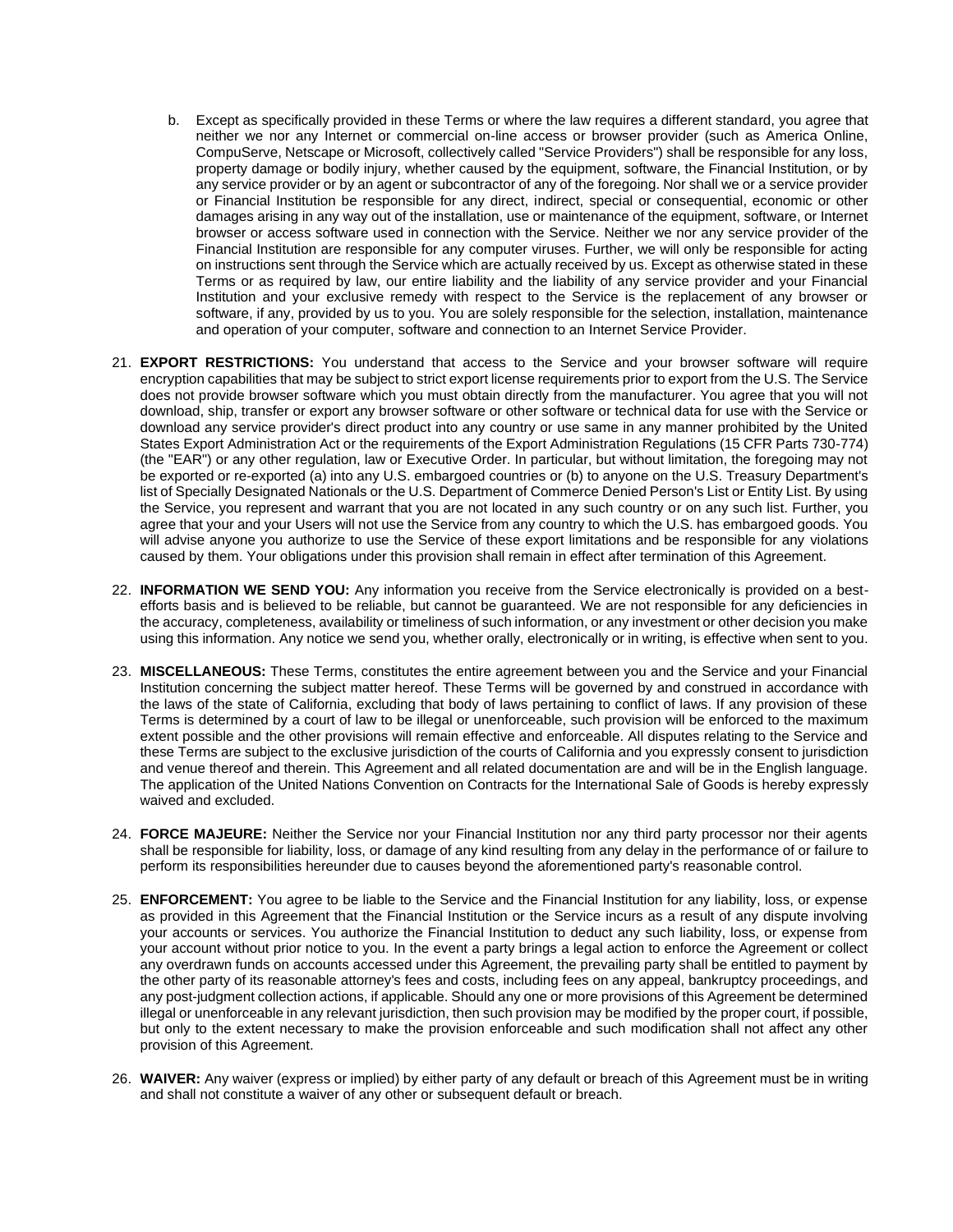- 27. **ELECTRONIC SIGNATURE:** This agreement is an electronic contract that sets out the legally binding terms of your use of the Service. You indicate your acceptance of this Agreement and all of the terms and conditions contained or referenced in this agreement by clicking on the "I Accept" button in the Digital Services Agreement. This action creates an electronic signature that has the same legal force and effect as a handwritten signature. By clicking on the "I Accept" button, you accept the Agreement, and agree to the terms, conditions and notices contained or referenced therein. When you click on the "I Accept" button, you also consent to have the agreement provided to you in electronic form. You have the right to receive the agreement in non-electronic form.
- 28. **RELATIONSHIP WITH OTHER AGREEMENTS:** The terms of this Addendum apply only to the Service referenced in this Addendum. The terms of other disclosures and agreements between you and Financial Institution, as may be amended from time to time, remain effective for all other aspects of your accounts with Financial Institution.

# **Addendum D**

# **BELLCO CREDIT UNION ONLINE PRIVACY POLICY**

*Date of most recent update: November 28, 2017*

### **Introduction and scope of policy**

This Online Privacy Policy ("Policy") applies to your interaction with Bellco Credit Union ("Bellco," "we," "us," "our"), at any online or mobile site or application that we own and control ("Site"), unless a different online and/or mobile policy is posted at a particular site, or is made available to you and by its terms supplants this Policy. Other privacy policies may also apply in addition to the terms of this Policy. These include the Bellco Consumer Privacy Notice, which applies to all members and consumers as described in that notice. This Policy also explains certain data use and data protection functionalities and practices of our online ads, such as banner ads, on third party sites. Please note that where we have another type of presence on a site owned by a third party, such as a page or handle on a social media site, that third party's privacy policy and terms of use, rather than this Policy, will govern, unless specifically stated otherwise.

### **Agreement to policy**

By using a Site or interacting with a Bellco advertisement or page or account on a third party site, you consent to this Policy, including your consent to our use and disclosure of information about you in the manner described in this Policy.

### **Gathering, using, sharing and protecting information**

**Types of information.** You may interact with us in a variety of ways online, including through a mobile device. We may offer sites or applications that permit browsing and do not require registration. We may also offer the ability to enroll, register or access your accounts online. Information that we may collect about you through online interaction includes information that you input, such as your name, address, email address, telephone, fax or mobile numbers, account numbers, or other contact information ("Personal Information"); data resulting from your activity, such as transaction information; and location information. We may also gather additional information, such as the type of device and browser you are using, the IP address of your device, information about your device's operating system, and additional information associated with your device. We may also gather information collected through cookies, tags, and other technologies, as described further below.

**What are "cookies" and how do we use them?** Cookies are pieces of data stored on your device. Browser cookies are assigned by a web server to the browser on your device. When you return to a site you have visited before, your browser gives this data back to the server. Mobile applications may also use cookies.

We use cookies and information gathered through their use to make your experience with Bellco and certain other sites richer and more personalized based on the products, services, or other interaction you have with us and other sites. Information gathered through use of cookies may be used to make offers to you via online ads, email, U.S. mail, or telephone, subject to the privacy preferences you have on file with Bellco.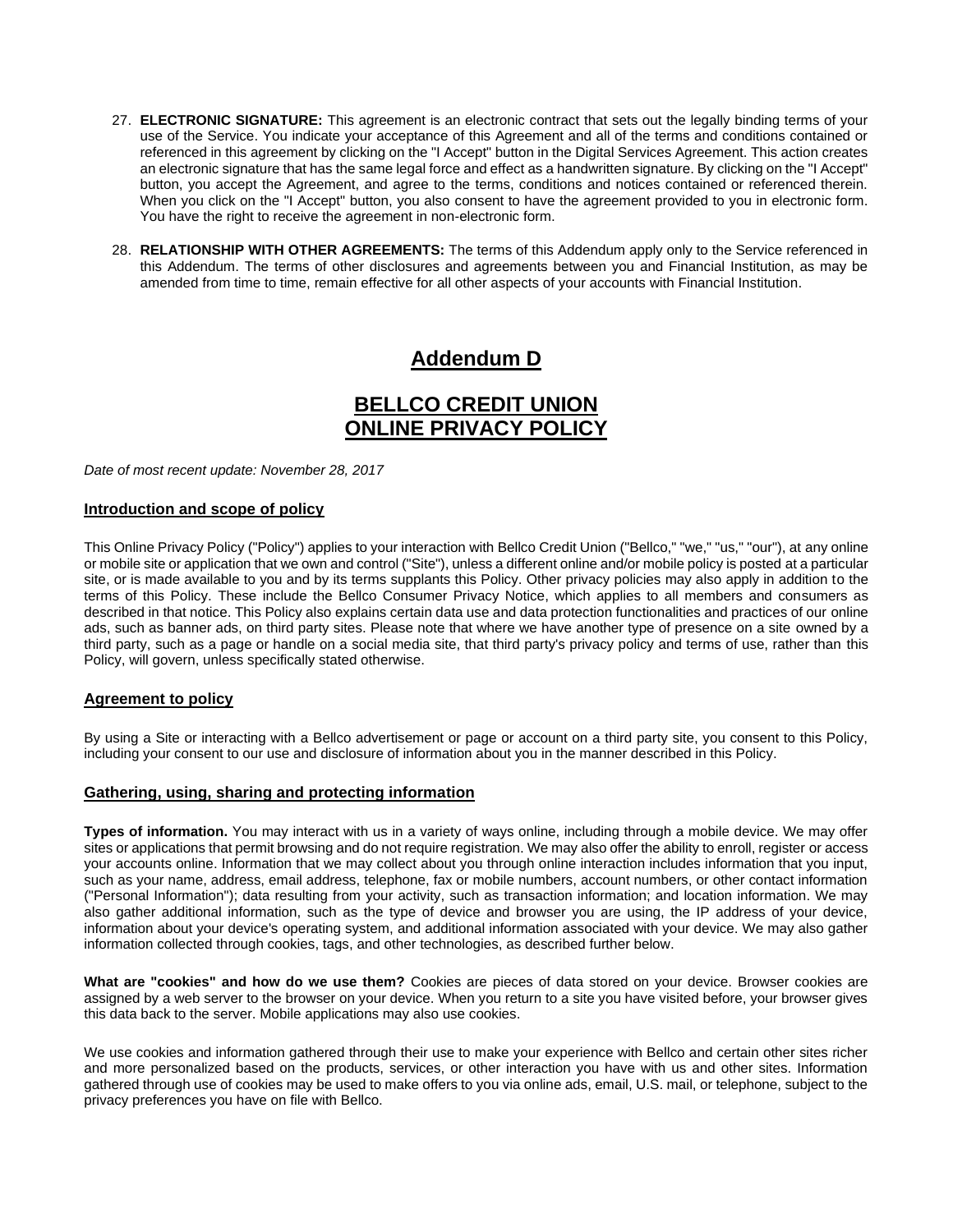Note that we also provide certain widgets or tools on our sites, such as tools that allow web surfers to easily share information on another platform, such as a social media platform (e.g., Facebook®, Twitter®, etc.). At other times, information from a third party may be embedded on our site, such as a map or information streaming from another site, including communications streaming from a third party social media platform. These widgets, tools, and informational items often function through the use of third party cookies utilized by the third party site, such as the social media platform. As a result, these third parties may have access to information about your web browsing on the pages of our Site where these widgets, tools, or information are placed. You may wish to review information at third party sites, such as social media platforms where you have an account, to determine how these third parties treat data that they obtain through the use of cookies. Bellco provides experiences on social media platforms including, but not limited to, Facebook®, Twitter®, and YouTube® that enable online sharing and collaboration among users who have registered to use them. Any content you post on official Bellco managed social media pages, such as pictures, information, opinions, or any Personal Information that you make available to other participants on these social platforms, is subject to the Terms of Use and Privacy Policies of those respective platforms. Please refer to them to better understand your rights and obligations with regard to such content.

We also use cookies for purposes such as maintaining continuity during an online session; gathering data about the use of our site; monitoring online promotions; and anti-fraud and information security purposes.

**Do you have to accept cookies?** You can refuse to accept these cookies and most devices and browsers offer their own privacy settings for cookies. You will need to manage your cookie settings for each device and browser you use. However, if you do not accept these cookies, you may experience some inconvenience in your use of the Site and some online products and services.

**Additional cookies.** Cookies is a term also used to describe other locally stored objects, such as cookies stored in an Adobe folder on your device. These cookies will not be deleted when you clear cookies from your browser. We may use this technology for purposes such as information security and fraud prevention. We do not use this technology for online behavioral advertising purposes. Please refer to information provided by Adobe for information on how to disable and control Flash objects. If you choose those options, you may limit the functionality we can provide when you visit our Site.

**Additional technologies.** We may also use additional technologies such as pixel tags, web beacons, and clear GIFs, and may permit our third party service providers to use these technologies. We use these technologies for purposes such as measuring the effectiveness of our advertisements or other communications, determining viewing and response rates, and determining which offers to present to you on our own or on third party sites.

**Using information.** In addition to the uses described above, we use information for purposes as allowed by law such as: servicing; communicating with you; improving our Site, products, or services; legal compliance; risk control; information security; anti-fraud purposes; marketing or personalizing the presentation of our products and services to you; tracking website usage, such as number of hits, pages visited, and the length of user sessions in order to evaluate the usefulness of our sites; and using read-receipt notifications in our email communications.

**Sharing.** We may share information with service providers with whom we work, such as data processors and companies that help us market products and services to you. When permitted or required by law, we may share information with additional third parties for purposes including response to legal process. As applicable, please see the additional privacy policies referenced above, such as the Bellco Consumer Privacy Notice, for more information on how we may share information with affiliates and third parties.

**Security.** To protect Personal Information from unauthorized access and use, we use security measures that comply with applicable federal and state laws. These measures may include device safeguards and secured files and buildings as well as oversight of our third party service providers to ensure information remains confidential and secure.

**Children's privacy.** The Site is not directed to individuals under the age of thirteen (13), and as such, we do not allow individuals under the age of thirteen (13) to create, own, or use an Eligible Account, act as an Authorized User, or otherwise access the Digital Services.

For more information about the Children's Online Privacy Protection Act (COPPA), visit the FTC website: www.ftc.gov.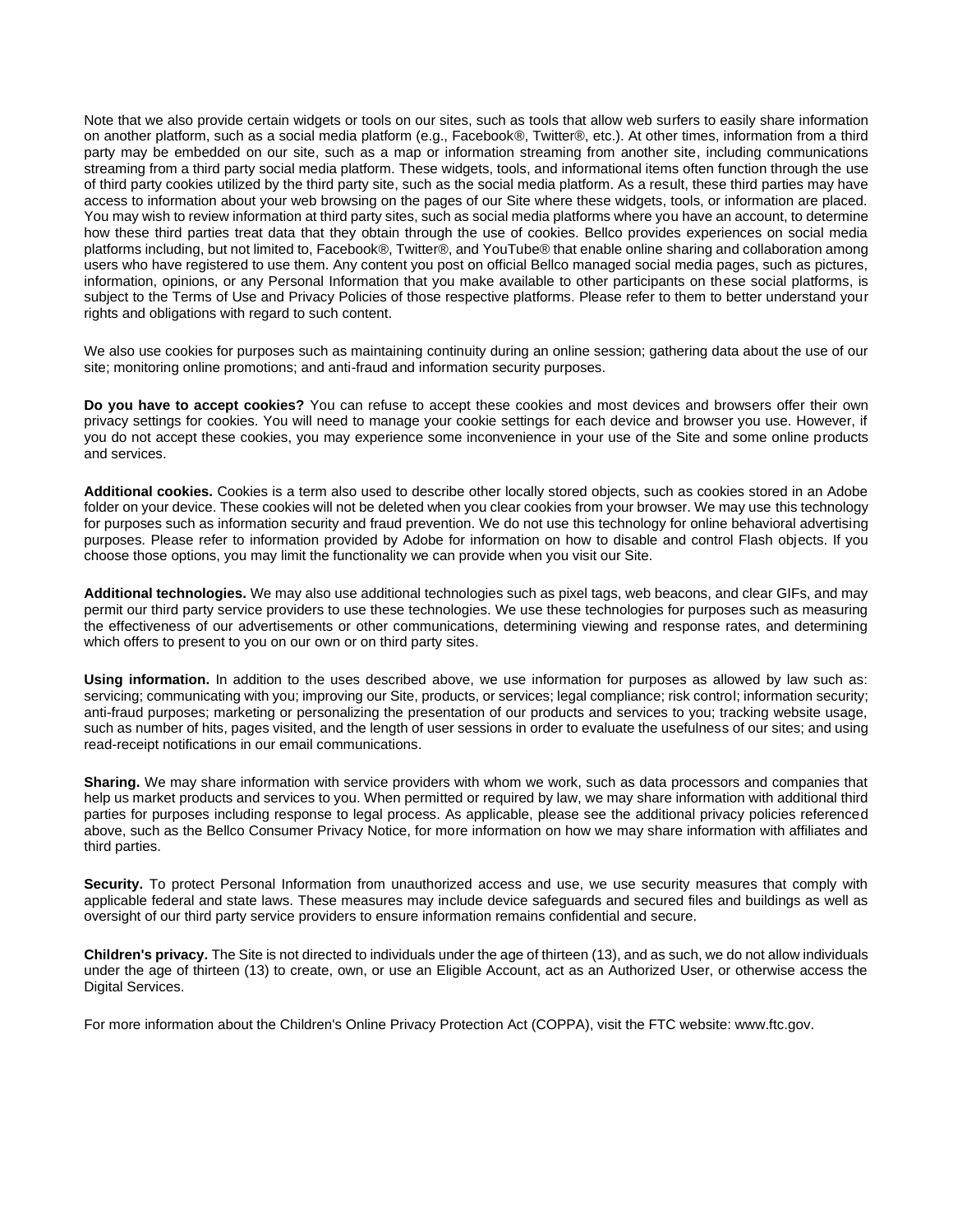### **Policy updates and effective date**

If we make updates to this Policy, we will update the Policy with the changes and revise the "date of most recent update" posted at the top of this Policy. Any updates to the Policy become effective when we post the updates on the Site. Your use of the Site following the update to the Policy means that you accept the updated Policy.

### **Addendum E**

**TERMS OF SERVICE** Last updated June 9, 2022

### **GENERAL TERMS FOR ZELLE® AND OTHER PAYMENT SERVICES**

**1. Introduction.** This Terms of Service document (hereinafter "Agreement") is a contract between you and Bellco Credit Union (hereinafter "we" or "us" or "our") in connection with each service that is described in the rest of this Agreement that applies to services you use from us, as applicable (each, a "Service") offered through our online and mobile banking Digital Services applications (the "Site"). The Agreement consists of these General Terms for each Service (referred to as "General Terms"), and each set of Terms that follows after the General Terms that applies to the specific Service you are using from us. This Agreement applies to your use of the Service and the portion of the Site through which the Service is offered. The terms of the Bellco Credit Union Member Terms and Conditions are incorporated by reference into this Agreement.

**2. Service Providers.** We are offering you the Service through one or more Service Providers that we have engaged to render some or all of the Service to you on our behalf. However, notwithstanding that we have engaged such a Service Provider to render some or all of the Service to you, we are the sole party liable to you for any payments or transfers conducted using the Service and we are solely responsible to you and any third party to the extent any liability attaches in connection with the Service. You agree that we have the right under this Agreement to delegate to Service Providers all of the rights and performance obligations that we have under this Agreement, and that the Service Providers will be third party beneficiaries of this Agreement and will be entitled to all the rights and protections that this Agreement provides to us. Service Provider and certain other capitalized terms are defined in a "Definitions" Section at the end of the General Terms. Other defined terms are also present at the end of each set of Terms that follow after the General Terms, as applicable.

**3. Amendments.** We may amend this Agreement and any applicable fees and charges for the Service at any time by posting a revised version on the Site. The revised version will be effective at the time it is posted unless a delayed effective date is expressly stated in the revision. Any use of the Service after a notice of change or after the posting of a revised version of this Agreement on the Site will constitute your agreement to such changes and revised versions. Further, we may, from time to time, revise, update, upgrade or enhance the Service and/or related applications or material, which may render all such prior versions obsolete. Consequently, we reserve the right to terminate this Agreement as to all such prior versions of the Service, and/or related applications and material, and limit access to only the Service's more recent revisions, updates, upgrades or enhancements.

**4. Our Relationship With You.** We act as your agent with respect to the custody of your funds for the Service. We do not have control of, or liability for, any products or services that are paid for with our Service. We also do not guarantee the identity of any user of the Service (including but not limited to recipients to whom you send payments).

**5. Assignment.** You may not transfer or assign any rights or obligations you have under this Agreement without our prior written consent, which we may withhold in our sole discretion. We reserve the right to transfer or assign this Agreement or any right or obligation under this Agreement at any time to any party. We may also assign or delegate certain of our rights and responsibilities under this Agreement to independent contractors or other third parties.

**6. Notices to Us Regarding the Service.** Except as otherwise stated below, if you have any questions about the Site, Service or this Agreement, you may contact us at: 1-800-235-5261. You can also write to us at: Bellco Credit Union, 7600 E. Orchard Rd. #400N, Greenwood Village, CO 80111

In case of errors or questions about your transactions, you should as soon as possible contact us as set forth in Section 22 of the General Terms below.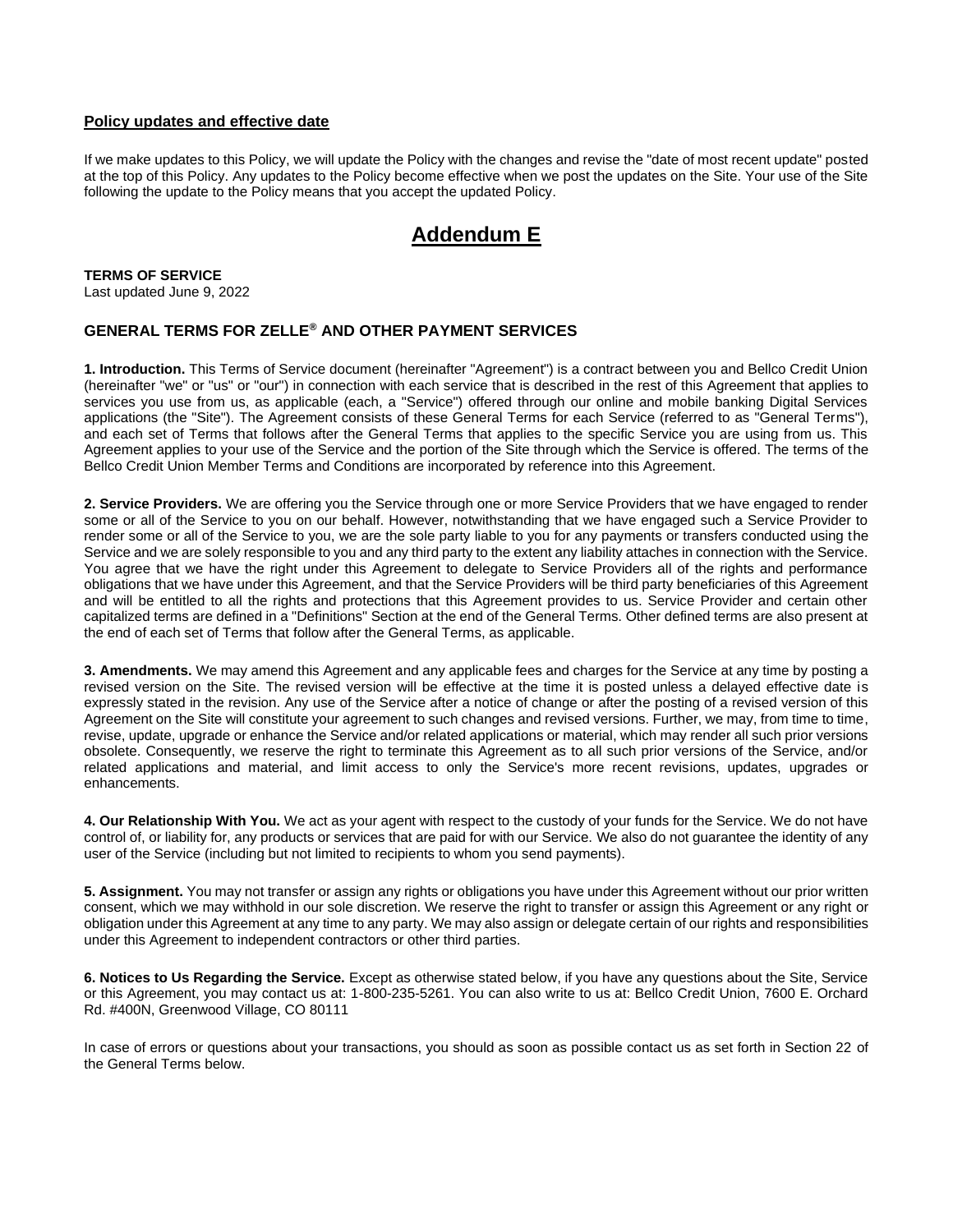**7. Notices to You.** You agree that we may provide notice to you in a manner we deem appropriate under the circumstances, including but not limited to, by posting it on the Site, sending you an in-product message within the Service, emailing it to an email address that you have provided us, mailing it to any postal address that you have provided us, or by sending it as a text message to any mobile phone number that you have provided us, including but not limited to the mobile phone number that you have listed in your Service setup or customer profile. For example, users of the Service may receive certain notices (such as notices of processed Payment Instructions, alerts for validation and notices of receipt of payments) as text messages on their mobile phones.

Any written notice you give us is effective when we receive it. Any written notice we give to you is effective when it is provided electronically or is deposited in the U.S. mail, postage prepaid and addressed to you at your statement mailing address, and will be effective whether or not received by you. Notice to any account owner is considered notice to all account owners. If you have agreed to receive notices electronically, we may send you notices electronically and discontinue mailing paper notices to you until you notify us that you wish to reinstate receiving paper notices. We reserve the right to charge you a reasonable fee to respond to each such request. We reserve the right to terminate your use of the Service if you withdraw your consent to receive electronic communications.

**8. Text Messages, Calls and/or Emails to You.** By providing us with a telephone number (including a wireless/cellular, mobile telephone number and/or email address), you consent to receiving calls from us and our Service Providers at that number INCLUDING THOSE MADE BY USE OF AN AUTOMATIC TELEPHONE DIALING SYSTEM ("ATDS"), and/or emails from us for our everyday business purposes (including identity verification). You acknowledge and agree that such telephone calls include, but are not limited to, live telephone calls, prerecorded or artificial voice message calls, text messages, and calls made by an ATDS from us or our affiliates and agents. Please review Bellco's Privacy Policy, which is available online, for more information.

**9. Receipts and Transaction History.** You may view your transaction history by logging into the Service and looking at your transaction history. You agree to review your transactions by this method instead of receiving receipts by mail.

**10. Your Privacy.** Protecting your privacy is very important to us. Please review Bellco's Privacy Policy, which is available online, in order to better understand our commitment to maintaining your privacy, as well as our use and disclosure of your information.

**11. Privacy of Others.** If you receive information about another person through the Service, you agree to keep the information confidential and only use it in connection with the Service.

**12. Eligibility.** The Service is offered only to individual residents of the United States who can form legally binding contracts under applicable law. Without limiting the foregoing, the Service is not offered to minors unless the minor is using an Eligible Transaction Account in the name of the minor with a parent or guardian as a co-signor or guarantor. By using the Service, you represent that you meet these requirements and that you agree to be bound by this Agreement.

**13. Prohibited Payments.** The following types of payments are prohibited through the Service, and we have the right but not the obligation to monitor for, block, cancel and/or reverse such payments:

- a. Payments to or from persons or entities located in prohibited territories (including any territory outside of the United States); and
- b. Payments that violate any law, statute, ordinance or regulation; and
- c. Payments that violate the Acceptable Use terms in Section 14 of the General Terms below; and
- d. Payments related to: (1) tobacco products, (2) prescription drugs and devices; (3) narcotics, steroids, controlled substances or other products that present a risk to consumer safety; (4) drug paraphernalia; (5) ammunition, firearms, or firearm parts or related accessories; (6) weapons or knives regulated under applicable law; (7) goods or services that encourage, promote, facilitate or instruct others to engage in illegal activity; (8) goods or services that are sexually oriented; (9) goods or services that promote hate, violence, racial intolerance, or the financial exploitation of a crime; (10) goods or services that defame, abuse, harass or threaten others; (11) goods or services that include any language or images that are bigoted, hateful, racially offensive, vulgar, obscene, indecent or discourteous; (12) goods or services that advertise, sell to, or solicit others; or (13) goods or services that infringe or violate any copyright, trademark, right of publicity or privacy, or any other proprietary right under the laws of any jurisdiction; and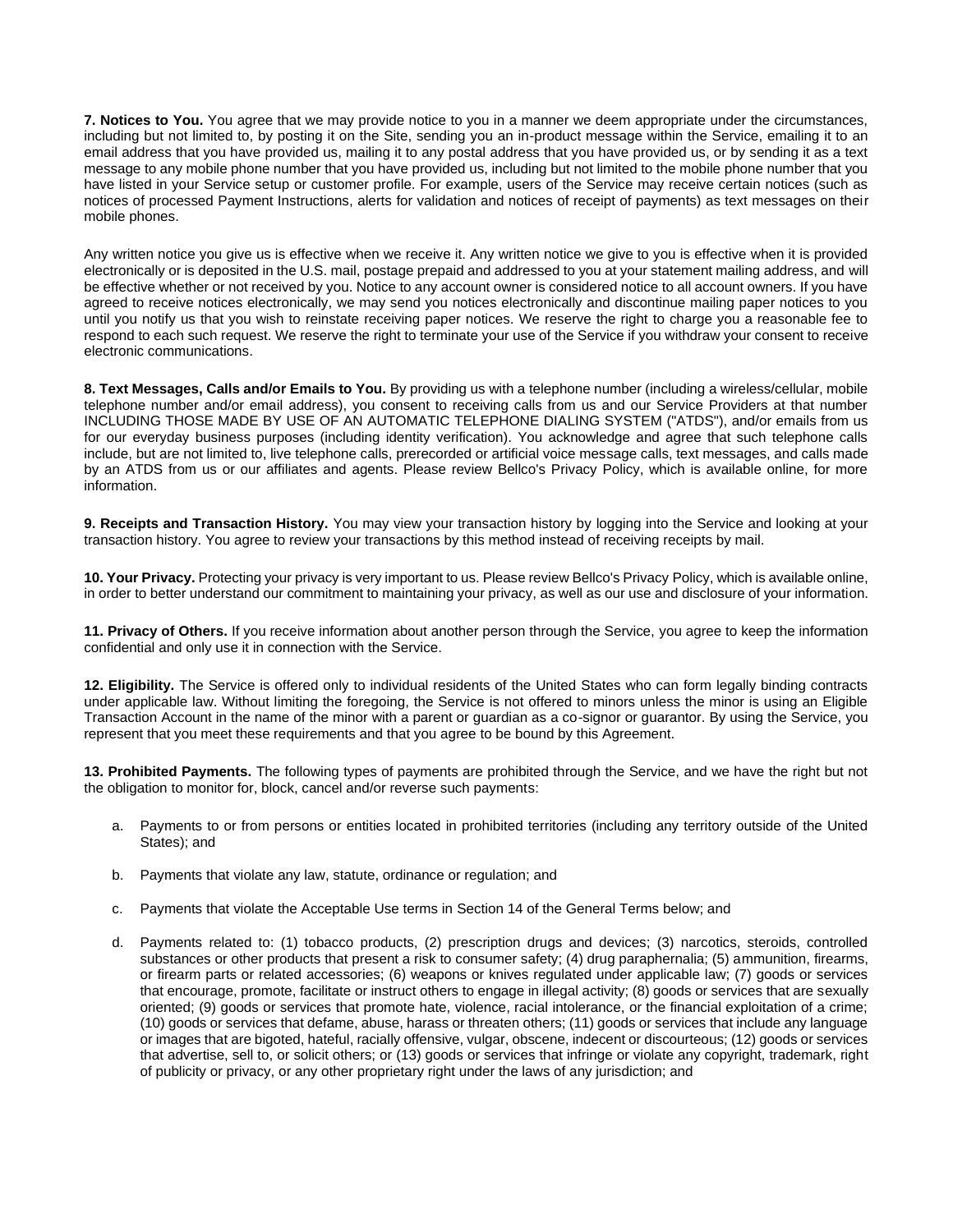- e. Payments related to gambling, gaming and/or any other activity with an entry fee and a prize, including, but not limited to, casino games, sports betting, horse or dog racing, lottery tickets, other ventures that facilitate gambling, games of skill (whether or not it is legally defined as a lottery) and sweepstakes; and
- f. Payments relating to transactions that (1) support pyramid or Ponzi schemes, matrix programs, other "get rich quick" schemes or multi-level marketing programs, (2) are associated with purchases of real property, equities, annuities or lottery contracts, lay-away systems, off-shore banking or transactions to finance or refinance debts funded by a credit card, (3) are for the sale of items before the seller has control or possession of the item, (4) constitute money-laundering or terrorist financing, (5) are associated with the following "money service business" activities: the sale of traveler's checks or money orders, currency dealers or exchanges (including digital currencies such as bitcoin), or check cashing, or (6) provide credit repair or debt settlement services; and
- g. Tax payments and court ordered payments.
- h. Except as required by applicable law, in no event shall we or our Service Providers be liable for any claims or damages resulting from your scheduling of prohibited payments. We encourage you to provide notice to us by the methods described in Section 6 of the General Terms above of any violations of the General Terms or the Agreement generally.

**14. Acceptable Use.** You agree that you are independently responsible for complying with all applicable laws in all of your activities related to your use of the Service, regardless of the purpose of the use, and for all communications you send through the Service. We and our Service Providers have the right but not the obligation to monitor and remove communications content that we find in our sole discretion to be objectionable in any way. In addition, you are prohibited from using the Service for communications or activities that: (a) violate any law, statute, ordinance or regulation; (b) promote hate, violence, racial intolerance, or the financial exploitation of a crime; (c) defame, abuse, harass or threaten others; (d) include any language or images that are bigoted, hateful, racially offensive, vulgar, obscene, indecent or discourteous; (e) infringe or violate any copyright, trademark, right of publicity or privacy or any other proprietary right under the laws of any jurisdiction; (f) impose an unreasonable or disproportionately large load on our infrastructure; (g) facilitate any viruses, trojan horses, worms or other computer programming routines that may damage, detrimentally interfere with, surreptitiously intercept or expropriate any system, data or information; (h) constitute use of any robot, spider, other automatic device, or manual process to monitor or copy the Service or the portion of the Site through which the Service is offered without our prior written permission; (i) constitute use of any device, software or routine to bypass technology protecting the Site or Service, or interfere or attempt to interfere, with the Site or the Service; or (j) may cause us or our Service Providers to lose any of the services from our internet service providers, payment processors, or other vendors. We encourage you to provide notice to us by the methods described in Section 6 of the General Terms above of any violations of the General Terms or the Agreement generally.

**15. Payment Methods and Amounts.** There are limits on the amount of money you can send or receive through our Service. Your limits may be adjusted from time-to-time in our sole discretion. For certain Services, you may have the ability to log in to the Site to view your individual transaction limits. We or our Service Provider also reserve the right to select the method in which to remit funds on your behalf through the Service, and in the event that your Eligible Transaction Account is closed or otherwise unavailable to us the method to return funds to you. These payment methods may include, but may not be limited to, an electronic debit, a paper check drawn on the account of our Service Provider, or draft check drawn against your account.

**16. Your Liability for Unauthorized Transfers.** Immediately following your discovery of an unauthorized Payment Instruction, you shall contact us for the Service in the manner set forth in Section 6 of the General Terms above. You acknowledge and agree that time is of the essence in such situations.

### *Consumer Accounts*

If you tell us within two (2) Business Days after you discover your password or other means to access your account through which you access the Service has been lost or stolen, your liability is no more than \$50.00 should someone access your account without your permission. If you do not tell us within two (2) Business Days after you learn of such loss or theft, and we can prove that we could have prevented the unauthorized use of your password or other means to access your account if you had told us, you could be liable for as much as \$500.00. If your periodic statement contains payments that you did not authorize, you must tell us at once. If you do not tell us within sixty (60) days after the statement was sent to you, you may lose any amount transferred without your authorization after the sixty (60) days if we can prove that we could have stopped someone from taking the money had you told us in time. If a good reason (such as a long trip or a hospital stay) prevented you from telling us, we may in our sole discretion extend the period.

**Note:** These liability rules only apply to Eligible Transaction Accounts used for personal, family and household purposes.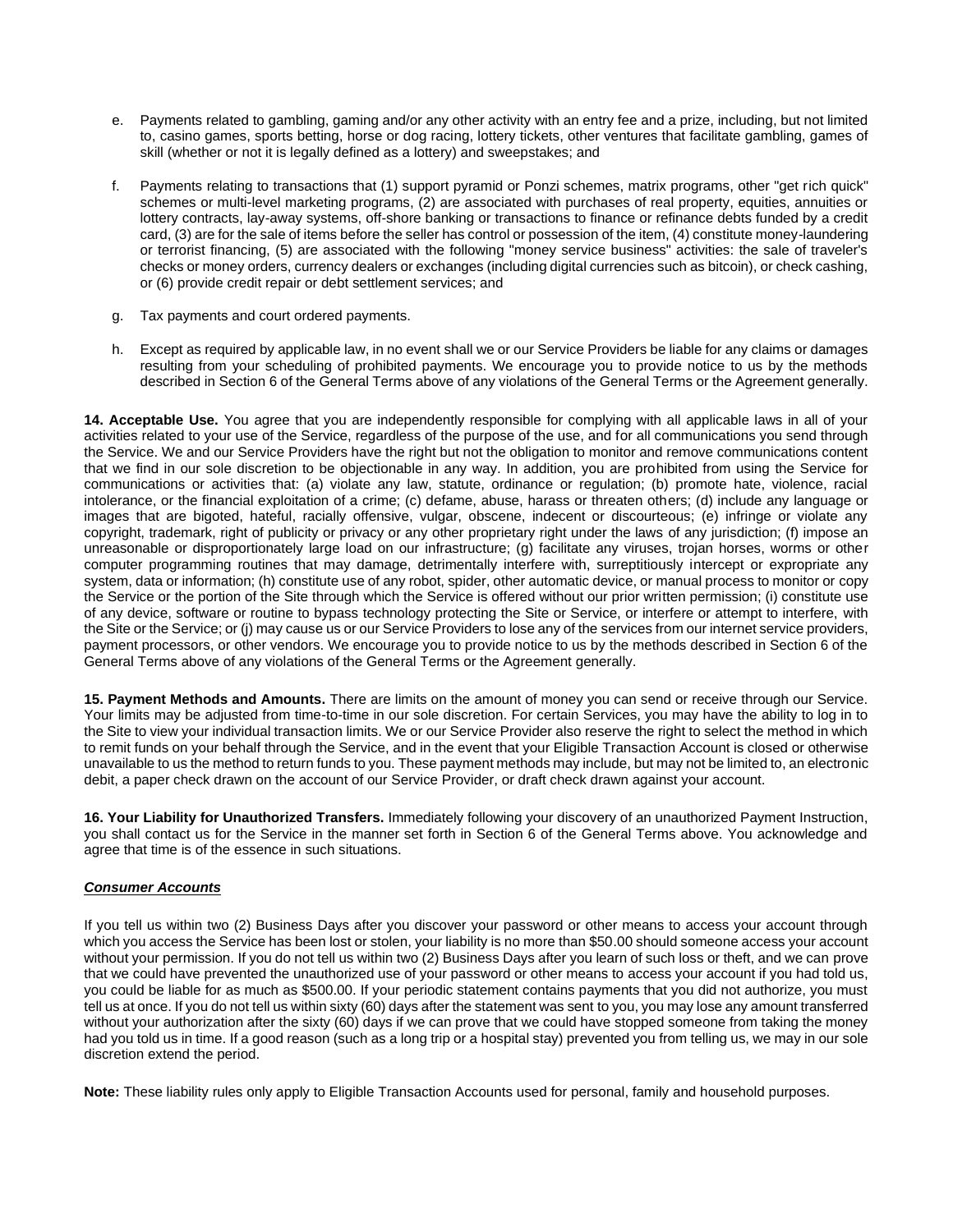#### *Business Accounts*

We may process any Payment Instruction submitted using your password or other means to access your account even if not authorized by you. You agree to properly review all paper and electronic statements, notices, and transaction information we provide and to report all unauthorized transactions and errors immediately. You may not be liable for unauthorized transactions if you report them within twenty-four (24) hours of the alleged unauthorized transaction posting to your account.

**17. Taxes.** It is your responsibility to determine what, if any, taxes apply to the transactions you make or receive, and it is your responsibility to collect, report and remit the correct tax to the appropriate tax authority. We are not responsible for determining whether taxes apply to your transaction, or for collecting, reporting or remitting any taxes arising from any transaction.

**18. Failed or Returned Payment Instructions.** In using the Service, you are requesting that we or our Service Provider attempt to make payments for you from your Eligible Transaction Account. If the Payment Instruction cannot be completed for any reason associated with your Eligible Transaction Account (for example, there are insufficient funds in your Eligible Transaction Account, or the Payment Instruction would exceed the credit or overdraft protection limit of your Eligible Transaction Account, to cover the payment), the Payment Instruction may or may not be completed. In certain circumstances, our Service Provider may either advance funds drawn on their corporate account or via an electronic debit, and in such circumstances our Service Provider will attempt to debit the Eligible Transaction Account a second time to complete the Payment Instruction. In some instances, you will receive a return notice from us or our Service Provider. In each such case, you agree that:

- a. You will reimburse us or our Service Provider immediately upon demand the amount of the Payment Instruction if the payment has been delivered but there are insufficient funds in, or insufficient overdraft credits associated with, your Eligible Transaction Account to allow the debit processing to be completed;
- b. You may be assessed a late fee equal to one and a half percent (1.5%) of any unpaid amounts plus costs of collection by our Service Provider or their third-party contractor if the Payment Instruction cannot be debited because you have insufficient funds in your Eligible Transaction Account, or the transaction would exceed the credit or overdraft protection limit of your Eligible Transaction Account, to cover the payment, or if the funds cannot otherwise be collected from you. The aforesaid amounts will be charged in addition to any NSF charges that may be assessed by us, as set forth in your fee schedule from us (including as disclosed on the Site) or your account agreement with us. You hereby authorize us and our Service Provider to deduct all of these amounts from your designated Eligible Transaction Account, including by ACH debit;
- c. We and our Service Provider are authorized to report the facts concerning the return to any credit reporting agency.

**19. Address or Banking Changes.** It is your sole responsibility and you agree to ensure that the contact information in your user profile is current and accurate. This includes, but is not limited to, name, physical address, phone numbers and email addresses. Depending on the Service, changes may be able to be made within the user interface of the Service or by contacting us as set forth in Section 6 of the General Terms above. We are not responsible for any payment processing errors or fees incurred if you do not provide accurate Eligible Transaction Account, Payment Instructions or contact information.

**20. Information Authorization.** Your enrollment in the applicable Service may not be fulfilled if we cannot verify your identity or other necessary information. Through your enrollment in or use of each Service, you agree that we reserve the right to request a review of your credit rating at our own expense through an authorized bureau. In addition, and in accordance with our Privacy Policy, you agree that we reserve the right to obtain personal information about you, including without limitation, financial information and transaction history regarding your Eligible Transaction Account. You further understand and agree that we reserve the right to use personal information about you for our and our Service Providers' everyday business purposes, such as to maintain your ability to access the Service, to authenticate you when you log in, to send you information about the Service, to perform fraud screening, to verify your identity, to determine your transaction limits, to perform collections, to comply with laws, regulations, court orders and lawful instructions from government agencies, to protect the personal safety of subscribers or the public, to defend claims, to resolve disputes, to troubleshoot problems, to enforce this Agreement, to protect our rights and property, and to customize, measure, and improve the Service and the content and layout of the Site. Additionally, we and our Service Providers may use your information for risk management purposes and may use, store and disclose your information acquired in connection with this Agreement as permitted by law, including (without limitation) any use to effect, administer or enforce a transaction or to protect against or prevent actual or potential fraud, unauthorized transactions, claims or other liability. We and our Service Providers shall have the right to retain such data even after termination or expiration of this Agreement for risk management, regulatory compliance, or audit reasons, and as permitted by applicable law for everyday business purposes. In addition, we and our Service Providers may use, store and disclose such information acquired in connection with the Service in statistical form for pattern recognition, modeling, enhancement and improvement, system analysis and to analyze the performance of the Service. The following provisions in this Section apply to certain Services: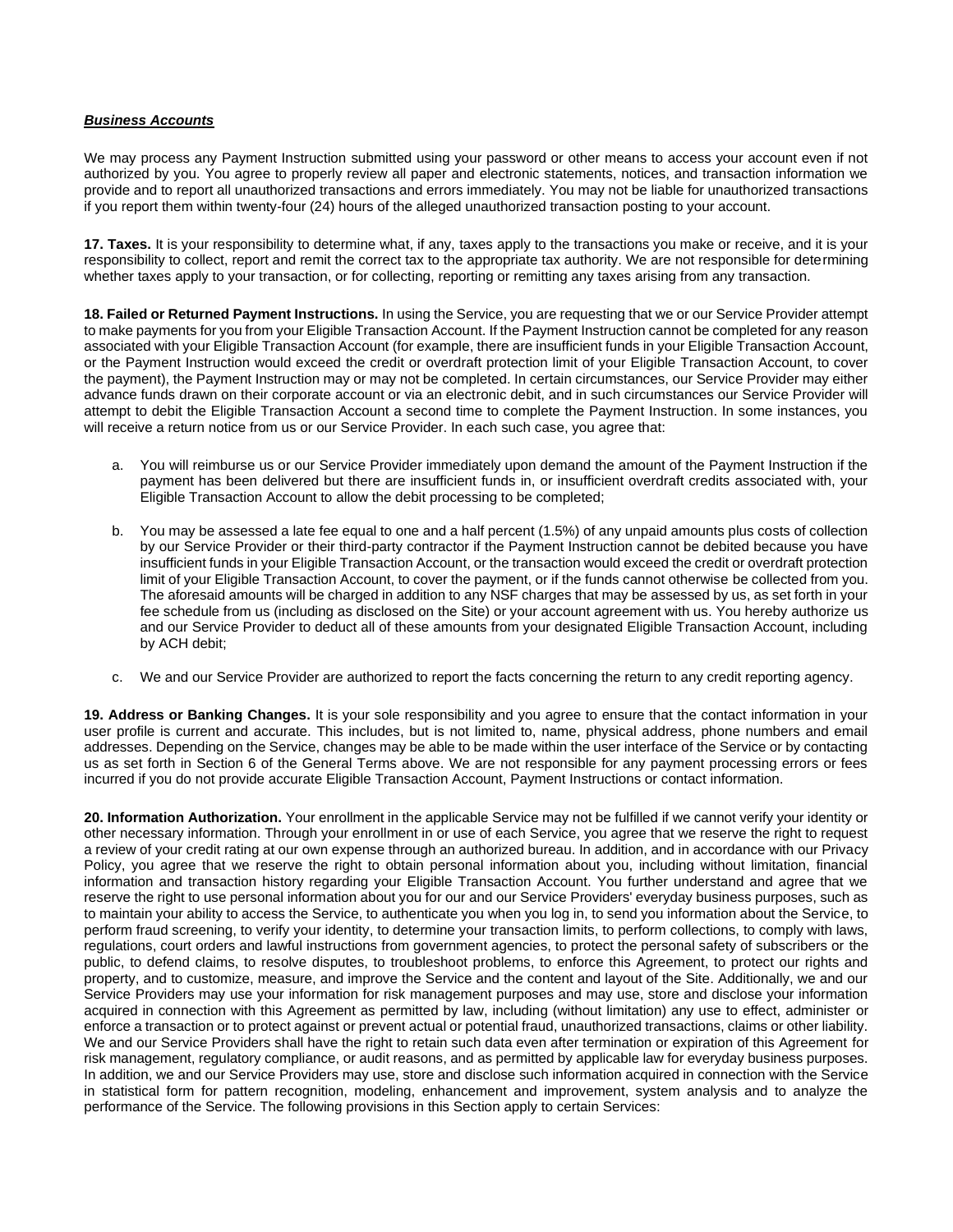- a. **Mobile Subscriber Information.** You authorize your wireless carrier to disclose information about your account, such as subscriber status, payment method and device details, if available, to support identity verification, fraud avoidance and other uses in support of transactions for the duration of your business relationship with us. This information may also be shared with other companies to support your transactions with us and for identity verification and fraud avoidance purposes.
- b. **Device Data.** We may share certain personal information and device-identifying technical data about you and your devices with third party service providers, who will compare and add device data and fraud data from and about you to a database of similar device and fraud information in order to provide fraud management and prevention services, which include but are not limited to identifying and blocking access to the applicable service or Web site by devices associated with fraudulent or abusive activity. Such information may be used by us and our third party service providers to provide similar fraud management and prevention services for services or Web sites not provided by us. We will not share with service providers any information that personally identifies the user of the applicable device.

**21. Service Termination, Cancellation, or Suspension.** If you wish to cancel the Service, you may contact us as set forth in Section 6 of the General Terms above. Any payment(s) that have begun processing before the requested cancellation date will be processed by us. You agree that we may terminate or suspend your use of the Service at any time and for any reason or no reason. Neither termination, cancellation nor suspension shall affect your liability or obligations under this Agreement.

**22. Errors, Questions, and Complaints.** In case of errors or questions about your transactions, you should as soon as possible contact us by calling us at 1-800-235-5261 or write to us at:

Bellco Credit Union, 7600 E. Orchard Rd. #400N, Greenwood Village, CO 80111

### *Consumer Accounts*

If you think your periodic statement for your account is incorrect or you need more information about a transaction listed in the periodic statement for your account, we must hear from you no later than sixty (60) days after we send you the applicable periodic statement for your account that identifies the error.

You must:

- 1. Tell us your name;
- 2. Describe the error or the transaction in question, and explain as clearly as possible why you believe it is an error or why you need more information; and,
- 3. Tell us the dollar amount of the suspected error.

If you tell us orally, we may require that you send your complaint in writing within ten (10) Business Days after your oral notification. Except as described below, we will determine whether an error occurred within ten (10) Business Days after you notify us of the error. We will tell you the results of our investigation within three (3) Business Days after we complete our investigation of the error and will correct any error promptly. However, if we require more time to confirm the nature of your complaint or question, we reserve the right to take up to forty-five (45) days to complete our investigation. If we decide to do this, we will provisionally credit your Eligible Transaction Account within ten (10) Business Days for the amount you think is in error. If we ask you to submit your complaint or question in writing and we do not receive it within ten (10) Business Days, we may not provisionally credit your Eligible Transaction Account. For errors involving new Eligible Transaction Accounts, we may take up to ninety (90) days to investigate your complaint or question and up to twenty (20) Business Days to provisionally credit your Eligible Transaction Account. If it is determined there was no error we will mail you a written explanation within three (3) Business Days after completion of our investigation. You may ask for copies of documents used in our investigation. We may revoke any provisional credit provided to you if we find an error did not occur.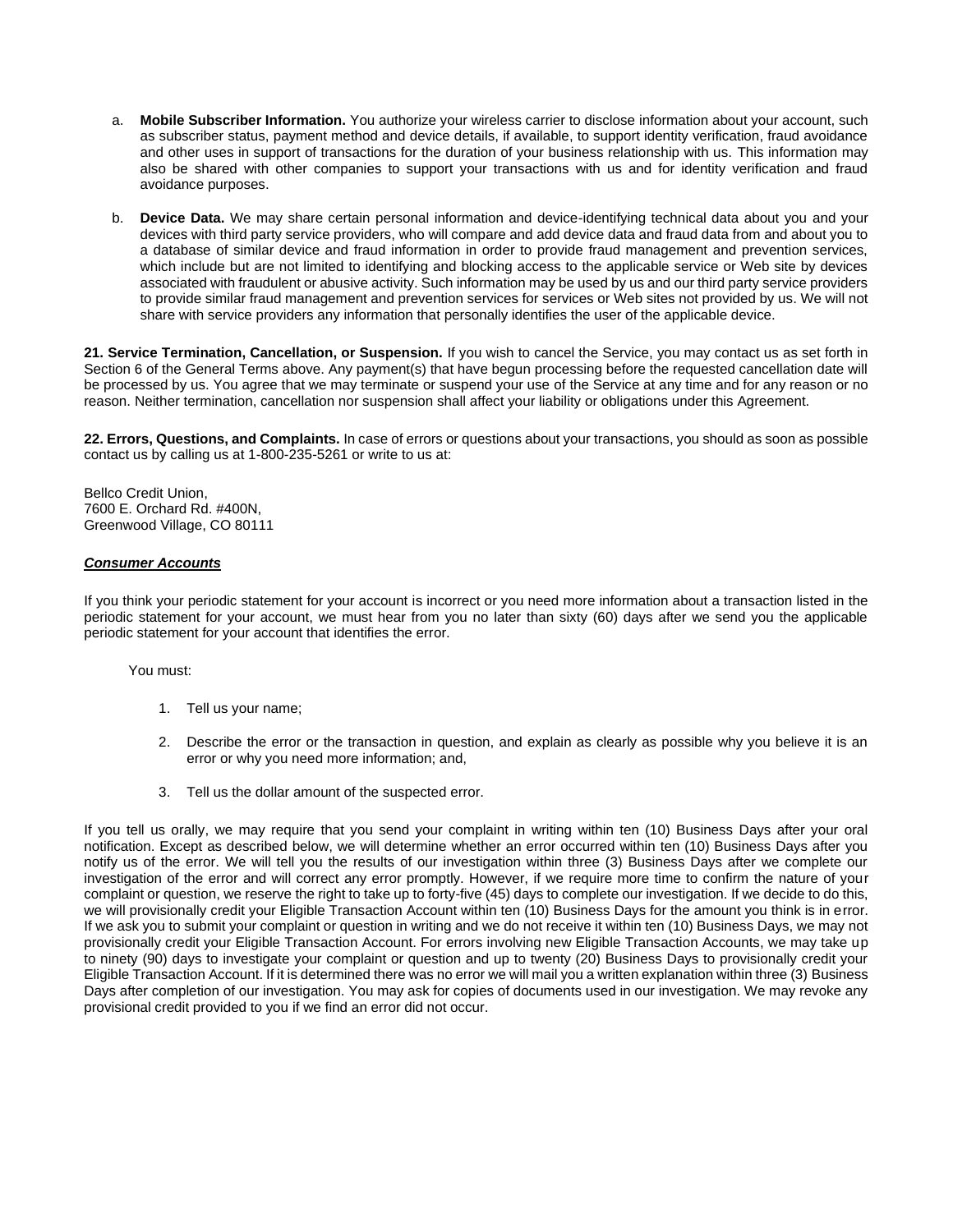### *Business Accounts and Zelle® Small Business Service Users*

If you think your transaction history is incorrect or you need more information about any transaction listed in your transaction history, we must hear from you within twenty-four (24) hours of its posting to your account, and you must provide us with the following information:

- 1. Tell us your name;
- 2. Describe the error or the transaction in question, and explain as clearly as possible why you believe it is an error or why you need more information; and,
- 3. Tell us the dollar amount of the suspected error.

In addition, we may require you to submit an affidavit of unauthorized activity in connection with any such transaction immediately following your notice.

**23. Intellectual Property.** All other marks and logos related to the Service are either trademarks or registered trademarks of us or our licensors. In addition, all page headers, custom graphics, button icons, and scripts are our service marks, trademarks, and/or trade dress or those of our licensors. You may not copy, imitate, or use any of the above without our prior written consent, which we may withhold in our sole discretion, and you may not use them in a manner that is disparaging to us or the Service or display them in any manner that implies our sponsorship or endorsement. All right, title and interest in and to the Service, the portion of the Site through which the Service is offered, the technology related to the Site and Service, and any and all technology and any content created or derived from any of the foregoing, is our exclusive property or that of our licensors. Moreover, any suggestions, ideas, notes, drawings, concepts, or other information you may send to us through or regarding the Site or Service shall be considered an uncompensated contribution of intellectual property to us and our licensors, shall also be deemed our and our licensors' exclusive intellectual property, and shall not be subject to any obligation of confidentiality on our part. By submitting any such materials to us, you automatically grant (or warrant that the owner of such materials has expressly granted) to us and our licensors a perpetual, royalty-free, irrevocable, non-exclusive right and license to use, reproduce, modify, adapt, publish, translate, publicly perform and display, create derivative works from and distribute such materials or incorporate such materials into any form, medium, or technology now known or later developed, and you warrant that all so-called "moral rights" in those materials have been waived, and you warrant that you have the right to make these warranties and transfers of rights.

**24. Links and Frames.** Links to other sites may be provided on the portion of the Site through which the Service is offered for your convenience. By providing these links, we are not endorsing, sponsoring or recommending such sites or the materials disseminated by or services provided by them, and are not responsible for the materials, services or other situations at or related to or from any other site, and make no representations concerning the content of sites listed in any of the Service web pages. Consequently, we cannot be held responsible for the accuracy, relevancy, copyright compliance, legality or decency of material contained in sites listed in any search results or otherwise linked to the Site. For example, if you "click" on a banner advertisement or a search result, your "click" may take you off the Site. This may include links from advertisers, sponsors, and content partners that may use our logo(s) as part of a co-branding agreement. These other sites may send their own cookies to users, collect data, solicit personal information, or contain information that you may find inappropriate or offensive. In addition, advertisers on the Site may send cookies to users that we do not control. You may link to the home page of our Site. However, you may not link to other pages of our Site without our express written permission. You also may not "frame" material on our Site without our express written permission. We reserve the right to disable links from any third party sites to the Site.

**25. Password and Security.** If you are issued or create any password or other credentials to access the Service or the portion of the Site through which the Service is offered, you agree not to give or make available your password or credentials to any unauthorized individuals, and you agree to be responsible for all actions taken by anyone to whom you have provided such credentials. If you believe that your credentials have been lost or stolen or that someone may attempt to use them to access the Site or Service without your consent, you must inform us at once at the telephone number provided in Section 6 of the General Terms above. See also Section 16 of the General Terms above regarding how the timeliness of your notice impacts your liability for unauthorized transfers.

**26. Remedies.** If we have reason to believe that you have engaged in any of the prohibited or unauthorized activities described in this Agreement or have otherwise breached your obligations under this Agreement, we may terminate, suspend or limit your access to or use of the Site or the Service; notify law enforcement, regulatory authorities, impacted third parties, and others as we deem appropriate; refuse to provide our services to you in the future; and/or take legal action against you. In addition, we, in our sole discretion, reserve the right to terminate this Agreement, access to the Site and/or use of the Service for any reason or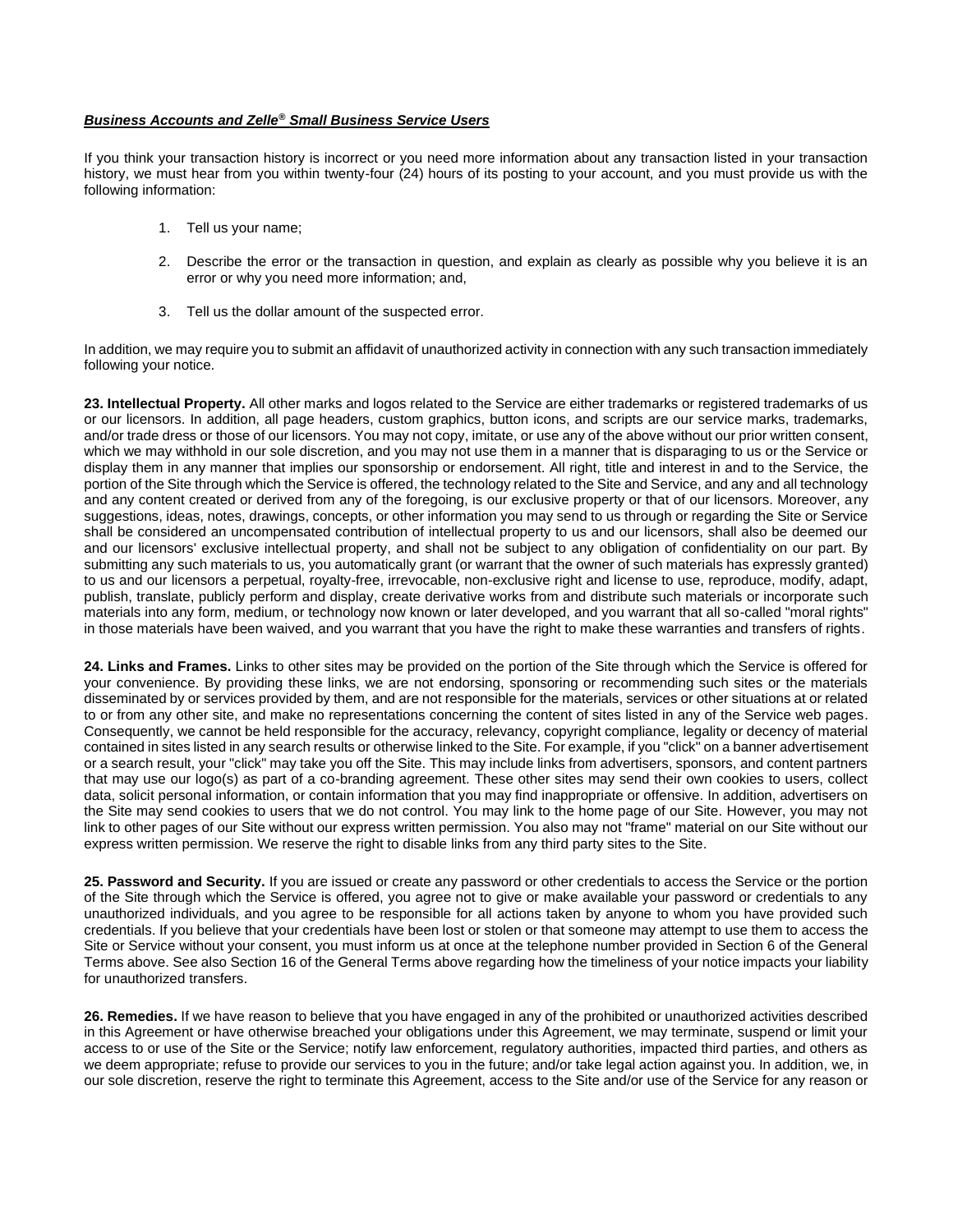no reason and at any time. The remedies contained in this Section 26 of the General Terms are cumulative and are in addition to the other rights and remedies available to us under this Agreement, by law or otherwise.

**27. Disputes.** In the event of a dispute regarding the Service, you and we agree to resolve the dispute by looking to this Agreement.

**28. Arbitration. For any claim (excluding claims for injunctive or other equitable relief) where the total amount of the award sought is less than \$10,000.00 USD, the party requesting relief may elect to resolve the dispute in a cost effective manner through binding non-appearance-based arbitration. If a party elects arbitration, that party will initiate such arbitration through Judicial Arbitration and Mediation Services ("JAMS"), the American Arbitration Association ("AAA"), or an established alternative dispute resolution (ADR) administrator mutually agreed upon by the parties. The parties agree that the following rules shall apply: (a) the arbitration may be conducted telephonically, online and/or be solely based on written submissions, at the election of the party initiating the arbitration; (b) the arbitration shall not involve any personal appearance by the parties, their representatives or witnesses unless otherwise mutually agreed by the parties; (c) discovery shall not be permitted; (d) the matter shall be submitted for decision within ninety (90) days of initiation of arbitration, unless otherwise agreed by the parties, and the arbitrator must render a decision within thirty (30) days of submission; and (e) any award in such arbitration shall be final and binding upon the parties and may be submitted to any court of competent jurisdiction for confirmation. The parties acknowledge that remedies available under federal, state and local laws remain available through arbitration. NO CLASS ACTION, OTHER REPRESENTATIVE ACTION, OR PRIVATE ATTORNEY GENERAL ACTION, OR JOINDER OR CONSOLIDATION OF ANY CLAIM WITH A CLAIM OF ANOTHER PERSON SHALL BE ALLOWABLE IN ARBITRATION.**

**29. Law and Forum for Disputes.** Unless our account agreement with you states otherwise, this Agreement shall be governed by and construed in accordance with the laws of the State of Colorado, without regard to its conflicts of laws provisions. TO THE EXTENT THAT THE TERMS OF THIS AGREEMENT CONFLICT WITH APPLICABLE STATE OR FEDERAL LAW, SUCH STATE OR FEDERAL LAW SHALL REPLACE SUCH CONFLICTING TERMS ONLY TO THE EXTENT REQUIRED BY LAW. Unless expressly stated otherwise, all other terms of this Agreement shall remain in full force and effect. Unless our account agreement with you states otherwise, you agree that any claim or dispute you may have against us (other than those which are arbitrated under Section 28 of the General Terms above) must be brought in a court of competent jurisdiction in the State of Colorado to the exclusion of any other courts in any other jurisdiction. You agree to submit to the personal jurisdiction of such courts for the purpose of litigating all claims or disputes, unless such claim is submitted to arbitration under Section 28 of the General Terms of this Agreement. You also agree to waive any objection based on improper venue, or inconvenient forum. The United Nations Convention on Contracts for the International Sale of Goods shall not apply to this Agreement. TO THE EXTENT ALLOWED BY APPLICABLE LAW, BOTH PARTIES AGREE TO WAIVE ANY RIGHT TO HAVE A JURY PARTICIPATE IN THE RESOLUTION OF ANY DISPUTE OR CLAIM BETWEEN THE PARTIES OR ANY OF THEIR RESPECTIVE AFFILIATES ARISING UNDER THIS AGREEMENT.

**30. Indemnification.** You agree to defend, indemnify and hold harmless us and our Affiliates and Service Providers and their Affiliates and the employees and contractors of each of these, from any loss, damage, claim or demand (including attorney's fees) made or incurred by any third party due to or arising out of your breach of this Agreement and/or your use of the Site or the applicable Service.

**31. Release.** You release us and our Affiliates and Service Providers and the employees and contractors of each of these, from any and all claims, demands and damages (actual and consequential) of every kind and nature arising out of or in any way connected with any dispute that may arise between you or one or more other users of the Site or the applicable Service. In addition, if applicable to you, you waive California Civil Code §1542, which states that a general release does not extend to claims which the creditor does not know or suspect to exist in his favor at the time of executing the release, which if not known by him must have materially affected his settlement with the debtor.

**32. No Waiver.** We shall not be deemed to have waived any rights or remedies hereunder unless such waiver is in writing and signed by one of our authorized representatives. No delay or omission on our part in exercising any rights or remedies shall operate as a waiver of such rights or remedies or any other rights or remedies. A waiver on any one occasion shall not be construed as a bar or waiver of any rights or remedies on future occasions.

**33. Exclusions of Warranties.** THE SITE AND SERVICE AND RELATED DOCUMENTATION ARE PROVIDED "AS IS" WITHOUT WARRANTY OF ANY KIND, EITHER EXPRESSED OR IMPLIED, INCLUDING, BUT NOT LIMITED TO, THE IMPLIED WARRANTIES OF TITLE, MERCHANTABILITY, FITNESS FOR A PARTICULAR PURPOSE, AND NON-INFRINGEMENT. IN PARTICULAR, WE DO NOT GUARANTEE CONTINUOUS, UNINTERRUPTED OR SECURE ACCESS TO ANY PART OF OUR SERVICE, AND OPERATION OF OUR SITE MAY BE INTERFERED WITH BY NUMEROUS FACTORS OUTSIDE OF OUR CONTROL. SOME STATES DO NOT ALLOW THE DISCLAIMER OF CERTAIN IMPLIED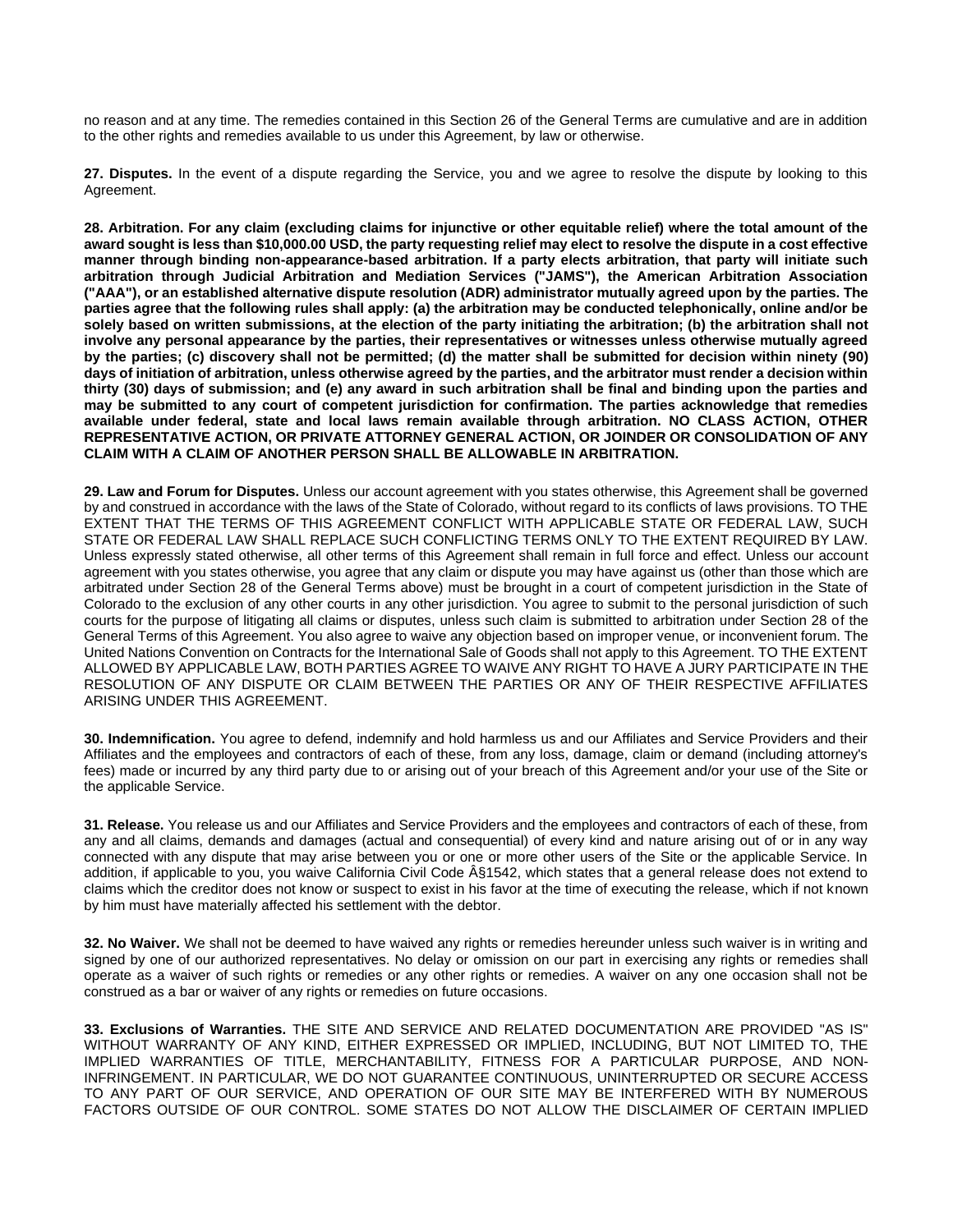WARRANTIES, SO THE FOREGOING DISCLAIMERS MAY NOT APPLY TO YOU. THIS PARAGRAPH GIVES YOU SPECIFIC LEGAL RIGHTS AND YOU MAY ALSO HAVE OTHER LEGAL RIGHTS THAT VARY FROM STATE TO STATE.

**34. Limitation of Liability.** THE FOREGOING SHALL CONSTITUTE YOUR EXCLUSIVE REMEDIES AND THE ENTIRE LIABILITY OF US AND OUR AFFILIATES AND SERVICE PROVIDERS AND THE EMPLOYEES AND CONTRACTORS OF EACH OF THESE, FOR THE SERVICE AND THE PORTION OF THE SITE THROUGH WHICH THE SERVICE IS OFFERED. YOU ACKNOWLEDGE AND AGREE THAT FROM TIME TO TIME, THE SERVICE MAY BE DELAYED, INTERRUPTED OR DISRUPTED PERIODICALLY FOR AN INDETERMINATE AMOUNT OF TIME DUE TO CIRCUMSTANCES BEYOND OUR REASONABLE CONTROL, INCLUDING BUT NOT LIMITED TO ANY INTERRUPTION, DISRUPTION OR FAILURE IN THE PROVISION OF THE SERVICE, WHETHER CAUSED BY STRIKES, POWER FAILURES, EQUIPMENT MALFUNCTIONS INTERNET DISRUPTION OR OTHER REASONS. IN NO EVENT SHALL WE OR OUR AFFILIATES OR SERVICE PROVIDERS OR THE EMPLOYEES OR CONTRACTORS OF ANY OF THESE, BE LIABLE FOR ANY CLAIM ARISING FROM OR RELATED TO THE SERVICE CAUSED BY OR ARISING OUT OF ANY SUCH DELAY, INTERRUPTION, DISRUPTION OR SIMILAR FAILURE. IN NO EVENT SHALL WE OR OUR AFFILIATES OR SERVICE PROVIDERS OR THE EMPLOYEES OR CONTRACTORS OF ANY OF THESE, BE LIABLE FOR ANY INDIRECT, SPECIAL, INCIDENTAL, CONSEQUENTIAL, PUNITIVE OR EXEMPLARY DAMAGES, INCLUDING LOSS OF GOODWILL OR LOST PROFITS (EVEN IF ADVISED OF THE POSSIBILITY THEREOF) ARISING IN ANY WAY OUT OF THE INSTALLATION, USE, OR MAINTENANCE OF THE SERVICE OR THE PORTION OF THE SITE THROUGH WHICH THE SERVICE IS OFFERED, EVEN IF SUCH DAMAGES WERE REASONABLY FORESEEABLE AND NOTICE WAS GIVEN REGARDING THEM. IN NO EVENT SHALL WE OR OUR AFFILIATES OR SERVICE PROVIDERS OR THE EMPLOYEES OR CONTRACTORS OF ANY OF THESE BE LIABLE FOR ANY CLAIM ARISING FROM OR RELATED TO THE SERVICE OR THE PORTION OF THE SITE THROUGH WHICH THE SERVICE IS OFFERED THAT YOU DO NOT STATE IN WRITING IN A COMPLAINT FILED IN A COURT OR ARBITRATION PROCEEDING AS DESCRIBED IN SECTIONS 28 AND 29 OF THE GENERAL TERMS ABOVE WITHIN TWO (2) YEARS OF THE DATE THAT THE EVENT GIVING RISE TO THE CLAIM OCCURRED. THESE LIMITATIONS WILL APPLY TO ALL CAUSES OF ACTION, WHETHER ARISING FROM BREACH OF CONTRACT, TORT (INCLUDING NEGLIGENCE) OR ANY OTHER LEGAL THEORY. OUR AGGREGATE LIABILITY, AND THE AGGREGATE LIABILITY OF OUR AFFILIATES AND SERVICE PROVIDERS AND THE EMPLOYEES AND CONTRACTORS OF EACH OF THESE, TO YOU AND ANY THIRD PARTY FOR ANY AND ALL CLAIMS OR OBLIGATIONS RELATING TO THIS AGREEMENT SHALL BE LIMITED TO DIRECT OUT OF POCKET DAMAGES UP TO A MAXIMUM OF \$500 (FIVE HUNDRED DOLLARS). SOME STATES DO NOT ALLOW THE EXCLUSION OR LIMITATION OF INCIDENTAL OR CONSEQUENTIAL DAMAGES SO THE ABOVE LIMITATION OR EXCLUSION MAY NOT APPLY TO YOU.

**35. Complete Agreement, Severability, Captions, and Survival.** You agree that this Agreement is the complete and exclusive statement of the agreement between us, sets forth the entire understanding between us and you with respect to the Service and the portion of the Site through which the Service is offered and supersedes any proposal or prior agreement, oral or written, and any other communications between us. If any provision of this Agreement is held to be invalid or unenforceable, such provision shall be struck and the remaining provisions shall be enforced. The captions of Sections in this Agreement are for convenience only and shall not control or affect the meaning or construction of any of the provisions of this Agreement. Sections 2, 5-7, 11, 17, 18, 23, and 26-35 of the General Terms, as well as any other terms which by their nature should survive, will survive the termination of this Agreement. If there is a conflict between the terms of this Agreement and something stated by an employee, contractor, or Affiliate of ours, whether oral or written, the terms of the Agreement will prevail.

### **36. Definitions.**

- a. "ACH Network" means the funds transfer system, governed by the NACHA Rules, that provides funds transfer services to participating financial institutions.
- b. "Affiliates" are companies related by common ownership or control.
- c. "Business Day" is every Monday through Friday, excluding Federal Reserve holidays or other days that banks are legally closed.
- d. "Eligible Transaction Account" is a transaction account from which your payments will be debited, your Service fees, if any, will be automatically debited, or to which payments and credits to you will be credited, that is eligible for the Service. Depending on the Service, an Eligible Transaction Account may include a checking, money market or other direct deposit account, credit card account, or debit card account, including any required routing information.
- e. "Payment Instruction" is the information provided for a payment to be made under the applicable Service, which may be further defined and described below in connection with a specific Service.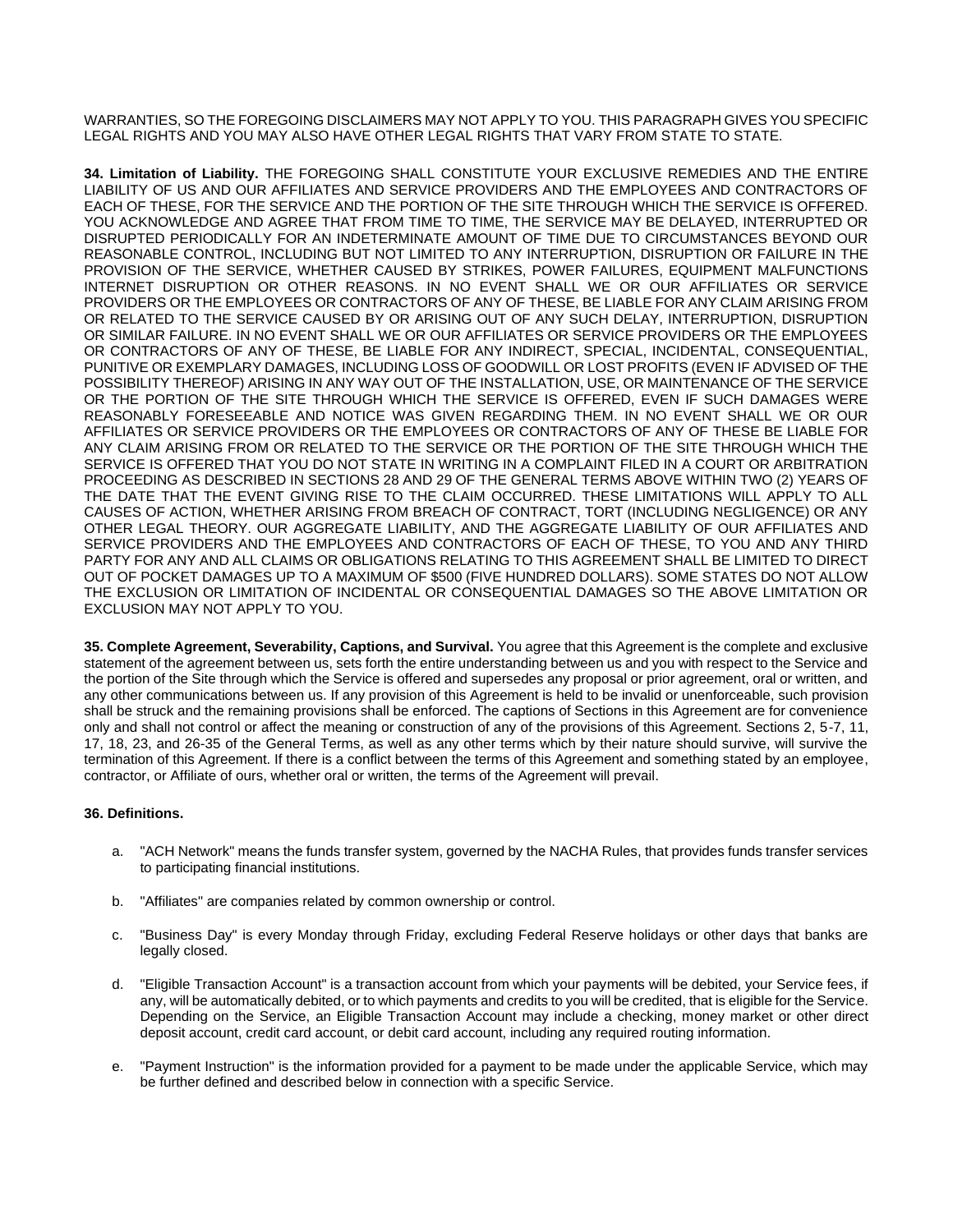- f. "Payment Network" means a debit or credit network (such as the ACH Network or ACCEL / Exchange payment network) through which funds may be transferred.
- g. "Service Provider" means companies that we have engaged (and their Affiliates) to render some or all of the Service to you on our behalf.

### ZELLE<sup>®</sup> AND OTHER PAYMENT SERVICES ADDITIONAL TERMS â€" If there are any conflicting terms **between these Additional Terms and the General Terms above, these Additional Terms shall apply.**

### **1 Description of Services.**

- a. We have partnered with the Zelle Network<sup>®</sup> ("Zelle<sup>®</sup>") to enable a convenient way to transfer money between you and other Users using aliases, such as email addresses or mobile phone numbers ("Zelle® Payment Service," as further described below). Zelle® provides no deposit account or other financial services. Zelle® neither transfers nor moves money. You may not establish a financial account with Zelle® of any kind. All money will be transmitted by a Network Financial Institution. THE ZELLE® PAYMENT SERVICE IS INTENDED TO SEND MONEY TO FRIENDS, FAMILY AND OTHERS YOU TRUST. YOU SHOULD NOT USE THE ZELLE® PAYMENT SERVICE OR OTHER PAYMENT SERVICES TO SEND MONEY TO RECIPIENTS WITH WHOM YOU ARE NOT FAMILIAR OR YOU DO NOT TRUST. The term "Zelle® and Other Payment Terms" means these Zelle® and Other Payment Services Additional Terms. The Zelle® Small Business Service is included in the definition of "Zelle® Payment Service".
- b. In addition to the Zelle<sup>®</sup> Payment Service, we provide other payment services under these Terms of Service. First, these additional services allow you to send money to people if you provide the Eligible Transaction Account information and other contact information for the Receiver; such transactions are not sent via Zelle®. Second, outside Zelle®, we allow you to establish a one-time payment for a payment recipient for which processing shall be initiated at a later specified date up to one (1) year. Third, outside Zelle®, we enable you to establish a recurring series of payments to a payment recipient for which processing shall be initiated on dates you specify. These three payment services and any other payment services that we provide under these Zelle® and Other Payment Terms are referred to as "Other Payment Services" in these Zelle® and Other Payment Terms. Although future-dated payments and recurring payments are outside Zelle®, we may ultimately send those transactions via Zelle® when the applicable date of payment arrives, in which case the applicable payment transaction is part of the Zelle® Payment Service, not the Other Payment Services. The term "Zelle® and Other Payment Services" means the Zelle® Payment Service and the Other Payment Services.
- c. The Zelle® and Other Payment Services enable you: (1) to initiate a Payment Instruction from an Eligible Transaction Account to an account at a U.S. financial institution; and/or (2) to receive a payment from another person into an Eligible Transaction Account, in U.S. dollars. All payments must be made through the Site and are subject to the terms of this Agreement and applicable laws and regulations, in each case as in effect from time to time. Receipt of payments may be made through the Site and is subject to the terms of this Agreement and applicable laws and regulations, in each case as in effect from time to time. In some instances, receipt of payments may be made through other locations besides our Site, such as the Zelle® mobile handset application ("Zelle® Standalone Locations") and if you choose to initiate or receive a payment at a Zelle® Standalone Location you acknowledge and agree that you shall be subject to the terms of other agreements, including, but not limited to, the "terms of use" for the Zelle® Standalone Locations and applicable laws and regulations, in each case as in effect from time to time. Subject to the terms of this Agreement, the Zelle<sup>®</sup> and Other Payment Services are generally available 24 hours, seven days a week with the exception of outages for maintenance and circumstances beyond our or Zelle<sup>®</sup>'s control. Live customer service generally will be available Monday through Friday, excluding US financial institution holidays.
- d. The Zelle<sup>®</sup> Payment Service allows for the delivery of payments to Receivers who are also enrolled in the Zelle<sup>®</sup> Payment Service through a Payment Network designed to deliver payments on the same day and potentially within minutes, although actual speed will vary, as described below. The Zelle® and Other Payment Services are not instantaneous. Payment delivery speed may vary based upon the fraud, risk and other funds availability policy of each financial institution and Payment Network availability. We are not responsible for the performance, speed, or other acts or omissions of the Payment Networks that may be involved in the transmission of a payment. We shall not be obligated to comply with the Automated Clearinghouse (ACH) Rules in such recovery efforts or otherwise in connection with Zelle<sup>®</sup> and Other Payments unless the applicable transaction is transmitted through the ACH network. We are only responsible for delivery of the applicable Payment Instructions to the applicable Payment Network in the format required by the applicable Payment Network's specifications.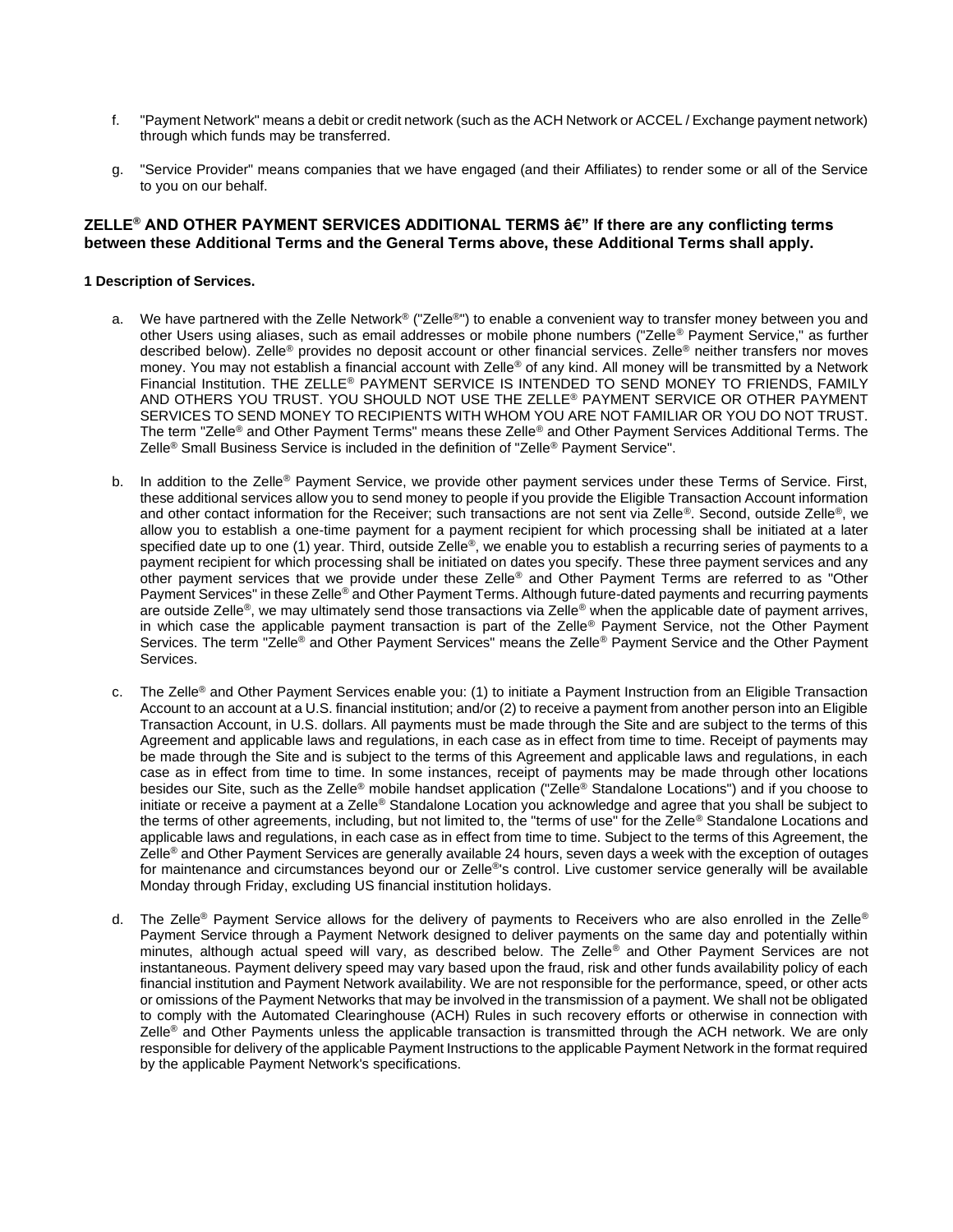### **2 Payment Authorization and Payment Remittance.**

- a. Section 12 of the General Terms does not apply to the Zelle® Payment Service. When you enroll to use the Zelle® Payment Service or when you permit others to whom you have delegated to act on your behalf to use or access the Zelle® Payment Service, you agree to the terms and conditions of this Agreement. You represent that you have the authority to authorize debits and credits to the enrolled bank account. In addition to the restrictions set forth in Section 13 of the General Terms, you agree that you will not use the Zelle® and Other Payment Services to send money to anyone to whom you are obligated for tax payments, payments made pursuant to court orders (including court-ordered amounts for alimony or child support), fines, payments to loan sharks, gambling debts or payments otherwise prohibited by law, and you agree that you will not use the Zelle® and Other Payment Services to request money from anyone for any such payments. You agree that you will not authorize a third party to use the Zelle® Payment Service or share your credentials with a third party to use the Zelle® Payment Service on your behalf except in legally authorized situations such as legal guardianship or pursuant to a power of attorney.
- b. This Section 2(b) does not apply to the Zelle<sup>®</sup> Small Business Service (to the extent made available by us). The Zelle<sup>®</sup> and Other Payment Services are intended for personal, not business or commercial use. You agree that you will not use the Zelle® and Other Payment Services to send or receive payments in connection with your business or commercial enterprise. We reserve the right to decline your enrollment if we believe that you are enrolling to use the Zelle<sup>®</sup> and Other Payment Services with your business account or to receive business or commercial payments. We further reserve the right to suspend or terminate your use of the Zelle<sup>®</sup> Payment Service if we believe that you are using the Zelle<sup>®</sup> Payment Service for business or commercial purposes, or for any unlawful purpose.
- c. You must provide us with an email address that you regularly use and intend to use regularly (i.e., no disposable email addresses) and a permanent mobile phone number that you intend to use for an extended period of time (i.e., no "burner" numbers). You may not enroll in the Service with a landline phone number, Google Voice number, or Voice over Internet Protocol. Once enrolled, you may: (i) authorize a debit of your account to send money to another User either at your initiation or at the request of that User; and (ii) receive money from another User either at that User's initiation or at your request, subject to the conditions of the Section below titled "Requesting Payments." If at any time while you are enrolled, you do not send or receive money using the Zelle<sup>®</sup> Payment Service for a period of 18 consecutive months, then you understand that we may cancel your enrollment and you will not be able to send or receive money with the Zelle® Payment Service until you enroll again. Once enrolled, a Z logo will appear on your profile picture for each U.S. mobile number and/or email address that you have enrolled with Zelle®. The Z logo will be displayed to other Users to aid them in determining which of your U.S mobile numbers or email addresses should be used to send money with Zelle®. If a User sends you money using a different U.S. mobile number or email address that they may have for you (one that is not already enrolled), you will receive a message with instructions on how to enroll with Zelle<sup>®</sup>.
- d. When you enroll with Zelle®, you may establish one or more profiles. Each profile may be linked to only one bank account or debit card, but you may enroll multiple email addresses or mobile phone numbers in each profile. Once you have enrolled an email address or a mobile phone number with a profile, you may not use that same email address or phone number with any other profile. By providing us with names and mobile telephone numbers and/or email addresses of Receivers to whom you wish to direct payments, you authorize us to follow the Payment Instructions that we receive through the Zelle® Payment Service. By providing us with names, bank account information and other contact information for Receivers to whom you wish to direct a payment via the Other Payment Service, you authorize us to follow the Payment Instructions that we receive via the Other Payment Services. Once enrolled, you authorize us to credit your Eligible Transaction Account for payments remitted to you on behalf of a Sender without further approval from you.
- e. When we receive a Payment Instruction from you, you authorize us to debit your Eligible Transaction Account for the amount of any such Payment Instruction plus any related fees in effect (and as disclosed on the Site) at the time you initiate the Payment Instruction, and to remit funds on your behalf. You acknowledge and agree that any applicable fees will be charged when we receive a Payment Instruction from you, regardless of whether the Payment Instruction is ultimately completed. You also authorize us to credit your Eligible Transaction Account for the receipt of payments, including but not limited to those payments returned to us from Receivers to whom you sent payment(s) and those payments that were cancelled and returned to you because the processing of the Payment Instruction could not be completed.
- f. You agree that we will not be liable in any way for any payments that you may receive, regardless of whether you authorized the Sender to send them to you.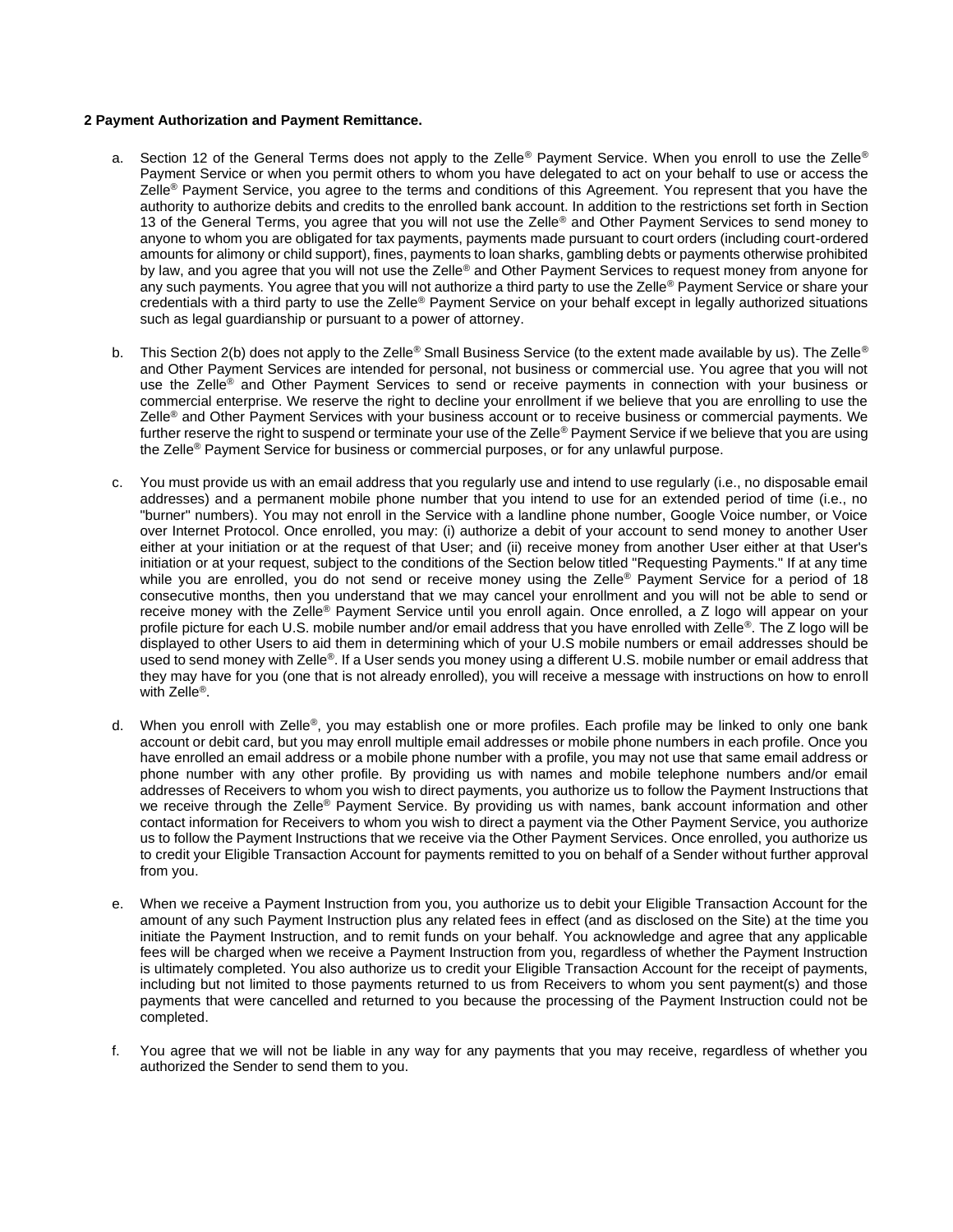- g. We will use reasonable efforts to complete all your Payment Instructions properly. However, we shall incur no liability if we are unable to complete any transaction because of the existence of any one or more of the following circumstances:
	- 1. If, through no fault of ours, the Eligible Transaction Account does not contain sufficient funds to complete the Payment Instruction or the Payment Instruction would exceed the credit limit of your overdraft account;
	- 2. The Zelle<sup>®</sup> and Other Payment Services are not working properly and you know or have been advised by us about the malfunction before you execute the Payment Instruction;
	- 3. The payment is refused as described in Section 6 of the Zelle® and Other Payment Terms below;
	- 4. You have not provided us with the correct information, including but not limited to the correct Payment Instructions or Eligible Transaction Account information, or the correct name and address or mobile phone number of the Receiver to whom you are initiating a Payment Instruction; and/or,
	- 5. Circumstances beyond our control (such as, but not limited to, fire, flood, network or system down time, issues with the financial institution, or interference from an outside force) prevent the proper execution of the Payment Instruction.
- h. It is the responsibility of the Sender and the Receiver to ensure the accuracy of any information that they enter into the Zelle<sup>®</sup> and Other Payment Services (including but not limited to the Payment Instructions and name, telephone number and/or email address for the Receiver to whom you are attempting to send a payment), and for informing us as soon as possible if they become aware that this information is inaccurate. We will make a reasonable effort to stop or recover a payment made to the wrong person or entity once informed, but we do not guarantee such stoppage or recovery and will bear no responsibility or liability for damages resulting from incorrect information entered by the Sender or Receiver.

#### **3 Sending Payments.**

- a. You may send money to another User at your initiation or in response to that User's request for money. You understand that use of the Zelle<sup>®</sup> and Other Payment Services by you shall at all times be subject to (i) this Agreement, and (ii) your express authorization at the time of the transaction for us or another Network Financial Institution to initiate a debit entry to your bank account. You understand that when you send the payment, you will have no ability to stop it. When a Sender initiates a Payment Instruction, the Receiver is not required to accept the payment if the Receiver has not enrolled in Zelle®. You agree that you as a Sender will not hold us liable for any damages resulting from a Receiver not enrolling in Zelle®. For the Zelle® Payment Service, you may only cancel a payment if the person to whom you sent the money has not yet enrolled in the Zelle® Payment Service. As to the Zelle® Payment Service, if the person you sent money to has already enrolled with Zelle®, either in the Zelle® Standalone Locations or with a Network Financial Institution, then the money is sent directly to their bank account (except as otherwise provided below) and may not be canceled or revoked. Cancellation is addressed more generally in Section 6 (Payment Cancellation, Stop Payment Requests and Refused Payments) below. You may initiate a one-time Payment Instruction to a Receiver for which processing shall be initiated immediately via Zelle®. Via the Other Payment Services, you may also initiate (a) a onetime Payment Instruction to a Receiver for which processing shall be initiated at a later specified date up to one (1) year, and (b) a recurring series of Payment Instructions to a Receiver for which processing shall be initiated on the specified dates. Further details about each of these options can be found on the Site.
- b. Payment Instructions initiated to Receivers require you to provide contact information about the Receiver (including an email address and/or mobile telephone number). If the Receiver does not bank at a Network Financial Institution and has not yet enrolled in Zelle®, then the Zelle® Payment Service will contact the Receiver and request that the Receiver (i) provide information so that the identity of the Receiver may be validated at a Zelle® Standalone Location and then (ii) provide Eligible Transaction Account information in order to complete the Payment Instruction (a "Two-Step Transfer"). If the Receiver maintains an Eligible Transaction Account with a Network Financial Institution and has not yet enrolled in Zelle<sup>®</sup>, then the Zelle<sup>®</sup> Payment Service will contact the Receiver regarding enrollment in Zelle<sup>®</sup> and receipt of payment. If the Receiver has already enrolled in Zelle®, then the Receiver will receive a message regarding your payment.
- c. Via the Other Payment Services, we also support the sending of money to Receivers if you provide the Eligible Transaction Account information for the Receiver and other contact information for the Receiver; such transactions are not sent via Zelle®. You acknowledge and agree that if your Payment Instructions identify an account by name and account number, the relevant financial institution may execute those Payment Instructions by reference to the account number only, even if such account number does not correspond to the account name. You further acknowledge and agree that financial institutions holding the account may choose to not investigate discrepancies between account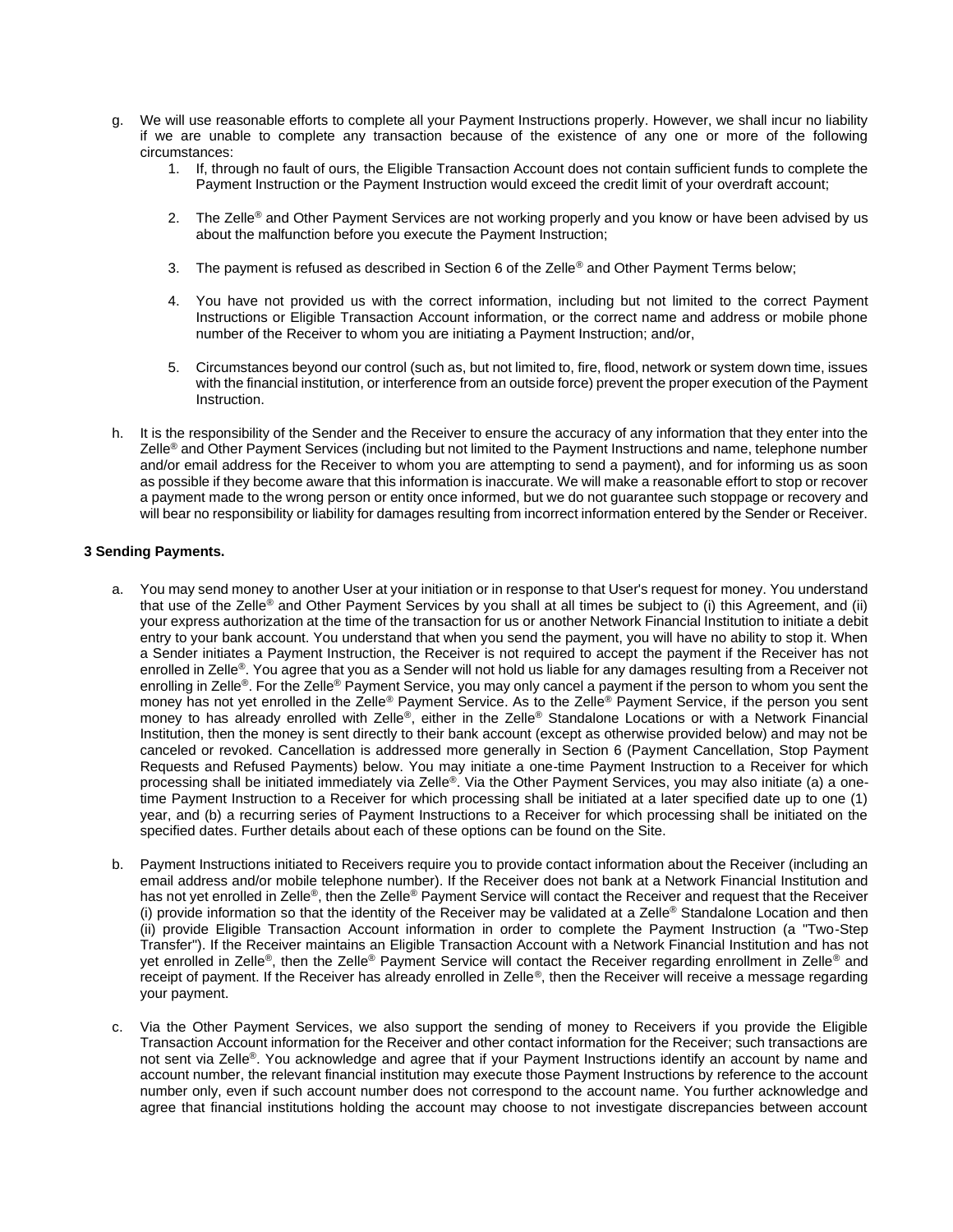names and account numbers. We have no responsibility to investigate discrepancies between account names and account numbers, outside of our obligations under the law to investigate errors, described above in Section 22 of the General Terms (Errors, Questions, and Complaints).

- d. In most cases, when you are sending money to another User using the Zelle® Payment Service, the transfer will occur in minutes; however, there are circumstances when the payment may take longer. For example, in order to protect you, us, Zelle<sup>®</sup> and the other Network Financial Institutions, we may need additional time to verify your identity or the identity of the person receiving the money. If you are sending money to someone who has not enrolled as a User with Zelle®, either via a Zelle® Standalone Location or a Network Financial Institution, they will receive a text or email notification instructing them on how to enroll to receive the money. You understand and acknowledge that a person to whom you are sending money and who is not enrolling as a User may fail to enroll with Zelle®, or otherwise ignore the payment notification, and the transfer may not occur. The money may also be delayed or the transfer may be blocked to prevent fraud or comply with regulatory requirements. If we delay or block a payment that you have initiated, we will notify you in accordance with your User preferences (i.e. email, push notification). We have no control over the actions of other Users, other Network Financial Institutions or other financial institutions that could delay or prevent your money from being delivered to the intended User.
- e. For the Other Payment Services and those Zelle® Payment Service payments where the Site indicates payment will require more than a Business Day, you understand and agree that when you initiate a Payment Instruction from an Eligible Transaction Account, the processing of the Payment Instruction will begin and the debiting of your Eligible Transaction Account will occur as early as the day of such initiation. However, you and the Receiver should not expect the payment funds to be transferred into the Receiver's Eligible Transaction Account any earlier than the next Business Day after you initiated the Payment Instruction. As part of the Other Payment Services, if you request a one-time Payment Instruction to be initiated on a specified date or a recurring series of Payment Instruction to be initiated on specified dates, then the processing of the Payment Instruction will begin on the specified date and the debiting of your Eligible Transaction Account will occur as early as the specified date(s). However, you and the Receiver should not expect the payment funds to be transferred into the Receiver's Eligible Transaction Account any earlier than the next Business Day following the specified date. In addition, in the case of all Two-Step Transfers, the deposit of the payment funds into the Receiver's Eligible Transaction Account (even if debited or withdrawn from your Eligible Transaction Account) may be delayed if the Receiver has not enrolled in Zelle®. The Site may contain additional information regarding the delivery of a payment to an Eligible Transaction Account.
- f. As to Recipients who have not yet enrolled with Zelle®, you acknowledge and agree that we will begin to process the requested transfer of funds once the Receiver has provided (or we otherwise obtain) all required information, and you hereby authorize and direct us to retain such funds until the earlier of such time as the Receiver has provided (or we otherwise obtain) all required information or fourteen (14) days have elapsed. You further acknowledge and agree that our receipt of money to be transmitted to a Receiver shall not be deemed to have occurred and our obligation to complete a Payment Instruction shall not begin until such time as the Receiver provides us with (or we otherwise obtain) all required information necessary to process the related Payment Instruction in accordance with this Agreement.

### **4 Receiving Payments.**

- a. All transfers of money to you shall be performed by a Network Financial Institution per the direction of that Network Financial Institution customer and at all times subject to the terms and conditions of the relevant service agreement between that Network Financial Institution and its customer, including without limitation any restrictions or prohibitions on permissible transactions. Once a User initiates a transfer of money to your email address or mobile phone number, or Zelle<sup>®</sup> tag enrolled with the Zelle<sup>®</sup> Payment Service, you have no ability to stop the transfer. Other Payment Service payments may be cancelled by the Sender as set forth in Section 6 (Payment Cancellation, Stop Payment Requests and Refused Payments) below. By using the Zelle<sup>®</sup> Payment Service, you agree and authorize us to initiate credit entries to the bank account you have enrolled. If another person wants to initiate a Payment Instruction (including in response to a Zelle<sup>®</sup> Payment Request, if applicable) using the Zelle<sup>®</sup> Payment Service to an Eligible Transaction Account you hold or, as applicable, if you as a Requestor want to initiate a Zelle® Payment Request, he, she or you can do that from the Site or from an Eligible Transaction Account at a financial institution that participates in the Zelle® Payment Service or at a Zelle® Standalone Location. If you are receiving a payment from a business or government agency, your payment will be delivered in accordance with both this Agreement and the procedures of the business or government agency that is sending you the payment.
- b. For the Zelle<sup>®</sup> Payment Service, most transfers of money to you from other Users will occur within minutes. There may be other circumstances when the payment may take longer. For example, in order to protect you, us, Zelle<sup>®</sup> and the other Network Financial Institutions, we may need or Zelle® may need additional time to verify your identity or the identity of the person sending the money. We may also delay or block the transfer to prevent fraud or to meet our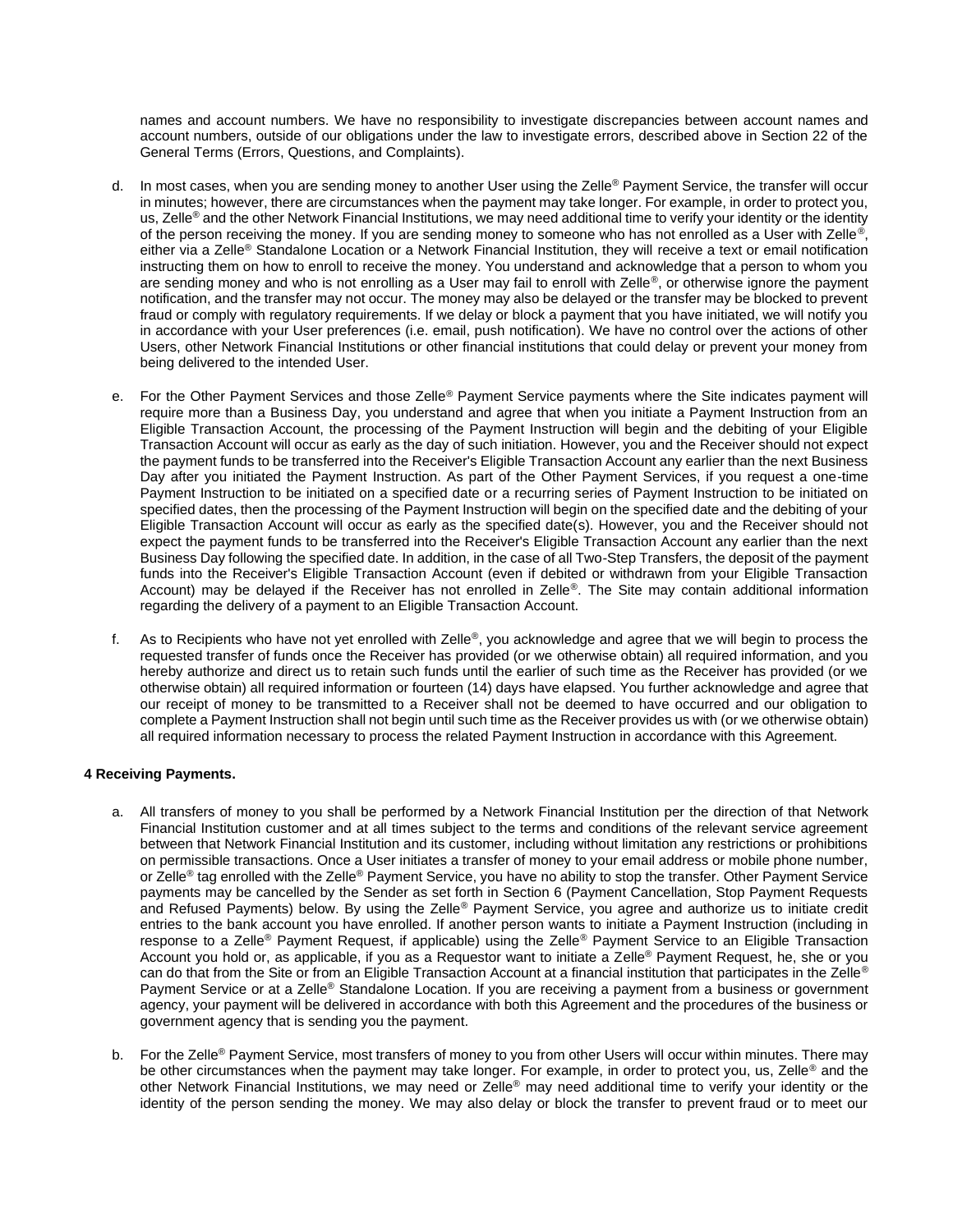regulatory obligations. If we delay or block a payment that you have initiated through a request for money, we will notify you in accordance with your User preferences (i.e., email, push notification). You understand and agree that there may be a delay between the time you are notified of the pending Payment Instruction and the deposit of the payment funds into your Eligible Transaction Account, and you may be required to take additional steps to facilitate the deposit of the payment of funds into your Eligible Transaction Account, such as if we have questions regarding possible fraud in connection with the payment. You authorize the Sender, the financial institution which holds the Sender's Eligible Transaction Account and us (including through the Site) to send emails to you and text messages to your mobile phone in connection with the Sender's initiation of Payment Instructions to you, and, as a Receiver, you may receive Zelle<sup>®</sup> Payment Requests, from others through the Zelle® Payment Service.

c. You acknowledge and agree that in the event that funds are transferred into your Eligible Transaction Account as a result of a Payment Instruction and it is determined that such transfer was improper because it was not authorized by the sender, because there were not sufficient funds in the sender's account, or for any other reason, then you hereby authorize us or our Service Provider to withdraw from your Eligible Transaction Account an amount equal to the amount of funds improperly transferred to you.

**5 Requesting Payments.** You may request money from another User through a Zelle® Payment Request. You understand and acknowledge that Users to whom you send payment requests may reject or ignore your request. Neither we nor Zelle® guarantee that you will receive money from other Users by sending a Zelle® Payment Request, or that you will receive the amount that you request. Neither we nor Zelle® accept responsibility if the other User rejects or ignores your request, or sends you an amount that is less than you request. If a User ignores your request, we may decide or Zelle® may decide, in our sole discretion, that we will not send a reminder or repeat request to that User.

In addition to the other restrictions in this Agreement, by accepting this Agreement, you agree that you are not engaging in the business of debt collection by attempting to use the Zelle® Payment Service to request money for the payment or collection of an overdue or delinquent debt; to request money that is owed to another person; or to collect any amounts that are owed pursuant to a court order. You agree to indemnify, defend and hold harmless Zelle®, its owners, directors, officers agents and Network Financial Institutions from and against all claims, losses, expenses, damages and costs (including, but not limited to, direct, incidental, consequential, exemplary and indirect damages), and reasonable attorney's fees, resulting from or arising out of any Zelle<sup>®</sup> Payment Request that you send that is related to overdue or delinquent amounts. You agree to receive Zelle<sup>®</sup> Payment Requests from other Users, and to only send Zelle® Payment Requests for legitimate and lawful purposes. Zelle® Payment Requests are solely between the Requestor and recipient and are not reviewed or verified by us or by Zelle®. Neither we nor Zelle<sup>®</sup> assume responsibility for the accuracy or legality of such requests and do not act as a debt collector on your behalf or on behalf of the Requestor. We reserve the right, but assume no obligation, to terminate your ability to send Zelle<sup>®</sup> Payment Requests in general, or to specific recipients, if we deem such Zelle® Payment Requests to be potentially unlawful, abusive, offensive or unwelcome by the recipient.

If applicable, if you as a Requestor initiate a Zelle® Payment Request using the Zelle® Payment Service, you acknowledge and agree that as disclosed on the Site (a) the applicable service fee will be deducted from payments received by you from a Sender(s), and (b) no service fee will be charged if you as the Requestor do not receive any payments from the individuals to whom the Zelle<sup>®</sup> Payment Request is sent. Further details about the foregoing can be found on the Site. You acknowledge and agree that individuals to whom you send a Zelle® Payment Request may not receive, or otherwise may reject or ignore, your Zelle<sup>®</sup> Payment Request. We do not guarantee that you will receive any payments from individuals by initiating a Zelle<sup>®</sup> Payment Request.

Zelle<sup>®</sup> Small Business Service Users may not send Zelle<sup>®</sup> Payment Requests to Users enrolled with Zelle® through Zelle<sup>®</sup> Standalone Locations.

**6 Payment Cancellation, Stop Payment Requests and Refused Payments.** This Section only applies to the Other Payment Services and those Zelle® Payment Services transactions that can be cancelled in the limited circumstances set forth in Section 3(a) (Sending Payments) above. Sender may cancel the initiation of a Payment Instruction or stop a Payment Instruction at any time until the processing of the Payment Instruction into the Receiver's Eligible Transaction Account has begun. Our ability to stop a Payment Instruction or recover funds associated with an unauthorized Payment Instruction will depend on the manner in which the Payment Instruction was initiated, and whether the Payment Instruction to the Receiver's Eligible Transaction Account has begun processing. Although we will make a reasonable effort to accommodate a stop payment request and to recover funds associated with an unauthorized Payment Instruction, we will have no liability for failing to do so. We may also require you to present your stop payment request or request to recover funds in writing within fourteen (14) days after contacting us. If we charge you to stop the payment or recover funds, then the charge for each stop payment or fund recovery request will be the current charge as set out in our current fee schedule. Payments not claimed by a Receiver who has not enrolled in Zelle® will be automatically cancelled fourteen (14) days after the processing of the payment begins. We will, to the extent permitted by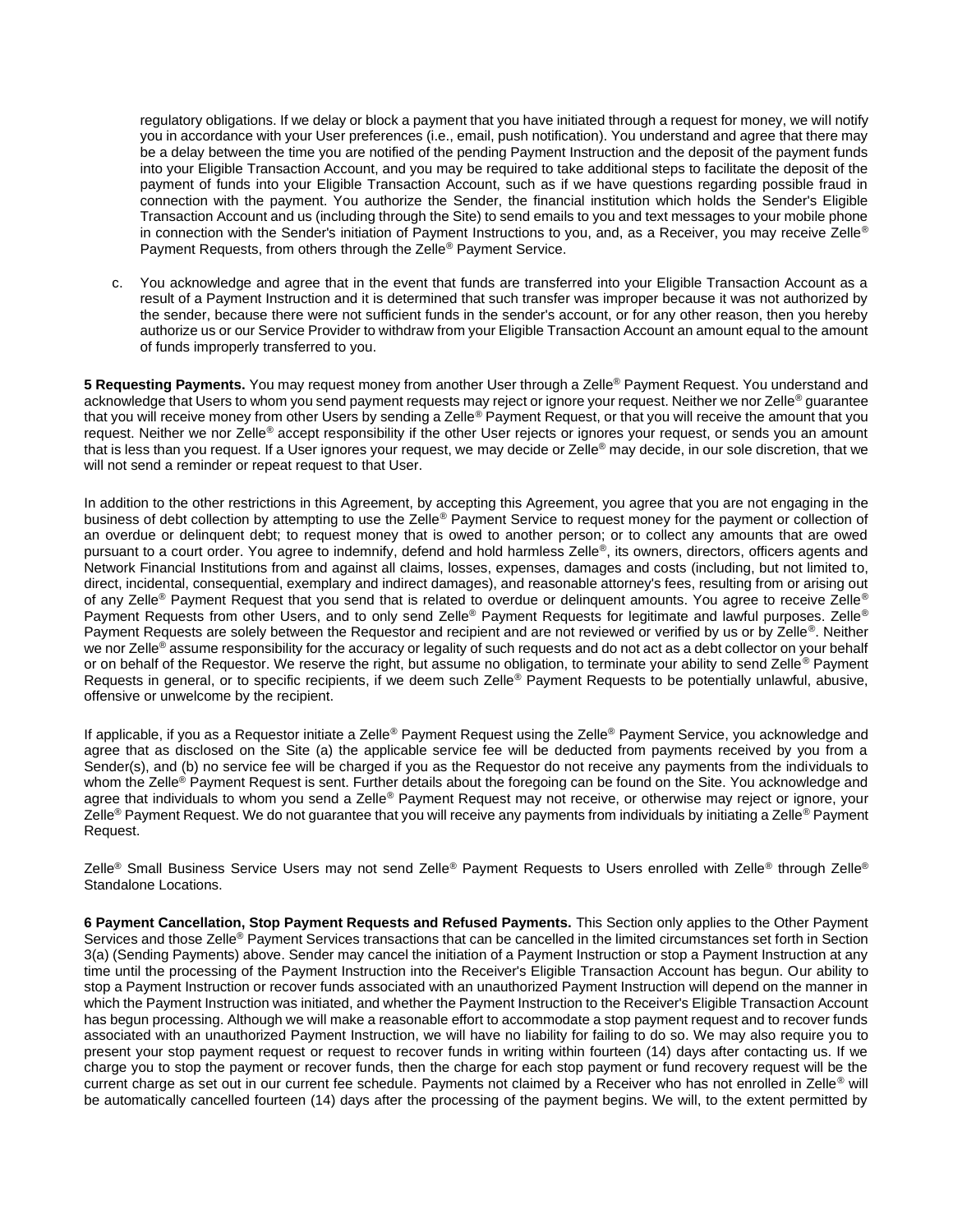law, make reasonable attempts to return any unclaimed, refused, refunded, prohibited, or denied payment to your Eligible Transaction Account or use other reasonable efforts to return such payment to you as permitted by law.

**7 Consent to Emails and Automated Text Messages.** Section 8 (Text Messages, Calls and/or Emails to You) of the General Terms above does not apply to Zelle® Payment Services. By participating as a User, you represent that you are the owner of the email address, mobile phone number, Zelle® tag and/or other alias you enrolled, or that you have the delegated legal authority to act on behalf of the owner of such email address, mobile phone number Zelle® tag and/or other alias to send or receive money as described in these Zelle<sup>®</sup> and Other Payment Terms. You consent to the receipt of emails or text messages from us, from Zelle®, from other Users that are sending you money or requesting money from you, and from other Network Financial Institutions or their agents regarding the Zelle® and Other Payment Services or related transfers between Network Financial Institutions and you. You agree that we may, Zelle<sup>®</sup> may or either of our agents may use automatic telephone dialing systems in connection with text messages sent to any mobile phone number you enroll. You further acknowledge and agree:

- a. You are responsible for any fees or other charges that your wireless carrier may charge for any related data, text or other message services, including without limitation for short message service. Please check your mobile service agreement for details or applicable fees, as message and data rates may apply.
- b. You will immediately notify us if any email address or mobile number you have enrolled is (i) surrendered by you, or (ii) changed by you.
- c. In the case of any messages that you may send through either us or Zelle<sup>®</sup> or that we may send or Zelle<sup>®</sup> may send on your behalf to an email address or mobile phone number, you represent that you have obtained the consent of the recipient of such emails or automated text messages to send such emails or text messages to the recipient. You understand and agree that any emails or text messages that we send or that Zelle® sends on your behalf may include your name.
- d. Your wireless carrier is not liable for any delay or failure to deliver any message sent to or from us or Zelle<sup>®</sup>, including messages that you may send through us or through Zelle® or that we may send or Zelle® may send on your behalf.
- e. To cancel text messaging from us for the Zelle® Payment Service, send STOP to 767666. Your STOP request does not apply to any other text messaging you may receive from us. For help or information regarding text messaging, send HELP to 767666 or contact our customer service at 1-800-235-5261. You expressly consent to receipt of a text message to confirm your "STOP" request.
- f. Supported Carriers: AT&T, Sprint, T-Mobile, Verizon and others.
- g. Your phone service provider is not the provider of the Zelle® and Other Payment Services. Users of the Zelle® Payment Service will receive text messages relating to their Payment Instructions and other notices from time to time if a mobile phone number is provided. Data and messaging charges from your telecommunications provider may apply, and you are responsible for any such charges. In the event your enrolled mobile device is lost or stolen, you agree to update your enrollment information and make the appropriate changes to disable the use of such device. You understand that there are risks associated with using a mobile device, and that in the event of theft or loss, your confidential information could be compromised.

**8 Service Fees and Additional Charges.** You are responsible for paying all fees associated with your use of the Zelle® and Other Payment Services. Applicable fees will be disclosed in the user interface for, or elsewhere within, the Zelle® and Other Payment Services or Site. Additional fees may apply for small business Users enrolled in the Zelle<sup>®</sup> Small Business Service. YOU FURTHER ACKNOWLEDGE AND AGREE THAT ANY APPLICABLE FEES WILL BE CHARGED REGARDLESS OF WHETHER THE PAYMENT INSTRUCTION IS COMPLETED, UNLESS THE FAILURE TO COMPLETE THE INSTRUCTION IS SOLELY DUE TO OUR FAULT, except for those fees that are specifically use-based, such as Zelle® Payment Requests, if applicable. There may be a charge for additional transactions and other optional services. You agree to pay such charges and authorize us to deduct the calculated amount from your designated Eligible Transaction Account for these amounts and any additional charges that may be incurred by you. Any financial fees associated with your standard deposit accounts (or Other Eligible Transaction Accounts) will continue to apply. You are responsible for any and all telephone access fees and Internet service fees that may be assessed by your telephone and Internet service provider. Section 18 of the General Terms (Failed Or Returned Payment Instructions) applies if you do not pay our fees and charges for the Zelle<sup>®</sup> and Other Payment Services, including without limitation if we debit the Eligible Transaction Account for such fees, as described in this Section, and there are insufficient fees in the Eligible Transaction Account.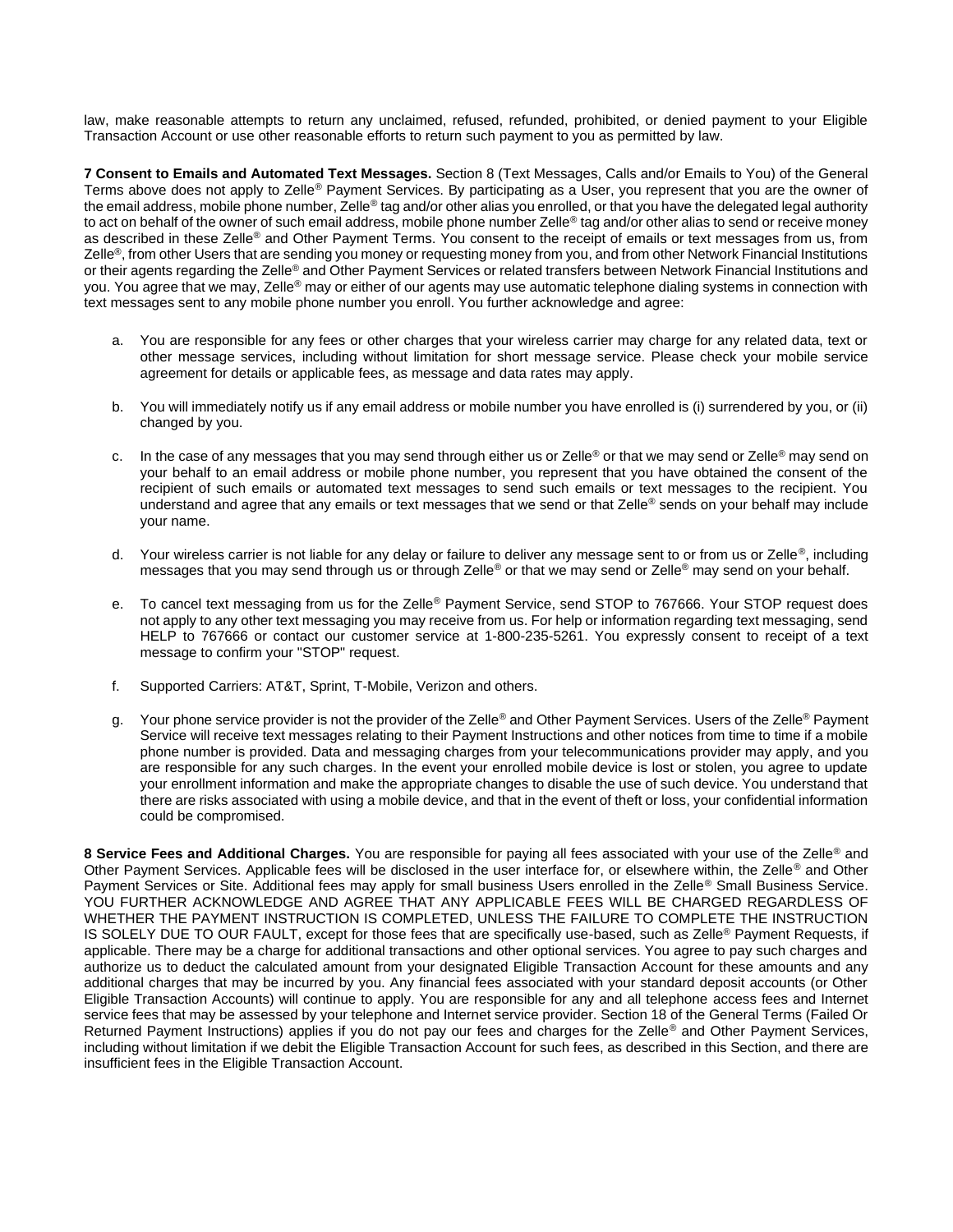**9 Refused Payments.** We reserve the right to refuse to pay any Receiver. We will attempt to notify the Sender promptly if we decide to refuse to pay a Receiver designated by the Sender. This notification is not required if you attempt to make a prohibited payment under this Agreement.

**10 Returned Payments.** In using the Zelle® and Other Payment Services, you understand that Receivers may reject Payment Instructions or otherwise return payments only if the Receiver is not enrolled in Zellesup>®. We will use reasonable efforts to complete Payment Instructions initiated through the Zellesup>® Payment Service.

**11 Consent to Share Personal Information (Including Account Information).** In addition to Section 20 (Information Authorization) of the General Terms, by accepting this Agreement, you consent to our disclosure of your personal information (including bank account information) as necessary to complete payment transactions in accordance with our customary processes and procedures, which may include, without limitation, the following:

- a. As necessary to resolve a problem related to a transfer or payment between you and another User;
- b. To verify the existence of your bank account, or debit card, as applicable;
- c. To comply with government agency or court orders;
- d. To our affiliates, as permitted by law;
- e. To verify your identity for purposes of compliance with applicable laws, including without limitation the USA PATRIOT Act;
- f. To comply with inquiries in connection with fraud prevention or any investigation;
- g. For our general business purposes, including without limitation data analysis and audits; or
- h. As otherwise permitted by the terms of our Privacy Policy.

**12 Wireless Operator Data.** In addition to Section 20 (Information Authorization) of the General Terms, you acknowledge that we or Zelle<sup>®</sup> may use information on file with your wireless operator to further verify your identity and to protect against or prevent actual or potential fraud or unauthorized use of the Service. By using the Zelle® Payment Service, you authorize your wireless operator (AT&T, Sprint, T-Mobile, US Cellular, Verizon, or any other branded wireless operator) to use or disclose your mobile number, name, address, email, network status, customer type, customer role, billing type, mobile device identifiers (IMSI and IMEI) and other subscriber status and device details, if available, to us or our Service Providers solely to allow verification of your identity and to compare information you have provided to us or to Zelle® with your wireless operator account profile information for the duration of our business relationship. See Zelle®'s Privacy Policy at https://www.zellepay.com/privacy-policy for how it treats your data. Please review our Privacy Policy in order to better understand our commitment to maintaining your privacy, as well as our use and disclosure of your information.

**13 Liability.** Subject to our obligations under applicable laws and regulations, neither we nor Zelle® shall have liability to you for any transfers of money, including without limitation, (i) any failure, through no fault of us or Zelle<sup>®</sup> to complete a transaction in the correct amount, or (ii) any related losses or damages. Neither we nor Zelle® shall be liable for any typos or keystroke errors that you may make when using the Zelle® Payment Service. THE SERVICE IS INTENDED FOR SENDING MONEY TO FAMILY, FRIENDS AND OTHERS WHOM YOU TRUST. YOU SHOULD NOT USE ZELLE® TO SEND MONEY TO PERSONS WITH WHOM YOU ARE NOT FAMILIAR OR YOU DO NOT TRUST. ZELLE® DOES NOT OFFER A PROTECTION PROGRAM FOR AUTHORIZED PAYMENTS MADE THROUGH THE SERVICE (FOR EXAMPLE, IF YOU DO NOT RECEIVE THE GOODS OR SERVICES THAT YOU PAID FOR, OR THE GOODS OR SERVICES THAT YOU RECEIVED ARE DAMAGED OR ARE OTHERWISE NOT WHAT YOU EXPECTED).

**14 Disclaimer of Warranties.** Section 33 (Exclusions of Warranties) of the General Terms does not apply to Zelle® Payment Services. EXCEPT AS OTHERWISE PROVIDED HEREIN, AND SUBJECT TO APPLICABLE LAW, ZELLE® MAKES NO EXPRESS OR IMPLIED WARRANTIES, REPRESENTATIONS OR ENDORSEMENTS WHATSOEVER WITH RESPECT TO THE ZELLE® PAYMENT SERVICE. ZELLE® EXPRESSLY DISCLAIMS ALL WARRANTIES OF ANY KIND, EXPRESS, IMPLIED, STATUTORY OR OTHERWISE, INCLUDING, BUT NOT LIMITED TO, IMPLIED WARRANTIES OF MERCHANTABILITY, FITNESS FOR A PARTICULAR PURPOSE, TITLE AND NON-INFRINGEMENT, WITH REGARD TO THE ZELLE® PAYMENT SERVICE DESCRIBED OR PROVIDED. ZELLE® DOES NOT WARRANT THAT THE ZELLE® PAYMENT SERVICE WILL BE UNINTERRUPTED, TIMELY, INVULNERABLE TO CYBER ATTACK OR ERROR-FREE, OR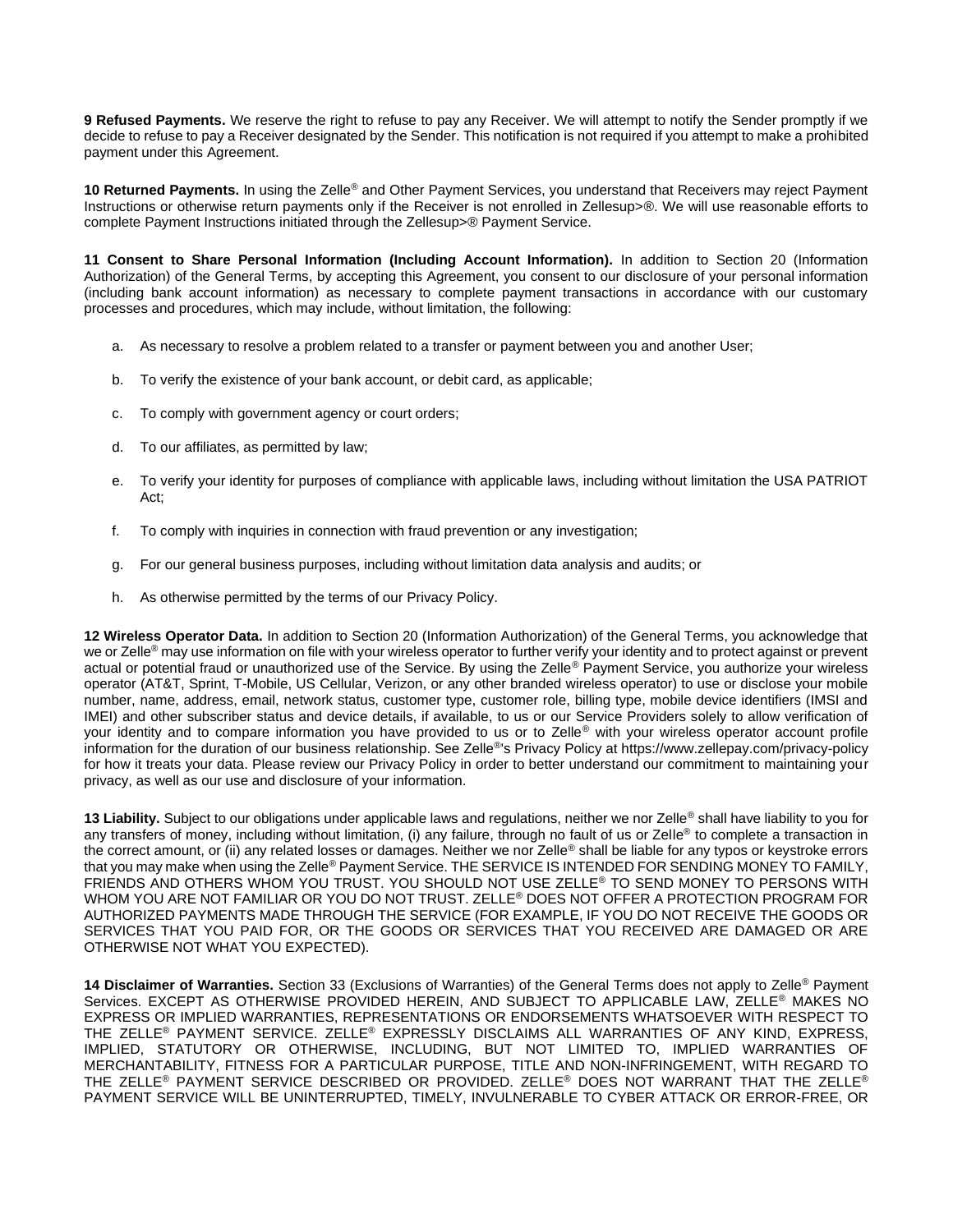THAT DEFECTS WILL BE CORRECTED. THE ZELLE® PAYMENT SERVICES ARE PROVIDED ON AN "AS IS" AND "AS AVAILABLE" BASIS.

**15 Limitation of Liability.** Section 34 (Limitation of Liability) of the General Terms does not apply to Zelle® Payment Services. EXCEPT AS OTHERWISE PROVIDED HEREIN AND SUBJECT TO APPLICABLE LAW, IN NO EVENT WILL WE, ZELLE®, ITS OWNERS, DIRECTORS, OFFICERS, AGENTS OR NETWORK FINANCIAL INSTITUTIONS BE LIABLE FOR ANY DAMAGES WHATSOEVER, INCLUDING, BUT NOT LIMITED TO ANY DIRECT, INCIDENTAL, CONSEQUENTIAL, SPECIAL, EXEMPLARY OR OTHER INDIRECT DAMAGES ARISING OUT OF (I) ANY TRANSACTION CONDUCTED THROUGH OR FACILITATED BY THE ZELLE® PAYMENT SERVICE; (II) ANY CLAIM ATTRIBUTABLE TO ERRORS, OMISSIONS, OR OTHER INACCURACIES IN THE ZELLE® PAYMENT SERVICES DESCRIBED OR PROVIDED; (III) UNAUTHORIZED ACCESS TO OR ALTERATION OF YOUR TRANSMISSIONS OR DATA; OR (IV) ANY OTHER MATTER RELATING TO THE ZELLE® PAYMENT SERVICES DESCRIBED OR PROVIDED, EVEN IF WE OR ZELLE® HAVE BEEN ADVISED OF THE POSSIBILITY OF SUCH DAMAGES. IF YOU ARE DISSATISFIED WITH THE ZELLE® PAYMENT SERVICE OR WITH THE TERMS OF THIS AGREEMENT, YOUR SOLE AND EXCLUSIVE REMEDY IS TO DISCONTINUE USING THE ZELLE® PAYMENT SERVICES.

IN THOSE STATES WHERE THE EXCLUSION OR LIMITATION OF LIABILITY FOR CONSEQUENTIAL OR INCIDENTAL DAMAGES MAY NOT APPLY, ANY LIABILITY OF OURS, ZELLE®, ITS OWNERS, DIRECTORS, OFFICERS AND AGENTS OR THE NETWORK FINANCIAL INSTITUTIONS LIABILITY IN THOSE STATES IS LIMITED AND WARRANTIES ARE EXCLUDED TO THE GREATEST EXTENT PERMITTED BY LAW, BUT SHALL, IN NO EVENT, EXCEED ONE HUNDRED DOLLARS (\$100.00).

**16 Indemnification.** Section 30 (Indemnification) of the General Terms does not apply to Zelle® Payment Services. You acknowledge and agree that you are personally responsible for your conduct while using the Zelle® Payment Service and except as otherwise provided in this Agreement, you agree to indemnify, defend and hold harmless Zelle®, its owners, directors, officers, agents and Network Financial Institutions from and against all claims, losses, expenses, damages and costs (including, but not limited to, direct, incidental, consequential, exemplary and indirect damages), and reasonable attorney's fees, resulting from or arising out of your use, misuse, errors or inability to use the Zelle® Payment Service, or any violation by you of the terms of this Agreement.

**17 Use of Our Online Banking Site and/or Mobile App.** You agree to access the Site in compliance with our terms and conditions that we make available elsewhere on the Site, which are incorporated into and made part of this Agreement by this reference.

**18 Your Liability for Unauthorized Transfers.** Section 16 (Your Liability for Unauthorized Transfers) of the General Terms shall not apply to the Zelle® Payment Service. Immediately following your discovery of an unauthorized Zelle® Payment Service Payment Instruction, you shall communicate with customer care in the manner set forth in Section 6 of the General Terms above. You acknowledge and agree that time is of the essence in such situations. The best way to minimize your loss is to call us immediately.

### *Consumer Accounts*

You will have no liability for unauthorized transactions if you notify us within sixty (60) days after your monthly financial institution statement which shows the unauthorized transaction has been sent to you. If you do not tell us within sixty (60) days after the statement was sent to you, you may lose any amount transferred without your authorization after the sixty (60) days if we can prove that we could have stopped someone from taking the money had you told us in time. If a good reason (such as a long trip or a hospital stay) prevented you from telling us, we will extend the time periods specified above to a reasonable period.

When you give someone your password or other means to access your account through which you access the Zelle® and Other Payment Services, you are authorizing that person to use your service, and you are responsible for all transactions that person performs while using your service. All transactions that person performs, even those transactions you did not intend or want performed, are authorized transactions. Additionally, transactions that you or someone acting with you initiates with fraudulent intent are also authorized transactions.

**Note:** These liability rules only apply to Eligible Transaction Accounts used for personal, family and household purposes, which excludes, among other types of transactions, any transactions conducted through the Zelle® Small Business Service.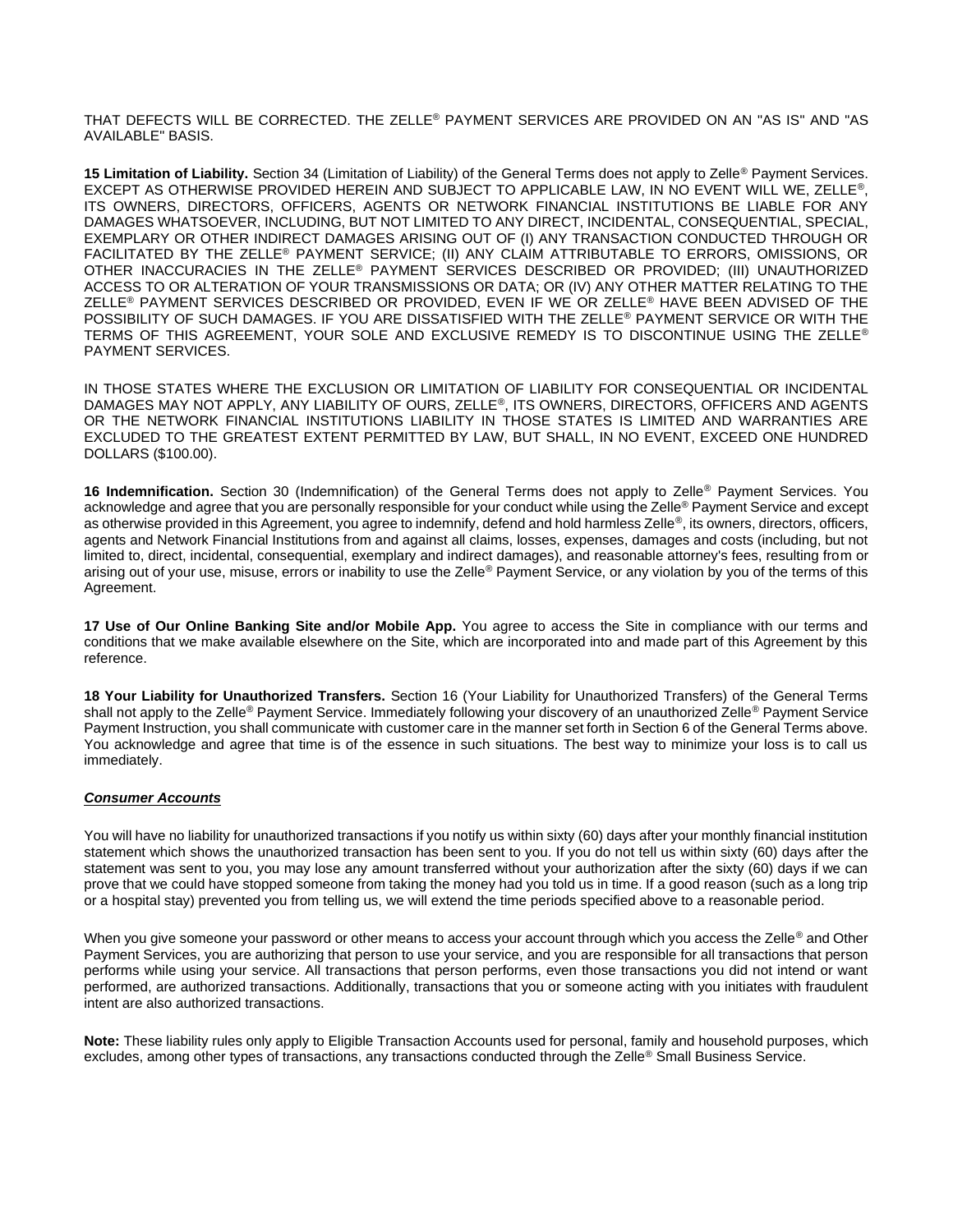### *Business Accounts and Zelle® Small Business Service Users*

We may process any Payment Instruction submitted using your password or other means to access your account even if not authorized by you. You agree to properly review all paper and electronic statements, notices, and transaction information we provide and to report all unauthorized transactions and errors. You may not be liable for unauthorized transactions if you report them within twenty-four (24) hours of the alleged unauthorized transaction posting to your account.

### **19 Content Standards; Zelle® Tags**

- a. Content Standards: You agree that you will not upload or provide content or otherwise post, transmit, distribute, or disseminate through the Zelle® Payment Service any material that: (1) is false, misleading, unlawful, obscene, indecent, lewd, pornographic, defamatory, libelous, threatening, harassing, hateful, abusive, or inflammatory; (2) encourages conduct that would be considered a criminal offense or gives rise to civil liability; (3) breaches or infringes any duty toward or rights of any person or entity, including rights of publicity, privacy or intellectual property; (4) contains corrupted data or any other harmful, disruptive, or destructive files; (5) advertises products or services competitive with Zelle<sup>®</sup>, as determined by Zelle<sup>®</sup> in its sole discretion; or (6) in Zelle<sup>®</sup>'s or our sole judgment, is objectionable, restricts or inhibits any person or entity from using or enjoying any portion of the Zelle® Payment Service, or which may expose us, Zelle® or our respective affiliates or customers to harm or liability of any nature.
- b. Although neither we nor Zelle<sup>®</sup> have any obligation to monitor any content, both we and Zelle<sup>®</sup> have absolute discretion to remove content at any time and for any reason without notice. We and Zelle® may also monitor such content to detect and prevent fraudulent activity or violations of the terms and conditions. You understand that by using the Zelle® Payment Service, you may be exposed to content that is offensive, indecent, or objectionable. We and Zelle® are not responsible for, and assume no liability, for any content, including any loss or damage to any of your content. We and Zelle<sup>®</sup> make no representation or warranty that content uploaded to a User profile accurately identifies a particular User of the Zelle® Payment Service.
- c. The Zelle<sup>®</sup> Payment Service may include functionality for you to add a unique alpha-numeric identifier to your registered User profile to be used in lieu of your phone number or email address when sending or receiving money, which will be your "Zelle® tag." You will be limited to one Zelle® tag per bank account, and each Zelle® tag must have one U.S. mobile phone number or email address associated with it. Your Zelle® tag must meet the Content Standards. You may not select a Zelle<sup>®</sup> tag that misleads or deceives other Users of the Zelle<sup>®</sup> Payment Service as to your identity, or otherwise. Although neither we nor Zelle® have any obligation to monitor User Zelle® tags, both we and Zelle® have absolute discretion to remove a User Zelle<sup>®</sup> tag at any time and for any reason without notice. We and Zelle<sup>®</sup> may require you to change your Zelle<sup>®</sup> tag in our sole discretion, and we may elect to make a Zelle<sup>®</sup> tag unavailable to you, without any liability to you. We and Zelle<sup>®</sup> may also monitor User Zelle<sup>®</sup> tags to detect and prevent fraudulent activity or violations of the terms and conditions. You understand that by using the Zelle® Payment Service, you may be exposed to a Zelle® tag that is offensive, indecent, or objectionable. We and Zelle® are not responsible for, and assume no liability, for any User Zelle<sup>®</sup> tags, including any loss or damage caused thereby. We and Zelle® make no representation or warranty that a User Zelle<sup>®</sup> tag accurately identifies a particular User of the Zelle<sup>®</sup> Payment Service. We respect the intellectual property of others and require that users of the Zelle<sup>®</sup> Payment Service comply with relevant intellectual property laws, including copyright and trademark laws. We may, in appropriate circumstances and at our discretion, limit or terminate the use of our products or services for users who use or publish content on the Zelle® Payment Service that is subject to intellectual property rights claims.

20 Arbitration. You acknowledge and agree that for any claims or disputes you assert against Zelle<sup>®</sup> and Early Warning Services, LLC, Zelle® and Early Warning Services, LLC are entitled to enforce Section 28 (Arbitration) of the General Terms against you.

### **21 Definitions.**

"Network Financial Institutions" means financial institutions that have partnered with Zelle®.

"Receiver" is a person or business entity that is sent a Payment Instruction through the Zelle® and Other Payment Services.

"Requestor" is a person that requests an individual to initiate a Payment Instruction through the Zelle® Payment Service.

"Sender" is a person or business entity that sends a Payment Instruction through the Zelle® and Other Payment Services.